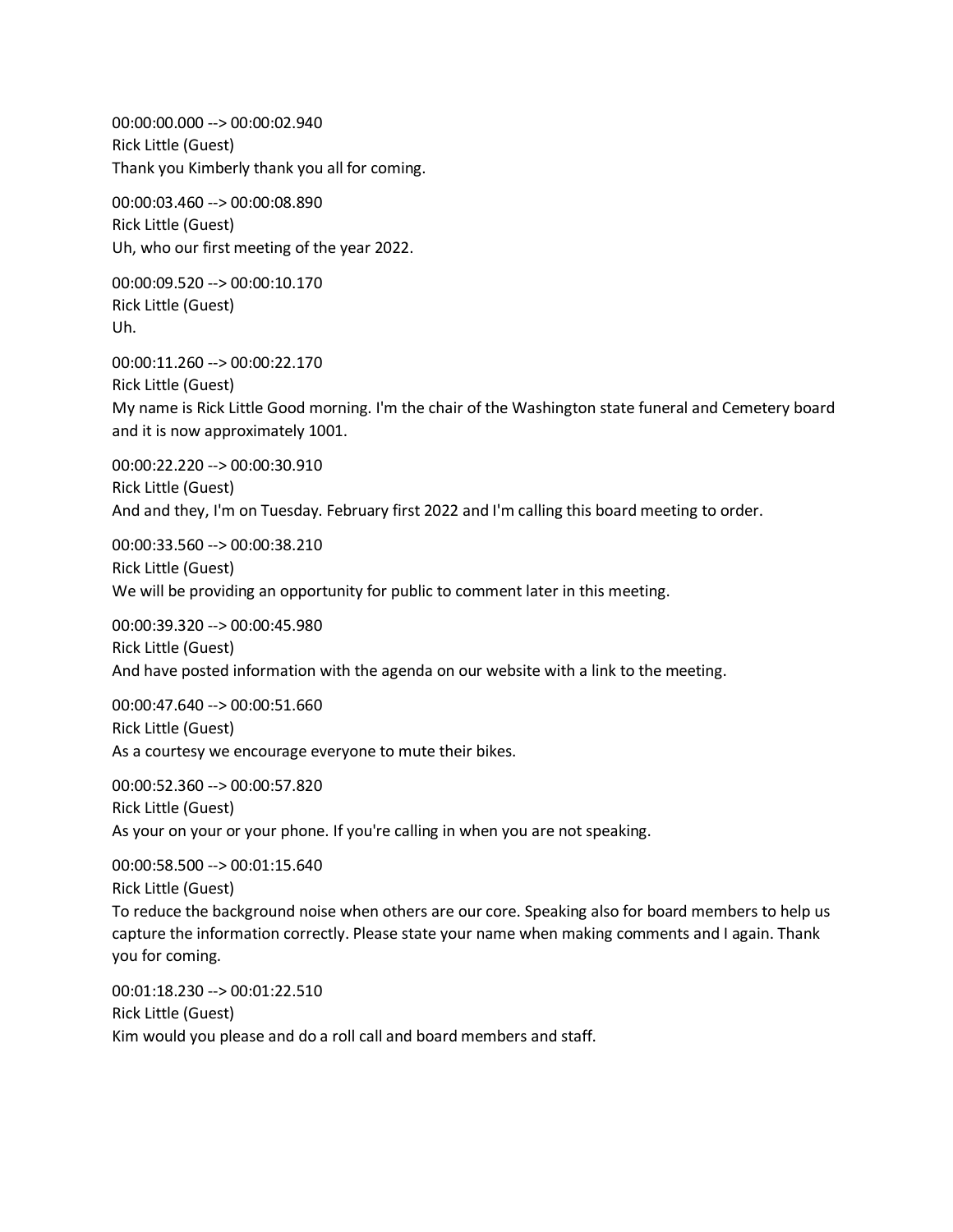00:01:24.040 --> 00:01:27.510 Hall, Kimberly (DOL) Yes, thank you. Good morning, so first Rick Little. 00:01:28.120 --> 00:01:28.830 Rick Little (Guest) I'm here. 00:01:29.480 --> 00:01:30.060 Hall, Kimberly (DOL) Cameron. 00:01:31.510 --> 00:01:32.090 Cameron Smock Present. 00:01:32.780 --> 00:01:33.210 Hall, Kimberly (DOL) Eat. 00:01:34.070 --> 00:01:34.570 Pete Cameron (Guest) Here. 00:01:35.250 --> 00:01:35.770 Hall, Kimberly (DOL) David. 00:01:36.260 --> 00:01:36.850 David Ittner Present. 00:01:37.790 --> 00:01:38.340 Hall, Kimberly (DOL) Connie. 00:01:39.040 --> 00:01:39.710 Connie (Guest) I'm here. 00:01:40.300 --> 00:01:40.930 Hall, Kimberly (DOL) Angie. 00:01:41.720 --> 00:01:42.130 Angie Ward Here.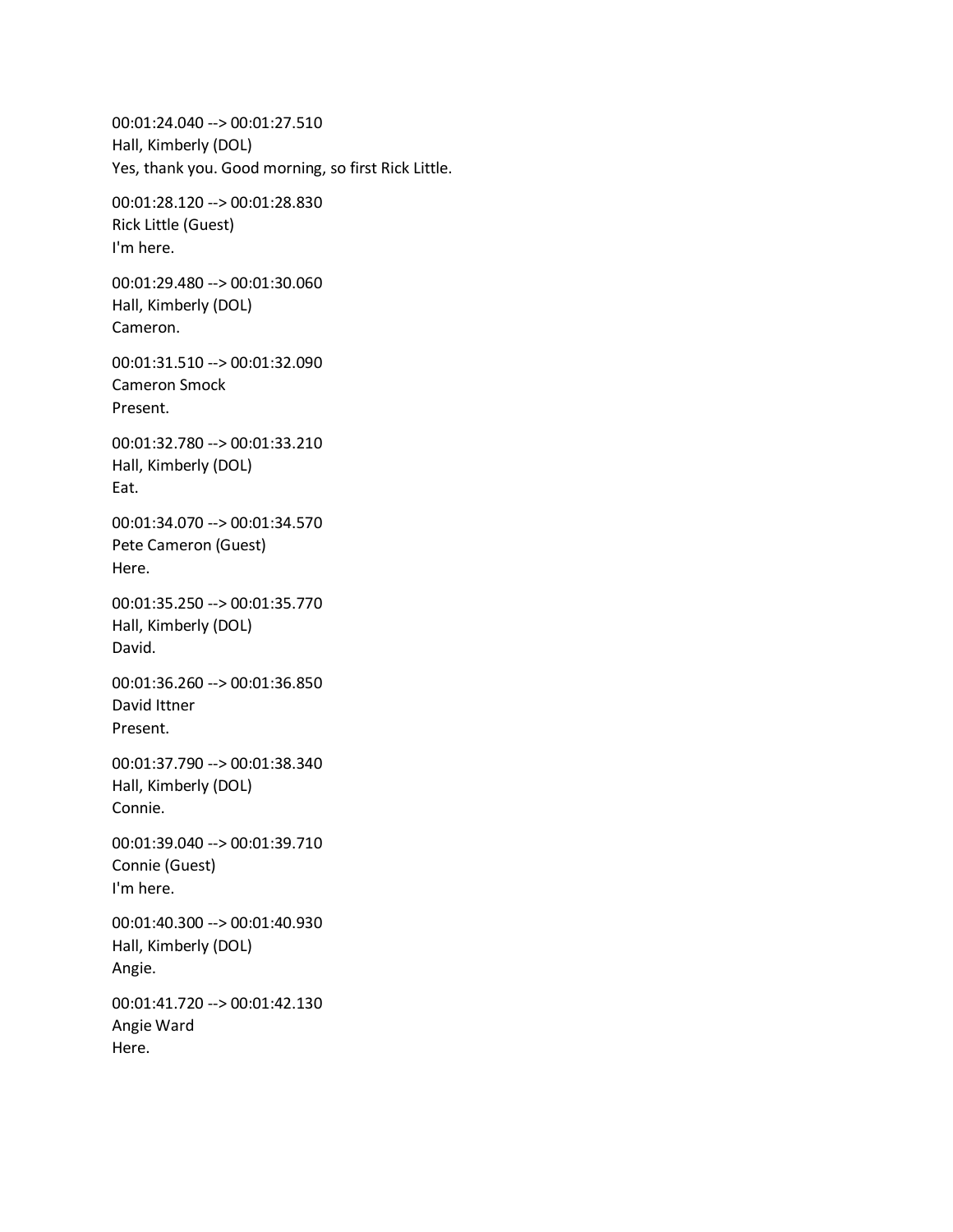00:01:43.000 --> 00:01:47.250 Hall, Kimberly (DOL) And Dante is absent and so staff bricks torvik. 00:01:48.240 --> 00:01:49.150 Storvick, Richard (DOL) I'm here thank you. 00:01:49.920 --> 00:01:50.400 Hall, Kimberly (DOL) Pam. 00:01:53.090 --> 00:01:53.750 Griese, Pamela (DOL) I'm here. 00:01:54.500 --> 00:01:55.070 Hall, Kimberly (DOL) Darla. 00:01:56.750 --> 00:01:57.310 Gehrke, Darla (DOL) I'm here. 00:01:58.310 --> 00:02:00.700 Hall, Kimberly (DOL) And I believe Sherry is the only other one. 00:02:02.230 --> 00:02:02.880 Honeywell, Shari (DOL) I'm here. 00:02:03.440 --> 00:02:04.630 Hall, Kimberly (DOL) OK did I miss anybody. 00:02:05.860 --> 00:02:06.950 Allen-Ba, Debra (DOL) I'm here also Kim. 00:02:07.920 --> 00:02:09.550 Hall, Kimberly (DOL) Hi Deb, OK. 00:02:08.810 --> 00:02:09.230 Allen-Ba, Debra (DOL) Hi.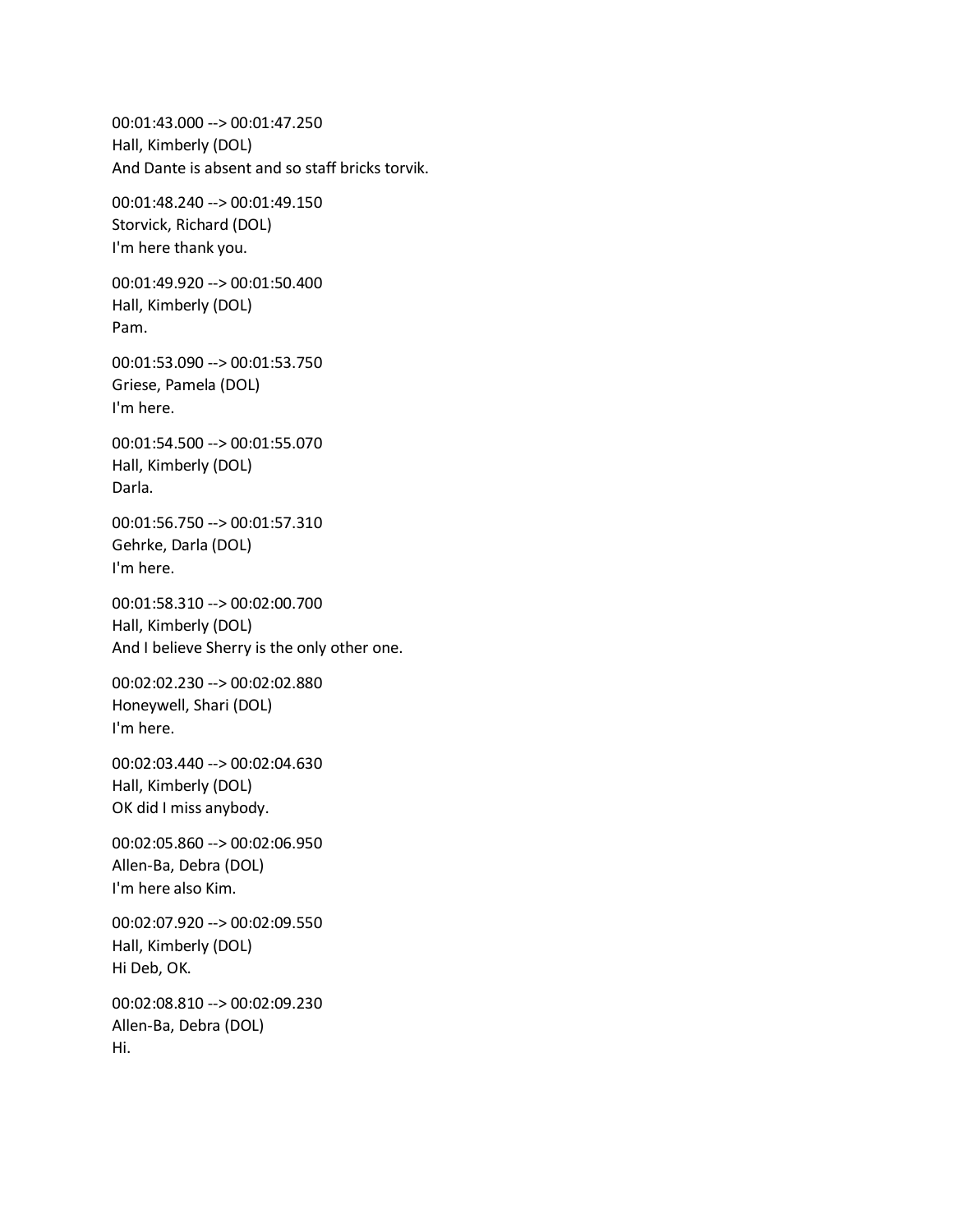00:02:08.930 --> 00:02:09.830 Todd, Jeanne (DOL) I'm here too.

00:02:10.620 --> 00:02:11.250 Hall, Kimberly (DOL) O pipe.

00:02:13.520 --> 00:02:17.070 Hall, Kimberly (DOL) Who you don't see when your your screens minimized OK back to you Rick?

00:02:17.480 --> 00:02:17.890 Rick Little (Guest) OK.

00:02:18.820 --> 00:02:19.490 Rick Little (Guest) Uhm.

00:02:21.090 --> 00:02:34.320 Rick Little (Guest) Where do we have our order of agenda first item is item 102 is approval of minutes of November second to 2021 will need a motion.

00:02:35.760 --> 00:02:37.510 Cameron Smock I move that we approve as presented.

00:02:39.740 --> 00:02:42.930 Rick Little (Guest) It's been proved beta camera second.

00:02:44.920 --> 00:02:46.260 Pete Cameron (Guest) This is Pete all second.

00:02:47.400 --> 00:02:48.780 Rick Little (Guest) The moved and seconded.

00:02:50.780 --> 00:02:51.800 Rick Little (Guest) Any other questions.

00:02:53.310 --> 00:02:54.660 Rick Little (Guest) All in favor say aye.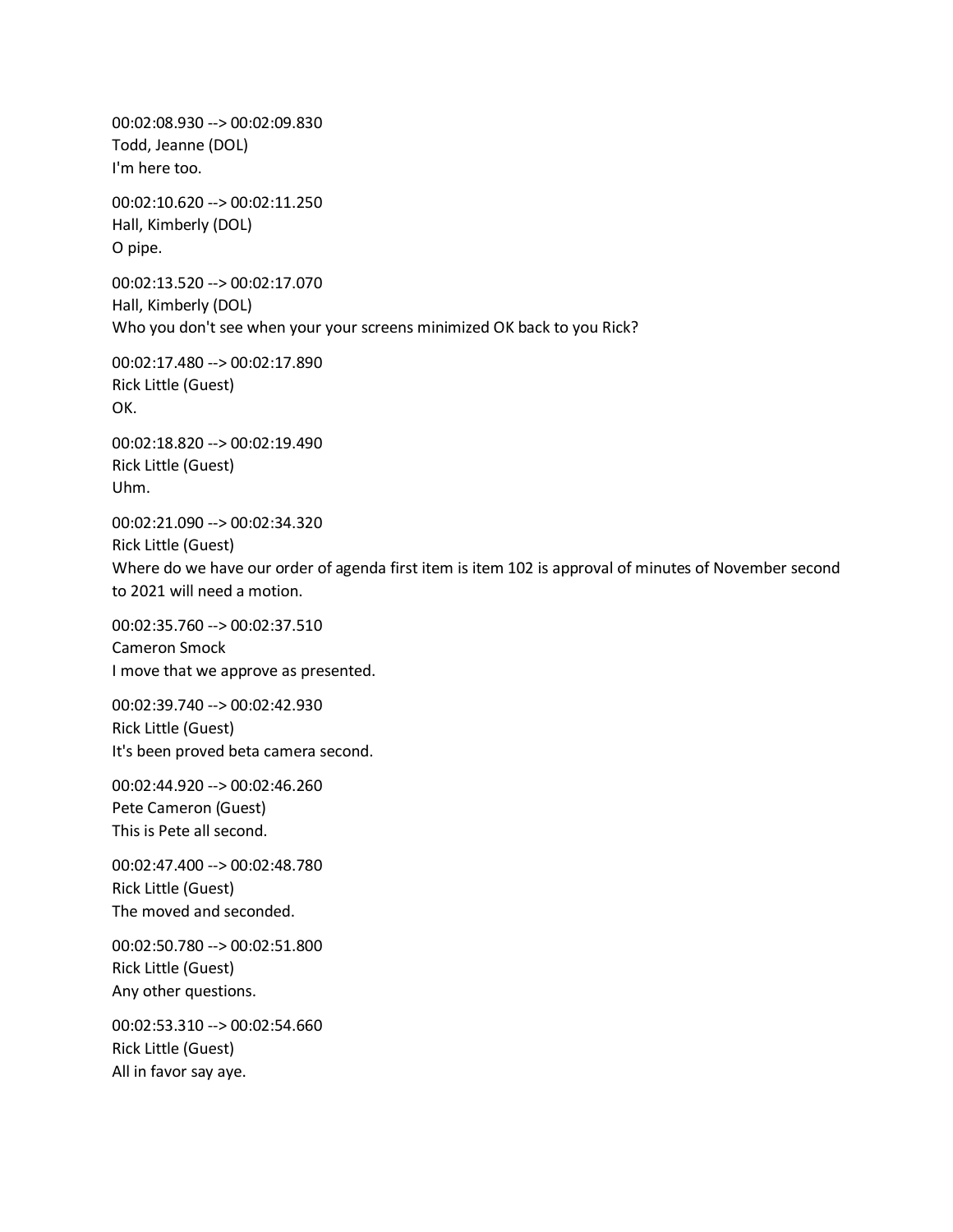00:02:56.170 --> 00:02:56.670 Cameron Smock Are. 00:02:56.290 --> 00:02:56.670 David Ittner Right. 00:02:56.390 --> 00:02:56.800 Pete Cameron (Guest) I. 00:02:57.700 --> 00:02:58.100 Angie Ward Hi. 00:02:58.340 --> 00:02:58.810 Connie (Guest) I. 00:03:00.270 --> 00:03:00.910 Rick Little (Guest) Post. 00:03:02.750 --> 00:03:03.840 Rick Little (Guest) Any extensions. 00:03:05.500 --> 00:03:07.060 Rick Little (Guest) K so moved. 00:03:07.790 --> 00:03:10.890 Rick Little (Guest) Item 1.3 Review Communications. 00:03:11.800 --> 00:03:12.130 Rick Little (Guest) Yeah. 00:03:12.940 --> 00:03:14.360 Rick Little (Guest) Yeah, so there's none. 00:03:15.240 --> 00:03:22.200

Rick Little (Guest) Uh we will go to item 2 new business 2.1 year in review.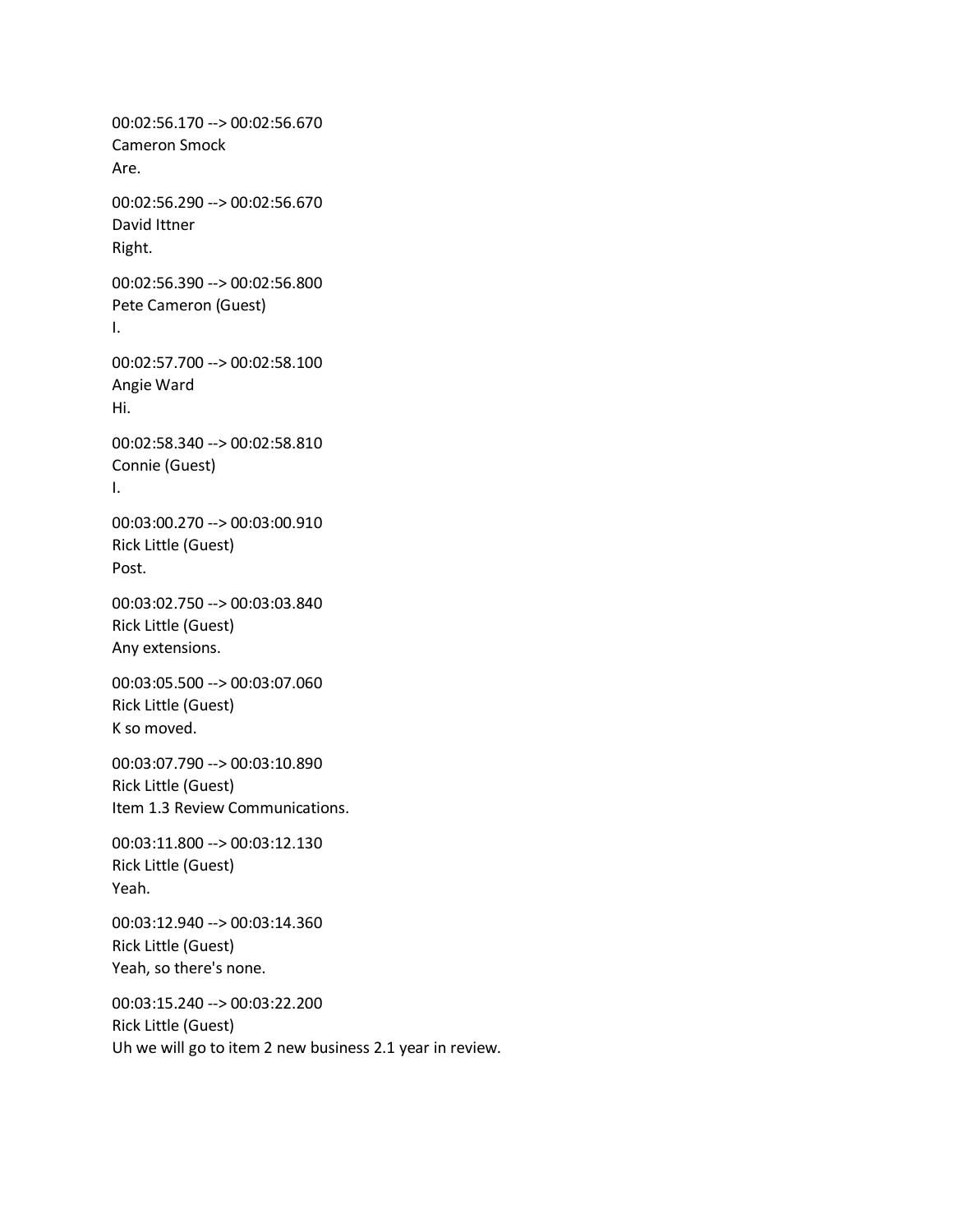00:03:26.060 --> 00:03:33.190 Storvick, Richard (DOL) Thanks Rick So what you have here a couple pages so we can go up one more page there.

00:03:34.150 --> 00:03:44.660 Storvick, Richard (DOL) This is just a a document that kind of highlights some of the things that have taken place. This last year. So a quick review. I would say, Let's go down one more page.

00:03:44.710 --> 00:03:48.020 Storvick, Richard (DOL) Which uh I just want to highlight?

00:03:48.840 --> 00:03:52.630 Storvick, Richard (DOL) One thing that we failed when we were putting this together.

00:03:53.370 --> 00:04:07.360

Storvick, Richard (DOL)

Uh one Polaris has been down so we weren't able to run reports so we did our best and but we we missed a key order. You may recall last spring early summer, you had a revocation with dayspring and Fitch both the.

00:04:07.410 --> 00:04:17.550

Storvick, Richard (DOL)

Uh uh if you're not home as well as the individual license for Zane Fitch so that didn't make this list, but clearly that was one of the things from this last year and.

00:04:18.060 --> 00:04:30.670 Storvick, Richard (DOL)

Uh so just wanted to highlight that again. This is a report that we put out every year. You can kind of track from year to year. Some of the things that have taken place so no real discussion, but just for your information.

00:04:33.060 --> 00:04:33.830 Rick Little (Guest) Thank you.

00:04:35.840 --> 00:04:36.680 Rick Little (Guest) Uhm.

00:04:37.580 --> 00:04:46.700 Rick Little (Guest) Item 2.2 CICFSEB virtual registration Roundup Regulation round up, I mean.

00:04:47.410 --> 00:04:47.800 Rick Little (Guest) Right.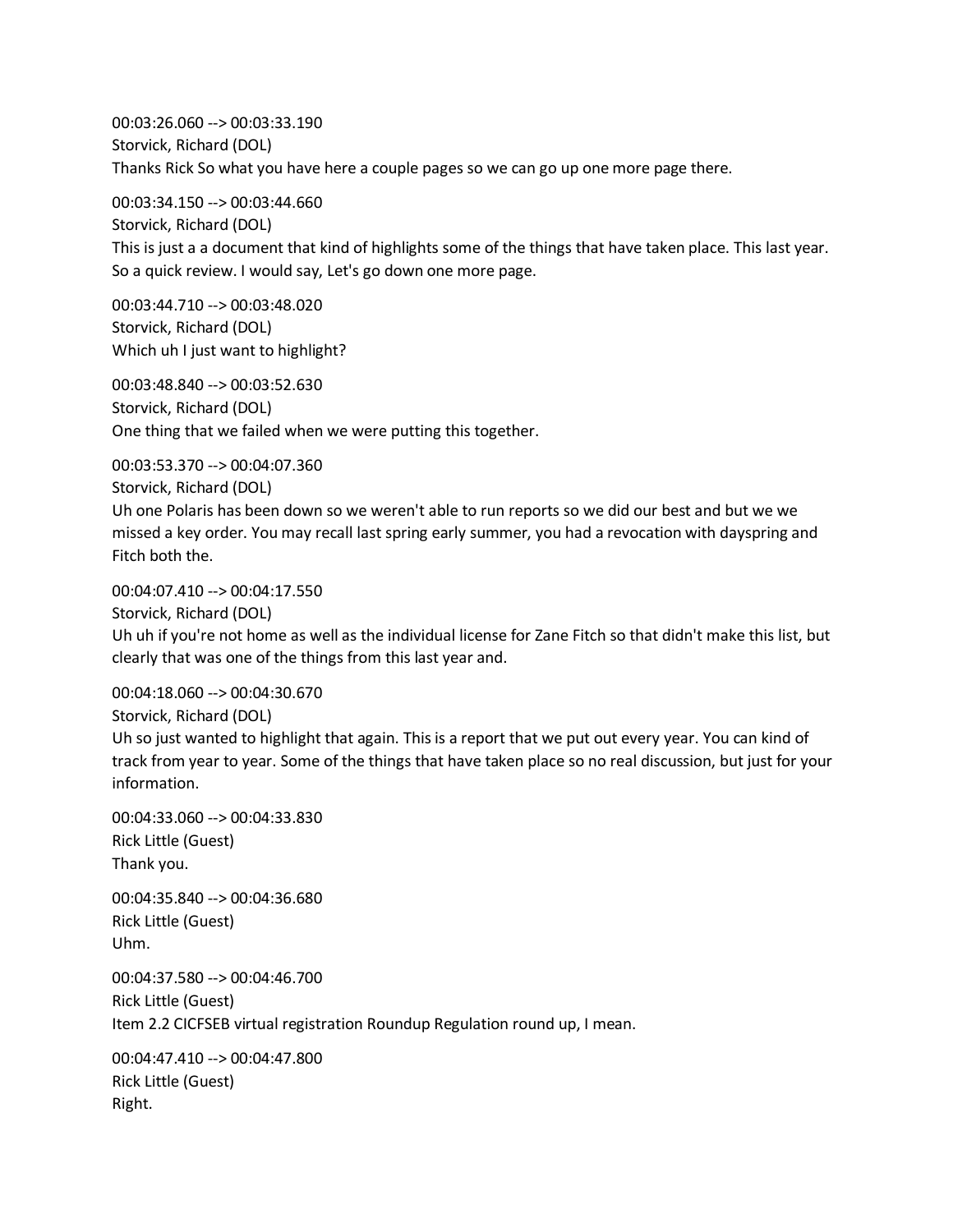00:04:48.890 --> 00:04:52.130 Storvick, Richard (DOL) So again this is actually a couple things one the.

00:04:52.180 --> 00:04:59.080 Storvick, Richard (DOL) Uh the annual meeting, which I believe we have both Connie and Rick Little signed up for.

00:04:59.130 --> 00:05:07.380 Storvick, Richard (DOL) Work up to to attend and then following that and there's a a flyer here. They've set up a virtual regulation Roundup.

00:05:07.430 --> 00:05:32.540

Storvick, Richard (DOL)

Uh hum that will follow this and there, it is that if anybody is interested in signing up. Let us know. And we'll get you registered. I think the intent is to take some of the information from the annual meeting and be able to share it out to a larger crowd, particularly because the A lot of our annual meetings are seeing a little less participation than what it's been in the past.

00:05:32.610 --> 00:05:52.050

Storvick, Richard (DOL)

So you see that this follows right after the annual meeting and again. If you're interested. If you can touch base with Kim and will get you registered and then for the meeting itself will look forward to giving a report back from both Connie and Rick at the next board meeting.

00:05:53.390 --> 00:05:54.460 Rick Little (Guest) K thank you.

00:05:55.290 --> 00:06:03.370 Rick Little (Guest) UM item number 33.1 COVID-19 update Rick and Pam.

00:06:04.850 --> 00:06:12.090 Storvick, Richard (DOL) Now start but I'll let Pam kinda take over you know, I I think I was talking to Pam recently and.

00:06:13.050 --> 00:06:36.370 Storvick, Richard (DOL)

We go back at 2:00 years to the start of Covid. Uh you may recall, particularly in the death care industry. We had seems like guidelines coming out every week. Maybe every few days as it impacted your ability to do memorial services and and different things and staff was very, very involved in that process and we tried to keep the communication flowing.

00:06:38.130 --> 00:07:07.510 Storvick, Richard (DOL) I I'd say at some point we kind of hit a lull Pam and Thomas both have been participating in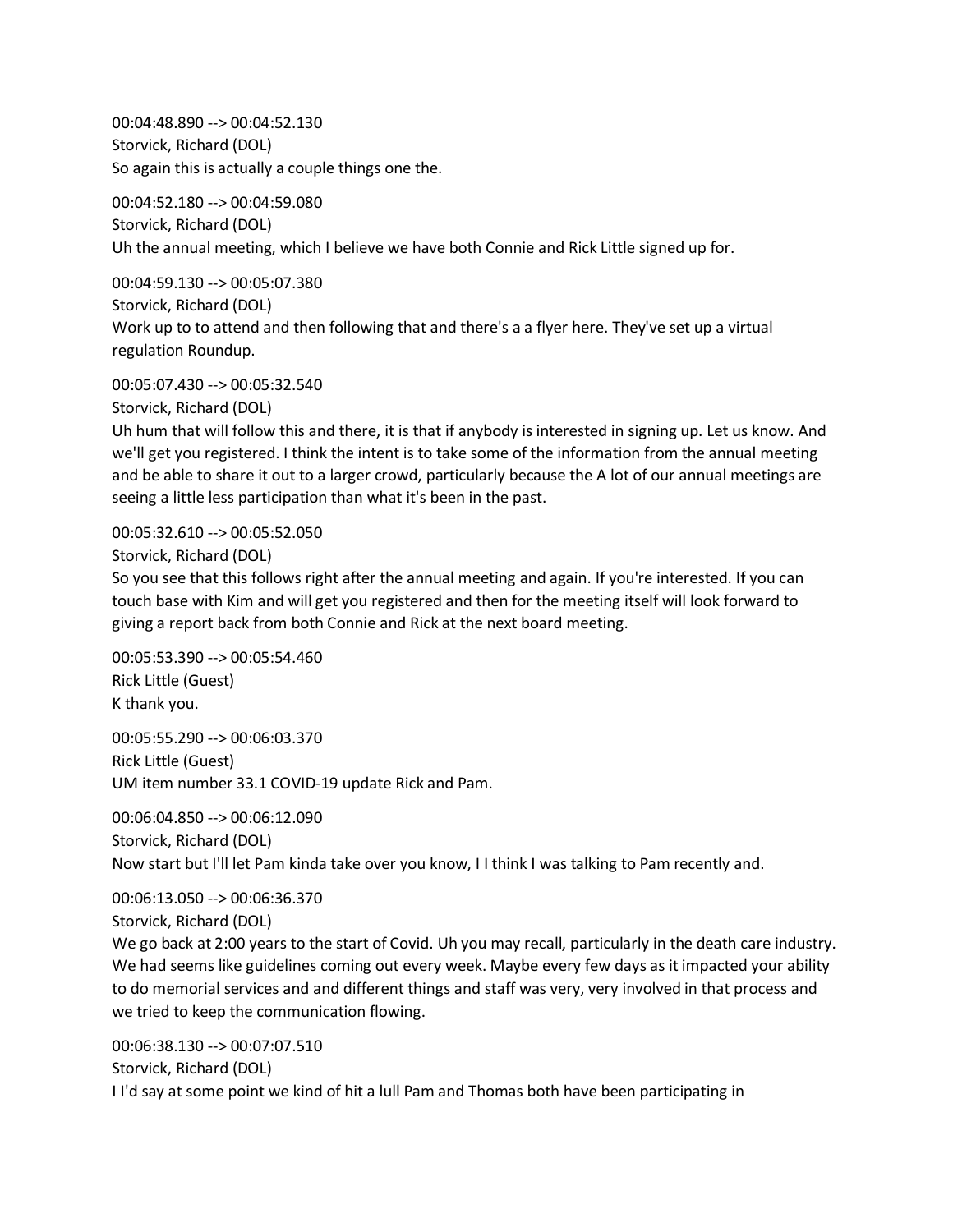engagements with Emergency Management folks and different things. Throughout the entire pandemic and actually I would say the pace of some of that picked up recently. Pam and I have both been involved in numerous conversations with Department of Health regarding some issues but I'll I'll let Pam share a little bit of what some of the conversations recently have been about Pam.

00:07:09.610 --> 00:07:10.490 Griese, Pamela (DOL) Thank you Rick.

00:07:11.090 --> 00:07:11.490 Griese, Pamela (DOL) So.

00:07:12.990 --> 00:07:31.410

Griese, Pamela (DOL)

We've had lots of meetings with hospital groups and with Department of Health and Emergency Management with regard to the lack of refrigeration capacity at hospitals and they feel that funeral homes are not responding quickly enough to.

00:07:31.730 --> 00:07:52.920

Griese, Pamela (DOL)

Uh we meet the needs that are at the hospital. So the Department of Health is put out a temporary policy from now till January. February 14th to permit hospitals to transport human remains via ambulance or other internal transport.

00:07:53.860 --> 00:08:25.840

Griese, Pamela (DOL)

Services that the hospital may have to move remains within the hospital system so the hospitals would still retain the custody and responsibility for the human remains, but they may shuffle remains from one hospital to the other depending on available refrigeration. They are required to try to exhaust other possibilities first. But it's been quite a bit of conversation.

00:08:26.250 --> 00:08:39.430

Griese, Pamela (DOL)

Hospitals at 1:00 point wanted to just start delivering remains to funeral homes and we Fortunately were able to demonstrate to them. That wasn't maybe the best plan so.

00:08:39.940 --> 00:08:40.690 Griese, Pamela (DOL) Uhm.

00:08:41.900 --> 00:08:53.090 Griese, Pamela (DOL) That's the the most current issue and we also had a coroner 's office that has requested a temporary

Crematory.

00:08:53.800 --> 00:09:02.870 Griese, Pamela (DOL)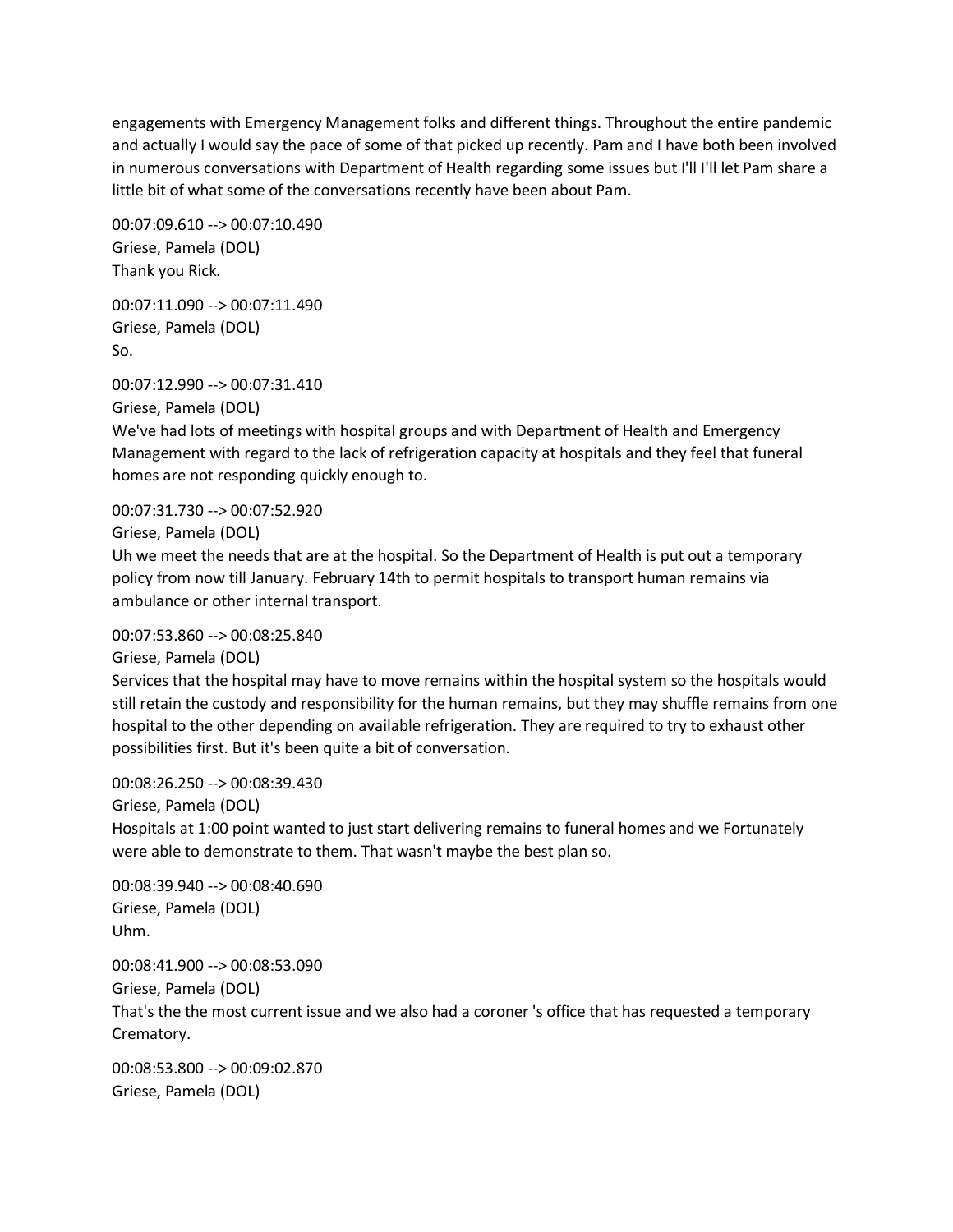They seem to think that if they can just help with the cremations that perhaps that will alleviate some of the backlog as well so.

00:09:04.640 --> 00:09:32.470

Griese, Pamela (DOL)

That conversation is kind of on hold as not certain if there's any availability of temporary or portable crematories from manufacturers in a timely manner, so but you know that that might be something that's coming and we did speak to them with regard to the licensing requirement in compliance with the clean air agencies.

00:09:32.970 --> 00:09:49.840 Griese, Pamela (DOL) So they they are aware of that and they're they're thought was just to be a 3rd party. Crematory and not enter into the world of funeral directing so that's it's keeping us Rick and I very busy trying to

00:09:50.650 --> 00:09:51.240 Griese, Pamela (DOL) uhm.

00:09:52.400 --> 00:10:03.400 Griese, Pamela (DOL) Provide accurate information to the hospitals so that is all that I have to report with regard to that.

00:10:04.680 --> 00:10:16.660

Storvick, Richard (DOL)

Thanks Pam and and Rick I when when Pam says it's kept us very busy. I think there was one week where between Thursday and Friday. We probably had 3 different conference calls on on some of these topics and subjects and.

00:10:17.890 --> 00:10:37.150 Storvick, Richard (DOL) Panama has always been such a champion representing the the laws and regulations of the funeral industry and I think it's been well received and she's been well received so it's it's clear that things aren't all cleared up, yet, and there's a lot of work to be done but.

00:10:38.050 --> 00:10:41.200 Storvick, Richard (DOL) It's been good and it looks like Angie 's got a question or comment there.

00:10:42.330 --> 00:10:43.470 Rick Little (Guest) Hey Angie,

00:10:45.090 --> 00:10:55.270 Angie Ward So thanks so much for that report uh. I'm just curious do we know if the need is primarily in.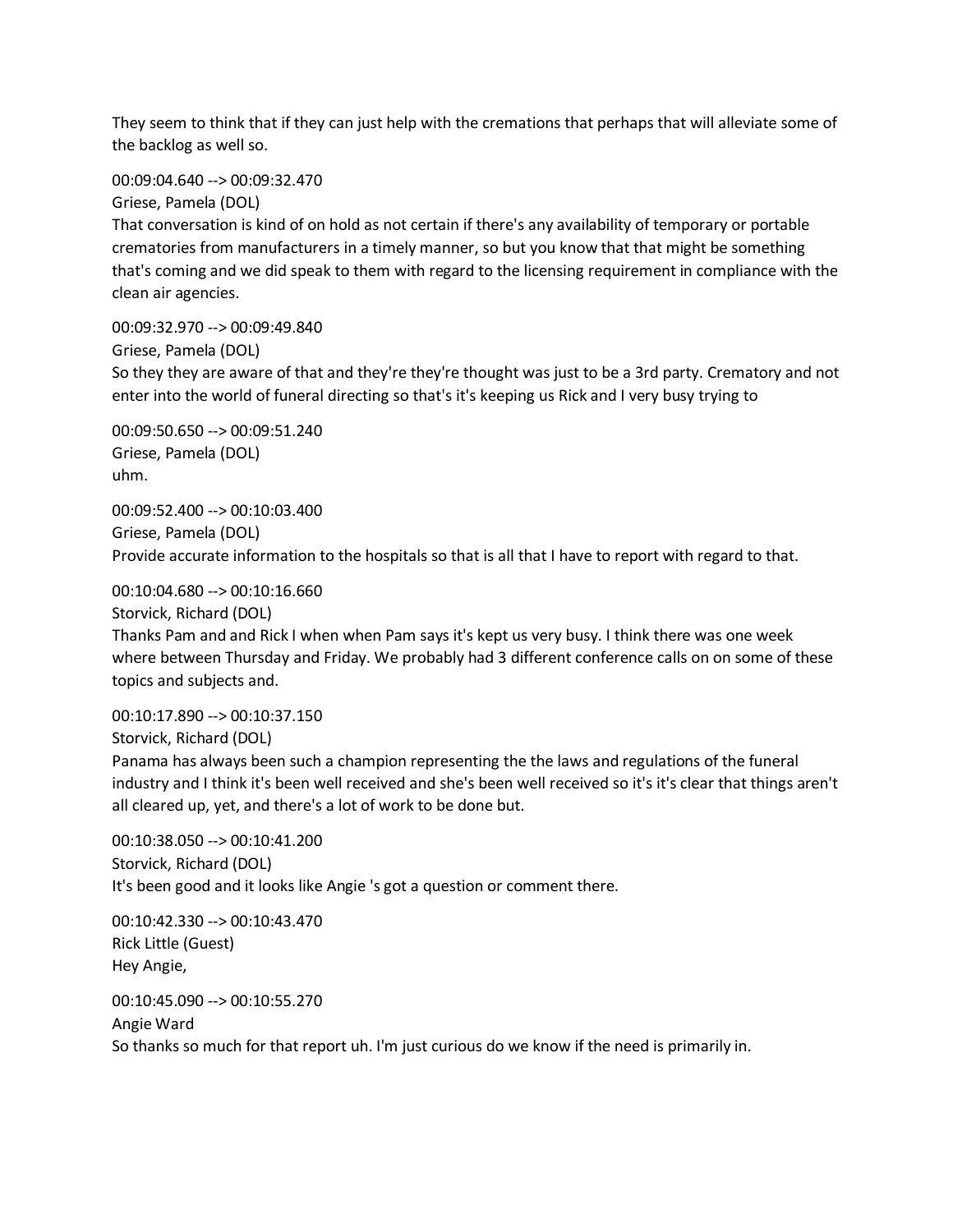00:10:56.130 --> 00:11:02.100 Angie Ward Uh like the I 5 corridor area, or is it statewide or do we even know that.

00:11:04.750 --> 00:11:20.070 Storvick, Richard (DOL) Pam I know you've done the refrigeration information. We know that we've the pressure has come out of uh right now. King in Pierce County and then the request for the portable Crematory in Kitsap County, but do you have any sense in that?

00:11:22.100 --> 00:11:34.260 Griese, Pamela (DOL) So I know that Spokane County also is experiencing but they have a a new refrigeration facility, with their medical examiner 's office.

00:11:35.250 --> 00:11:49.610 Griese, Pamela (DOL) That I believe they just received several racks to be able to manage that so I think Spokane County will certainly follow whatever is permitted in King and Pierce and and.

00:11:50.970 --> 00:11:56.970 Griese, Pamela (DOL) Clark County also seems to struggle with refrigeration capabilities.

00:11:57.600 --> 00:12:05.820

Griese, Pamela (DOL) So and there were some conversations that I have had with the first call plus you know who seems to take on.

00:11:57.900 --> 00:11:58.310 Angie Ward So.

00:12:06.670 --> 00:12:10.060 Griese, Pamela (DOL) Everybody's extra UM.

00:12:12.550 --> 00:12:25.060 Griese, Pamela (DOL) Decedents of native refrigeration and my understanding is that Steve is also preparing or has just recently prepared an additional refrigeration.

00:12:25.150 --> 00:12:37.930 Griese, Pamela (DOL) A facility that can accommodate up to 100 or more remains so he's still remains the primary.

00:12:38.580 --> 00:12:45.980 Griese, Pamela (DOL) Uhm licensed funeral establishment that can accommodate quite a number of remains.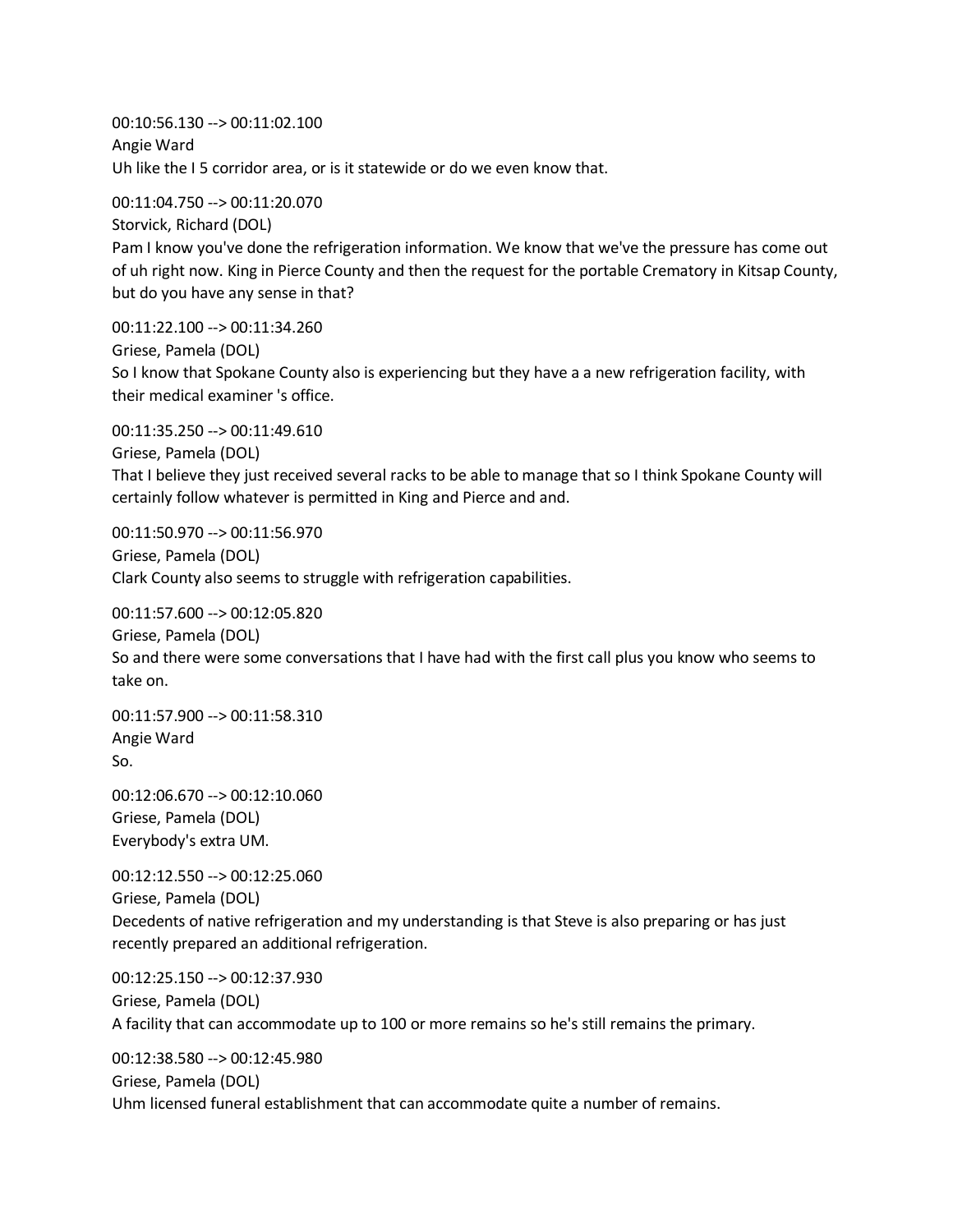00:12:47.280 --> 00:13:17.190 Storvick, Richard (DOL)

You know, I think one thing that really has stood out to me and Pam and I have talked about it a little bit is that all through the system from the point. Somebody whether they they passed away at home or at the hospital every step from from there to final disposition is backed up is is maxed out. We hear reports from a lot of licensees that their facilities are fallen. They're being creative and and how to manage that.

00:13:17.850 --> 00:13:35.630

Storvick, Richard (DOL)

And we're we're certainly kind of at this just absolute surge when it comes and to me. It's a little bit interesting because when I watch the news and stuff. Nobody is talking about that right? That's all kind of behind the scenes. And it's just on the edge, but you all experience it on a daily basis. There's no doubt.

00:13:37.450 --> 00:13:41.920 Angie Ward Thank you so much and that's why I asked the question is that it just seems like.

00:13:42.830 --> 00:13:54.190

Angie Ward

You know coming from my Traffic Safety background and knowing that you know from year to year, the number of fatalities inside that problem area those accidental deaths.

00:13:54.900 --> 00:14:25.230

Angie Ward

It was always consistent I mean, it really was. I mean, you know somewhere between you know, right now. We're hanging right around the 650 area. We know that 650 people are going to die every year and or or somewhere around there and it's surprisingly consistent to me and so it's for. I'm looking at it from the vantage point of predictable death and the fact that this is proof that it is a surge when there is I know some question about.

00:14:23.070 --> 00:14:23.370 Storvick, Richard (DOL) Yep.

00:14:25.280 --> 00:14:40.850

Angie Ward Whether it's a surge or not not to get political but uhm, yeah, so and and that it's not being talked about. I mean, it's certainly got talked about in their early days, especially out of New York and such but I do think it's a very interesting piece of this pandemic puzzle so thank you so much.

00:14:42.160 --> 00:14:42.550 Rick Little (Guest) K.

00:14:43.740 --> 00:15:02.090 Storvick, Richard (DOL) And Rick if we're done with that I'd like to. I I messed up here on what was it 2.2 for the annual meeting.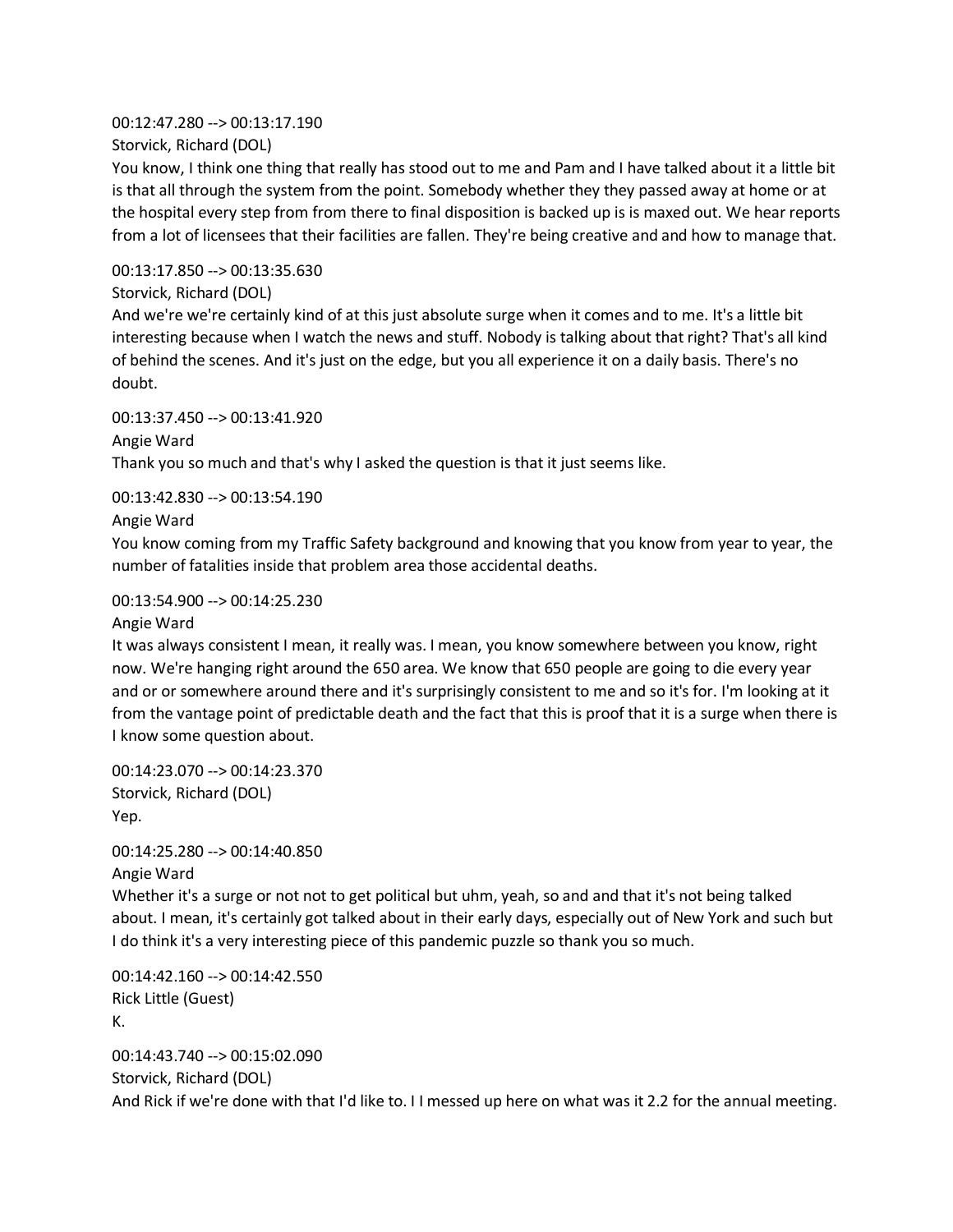We actually need to get a motion authorizing someone to be the voting delegate and alternate which I kinda have idea of 2 people that might be good candidates for that.

00:14:54.380 --> 00:14:54.950 Rick Little (Guest) Alright.

00:15:03.910 --> 00:15:14.890 Rick Little (Guest) OK, UM, yeah, the board we vote on the corset delegate and the delegate 's there'd be they're going to be there is anyone else going Peter you gonna go.

00:15:15.910 --> 00:15:16.950 Pete Cameron (Guest) Yeah, I'm planning on it.

00:15:17.370 --> 00:15:22.380 Rick Little (Guest) OK, so we have another board member going to which is good so.

00:15:23.230 --> 00:15:23.820 Rick Little (Guest) Uhm.

00:15:24.510 --> 00:15:26.050 Rick Little (Guest) Is there motion out there?

00:15:28.500 --> 00:15:42.390 Cameron Smock I move that we designate Rick Little as our voting representative for the International Conference of funeral service for examining boards and Connie as the.

00:15:43.110 --> 00:15:45.390 Cameron Smock Uh backup voting member.

00:15:46.730 --> 00:15:47.090 Rick Little (Guest) OK.

00:15:48.570 --> 00:15:50.320 Rick Little (Guest) Is there a second to the motion?

00:15:50.790 --> 00:15:52.030 Angie Ward This is Angela second.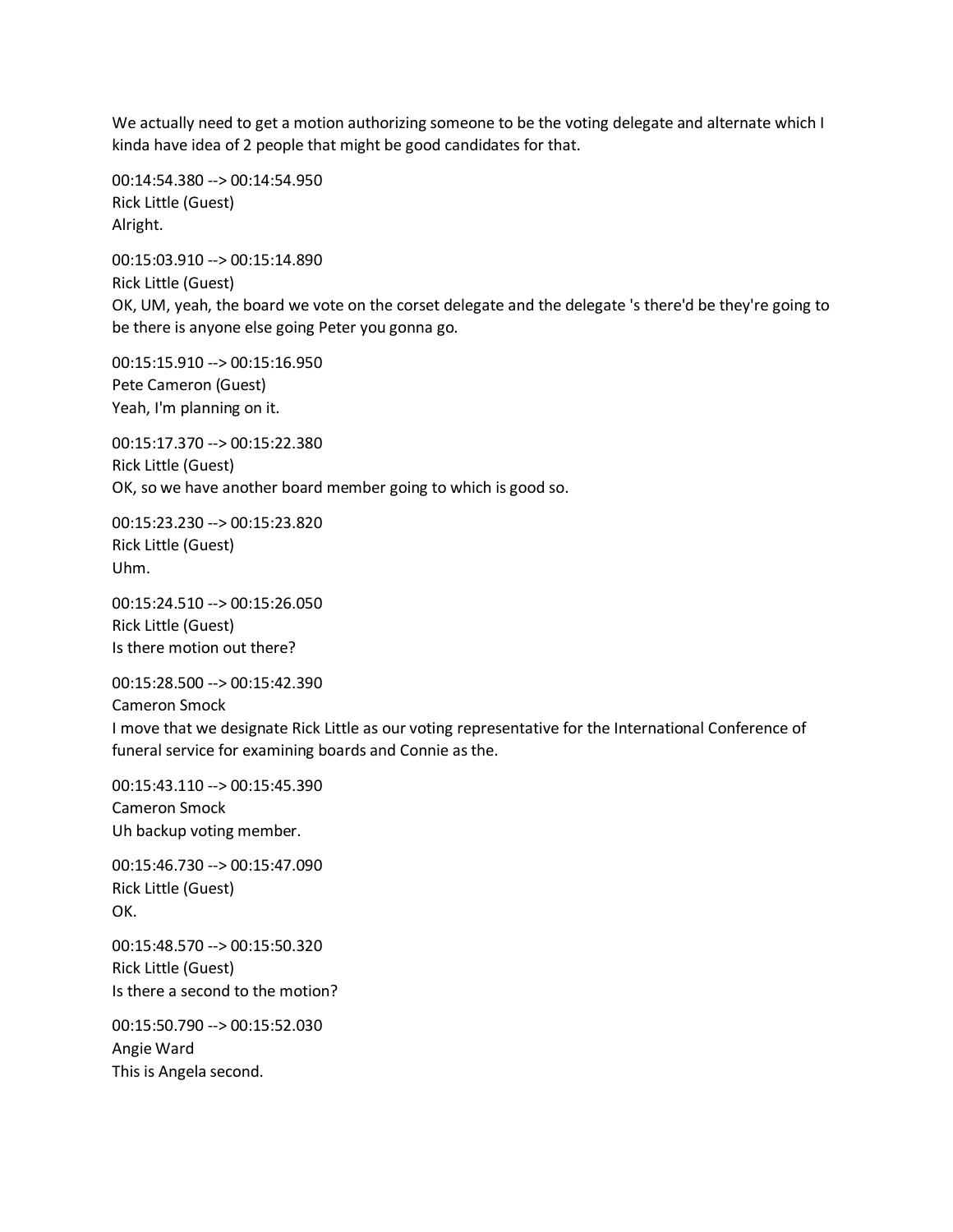00:15:53.540 --> 00:15:59.430 Rick Little (Guest) It's been moved in second for the the conference is there any other questions.

00:16:01.870 --> 00:16:03.360 Rick Little (Guest) Uh hum.

00:16:04.960 --> 00:16:08.950 Rick Little (Guest) All this load all of your paper, saying, I those are the proof.

00:16:09.880 --> 00:16:10.510 Cameron Smock I.

00:16:10.550 --> 00:16:11.050 Pete Cameron (Guest) Alright.

00:16:10.640 --> 00:16:11.030 David Ittner Alright.

00:16:12.010 --> 00:16:14.280 Rick Little (Guest) Any opposition posed.

00:16:16.140 --> 00:16:17.220 Rick Little (Guest) Any abstentions.

00:16:17.940 --> 00:16:18.490 Rick Little (Guest) Alright.

00:16:19.500 --> 00:16:26.830 Rick Little (Guest) So we shall represent their state and dumb do well with that looking forward to the conference.

00:16:28.040 --> 00:16:28.440 Rick Little (Guest) K.

00:16:30.910 --> 00:16:32.700 Rick Little (Guest) On to come.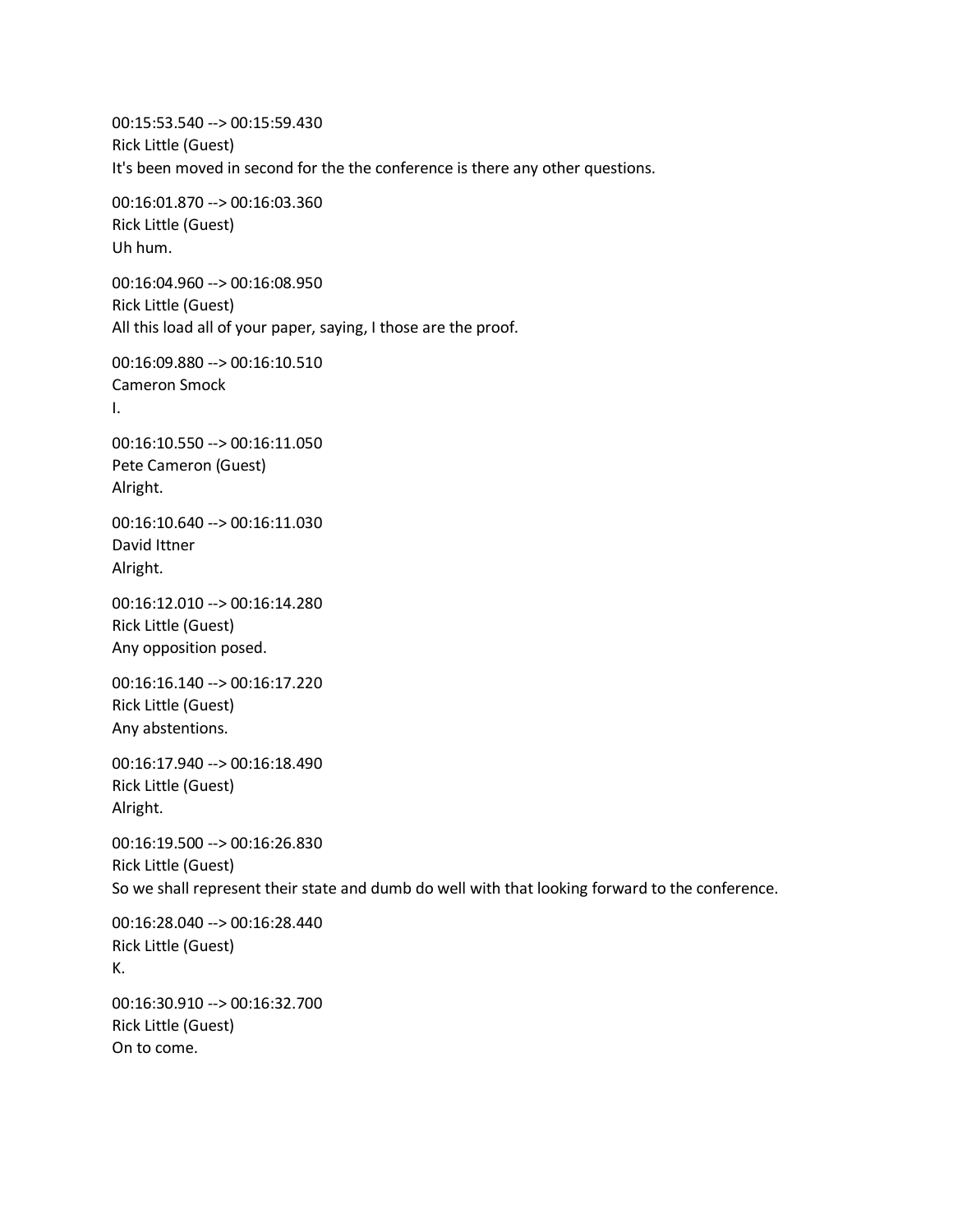00:16:33.380 --> 00:16:37.860 Rick Little (Guest) 3.2 and review of master action items list.

00:16:39.940 --> 00:16:53.420 Hall, Kimberly (DOL) Yes, so the last meeting. We had a few assignments actually. I'm so it needs to be completed. So the endowment care review process. We have met at least I think just once with Cameron David and Connie.

00:16:54.090 --> 00:17:09.500 Hall, Kimberly (DOL) Uh and so we'll talk about that. I believe David will present that later and then we have their review complaint process and we've met once with that as well. So we're in still working through that the committee is and then.

00:17:10.920 --> 00:17:18.250 Hall, Kimberly (DOL) The licensing for Columbia Memorial Gardens is still in progress.

00:17:19.040 --> 00:17:24.750 Hall, Kimberly (DOL) And in the Crematory operations in R and 8 H licenses is complete.

00:17:27.930 --> 00:17:28.140 Rick Little (Guest) K.

00:17:29.520 --> 00:17:30.950 Rick Little (Guest) Any questions that.

00:17:33.130 --> 00:17:33.650 Rick Little (Guest) Alright.

00:17:34.790 --> 00:17:45.910 Rick Little (Guest) So let's go to line item 4 complaint cases for review. I will go to our vice chair.

00:17:47.060 --> 00:17:48.910 Rick Little (Guest) Mister inert to start us off.

00:17:52.140 --> 00:17:53.330 Rick Little (Guest) 4.1.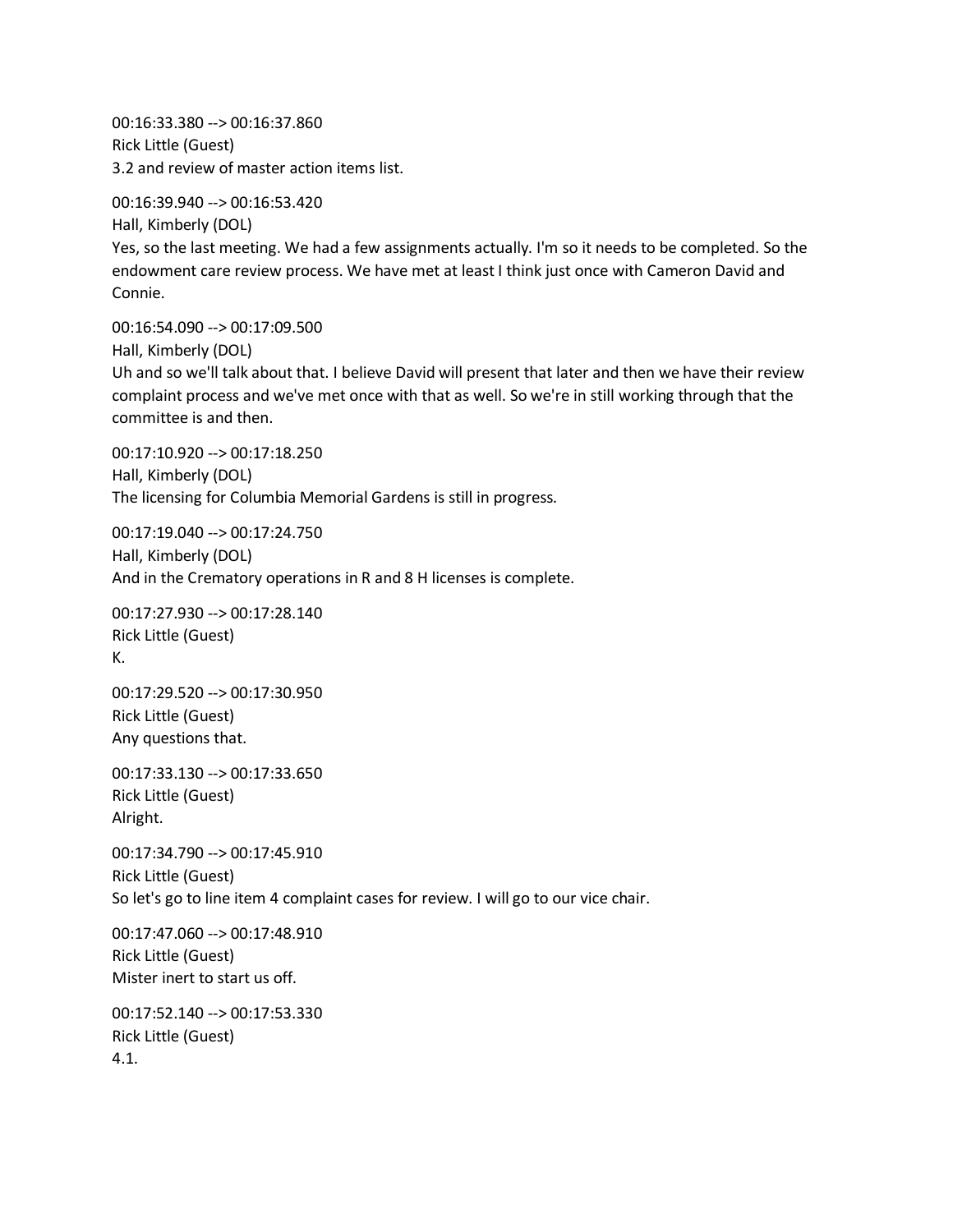00:17:54.660 --> 00:17:56.330 David Ittner Thank you, Mister Little.

00:17:57.620 --> 00:18:09.750 David Ittner Is as Mister Little stated complaint cases for review item 4.1? Is case number 2020 dash one. One dash 1541 dash zero zero FT E Mister Little.

00:18:10.800 --> 00:18:11.230 Rick Little (Guest) Thank you.

00:18:13.790 --> 00:18:30.420 Rick Little (Guest)

This uh complaint, the family was upset at the Funeral Home only allowed 15 minutes for an ID view of their loved one. When asked what would happen if they did not leave the funeral director, said that they would they would call the police.

00:18:31.650 --> 00:18:40.430 Rick Little (Guest) The fact is the persons that with the right to control disposition arranged to have the ID viewing of a known unembalmed remains.

00:18:41.310 --> 00:18:44.880 Rick Little (Guest) Uhm, which was important to the nieces of the deceased.

00:18:45.480 --> 00:18:54.610 Rick Little (Guest) The funerals policy was to only allow 15 minutes at the viewing was going to be longer than 15 minutes, then they would require embalming.

00:18:55.740 --> 00:19:07.980 Rick Little (Guest)

This was concerning to the family since the year. Prior they were allowed a longer time of which the funeral director claimed that they used another Funeral Home who rented their facility for viewing.

00:19:09.040 --> 00:19:40.250 Rick Little (Guest)

The family did not to make the where, did not make aware to the Funeral Home of the extended time wanted for the ceremony and the funeral director did not understand the WC 246 dash 500 dash 030 East, which would have allowed them to do so. I believe that there was a lack of professionalism and and and knowledge of the WAC that created the families distressed.

00:19:40.380 --> 00:19:46.510 Rick Little (Guest)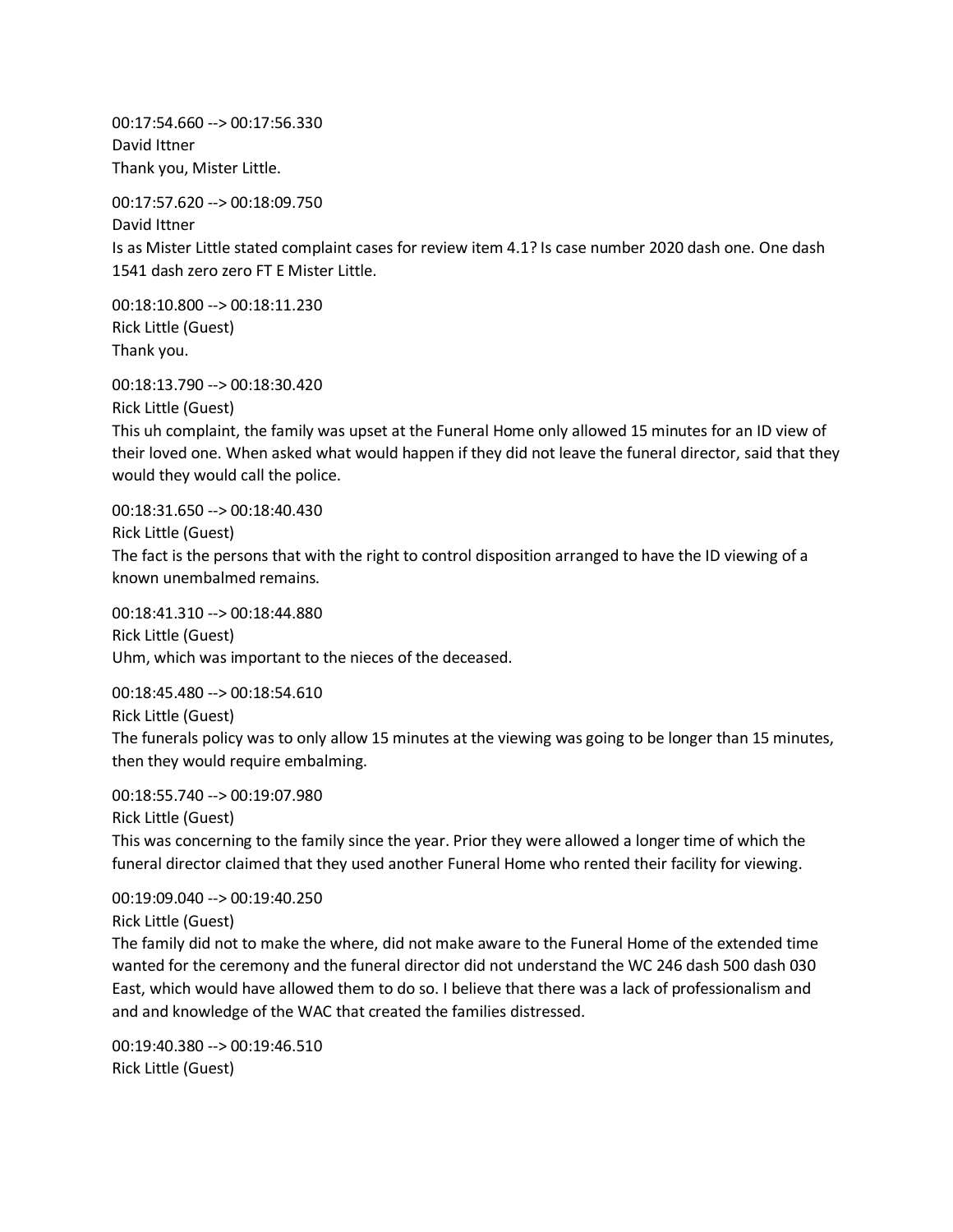The fact that the funeral director used the verbiage of calling the police if they would not leave us discerning.

00:19:47.280 --> 00:20:02.390

Rick Little (Guest)

Uhm we did a remodel counseling is done on the 26th of January. To understand the Wack and so that has been accomplished so I recommend this be closed enough further action.

00:20:07.990 --> 00:20:10.500 David Ittner Angie I see you have a you're raising your hand there.

00:20:11.340 --> 00:20:17.700 Storvick, Richard (DOL) So what you can do you need to have a motion and a second and then you can take that discussion Yep?

00:20:14.150 --> 00:20:16.480 David Ittner Go through the motion OK got it.

00:20:18.100 --> 00:20:20.750 David Ittner Perfect OK is there a motion.

00:20:21.930 --> 00:20:23.730 David Ittner Too close with no further action.

00:20:24.750 --> 00:20:27.030 Cameron Smock This is Cameron I'll make the motion.

00:20:28.570 --> 00:20:29.420 David Ittner Is there a second?

00:20:28.710 --> 00:20:30.220 Connie (Guest) Mrs Connie I hope.

00:20:30.750 --> 00:20:35.700 David Ittner Oh, honey with the second. Thank you is there any any discussion Angie?

00:20:32.850 --> 00:20:33.640 Connie (Guest) You're welcome.

00:20:37.400 --> 00:20:48.100 Angie Ward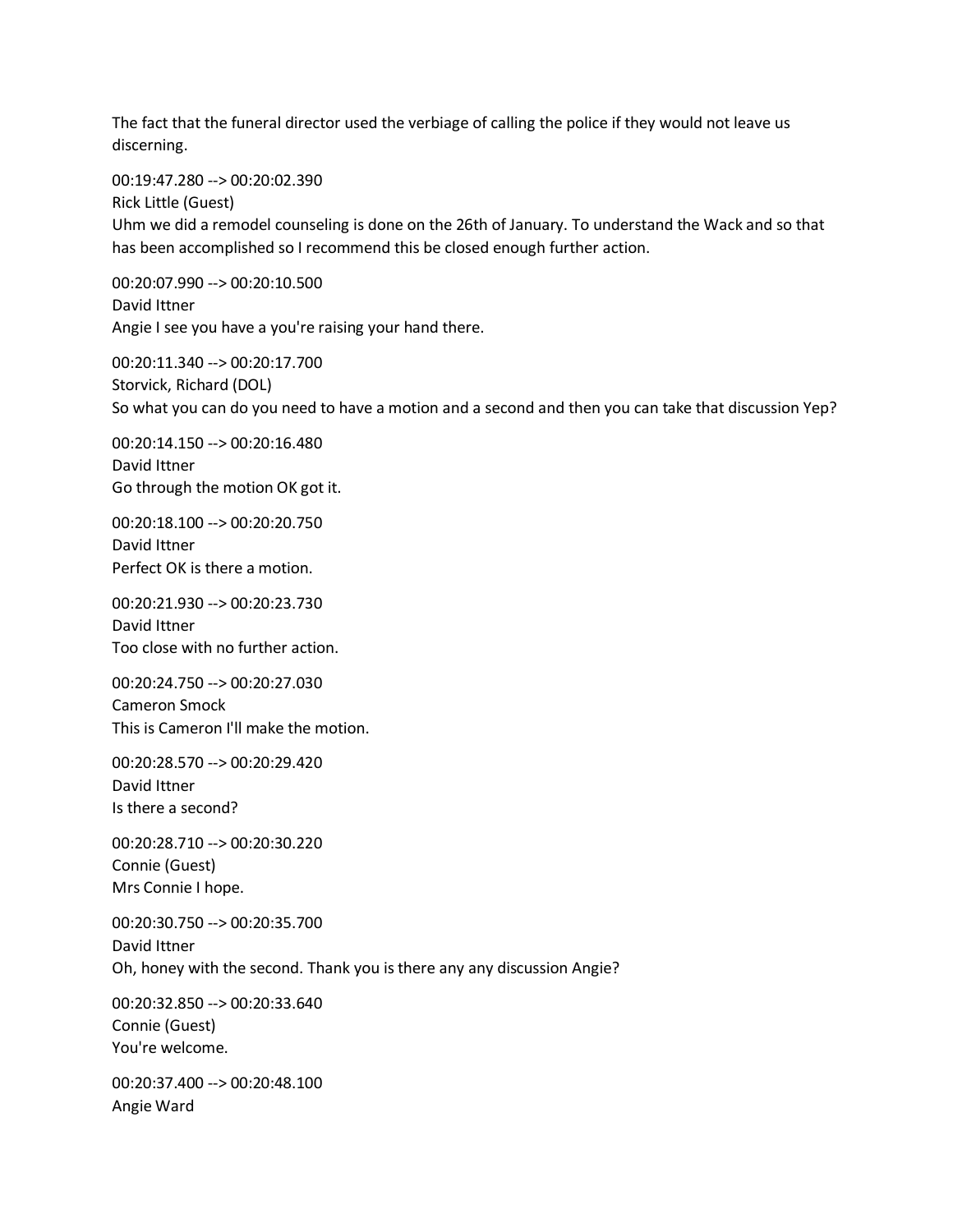Uhm it really isn't pertinent to this case, it's just brings it to light for me and I was confused as to whether there was any validity to the 15 minutes and embalming.

00:20:49.120 --> 00:20:50.840 Angie Ward Or is that a policy of the.

00:20:51.440 --> 00:20:53.920 Angie Ward Funeral Home, there there's no quack.

00:20:52.760 --> 00:20:55.010 Rick Little (Guest) It was there, it was their policy.

00:20:55.270 --> 00:20:56.700 Angie Ward OK, thank you.

00:20:56.170 --> 00:20:56.450 Rick Little (Guest) Yeah.

00:21:00.530 --> 00:21:01.000 David Ittner Alright.

00:21:01.600 --> 00:21:02.650 David Ittner Any further discussion.

00:21:05.680 --> 00:21:07.670 David Ittner There being none all in favor.

00:21:09.140 --> 00:21:10.710 Cameron Smock  $\mathbf{H}$ 

00:21:09.940 --> 00:21:10.410 Pete Cameron (Guest) I'm

00:21:10.180 --> 00:21:10.590 Angie Ward Hi.

00:21:11.490 --> 00:21:12.350 David Ittner Any opposed.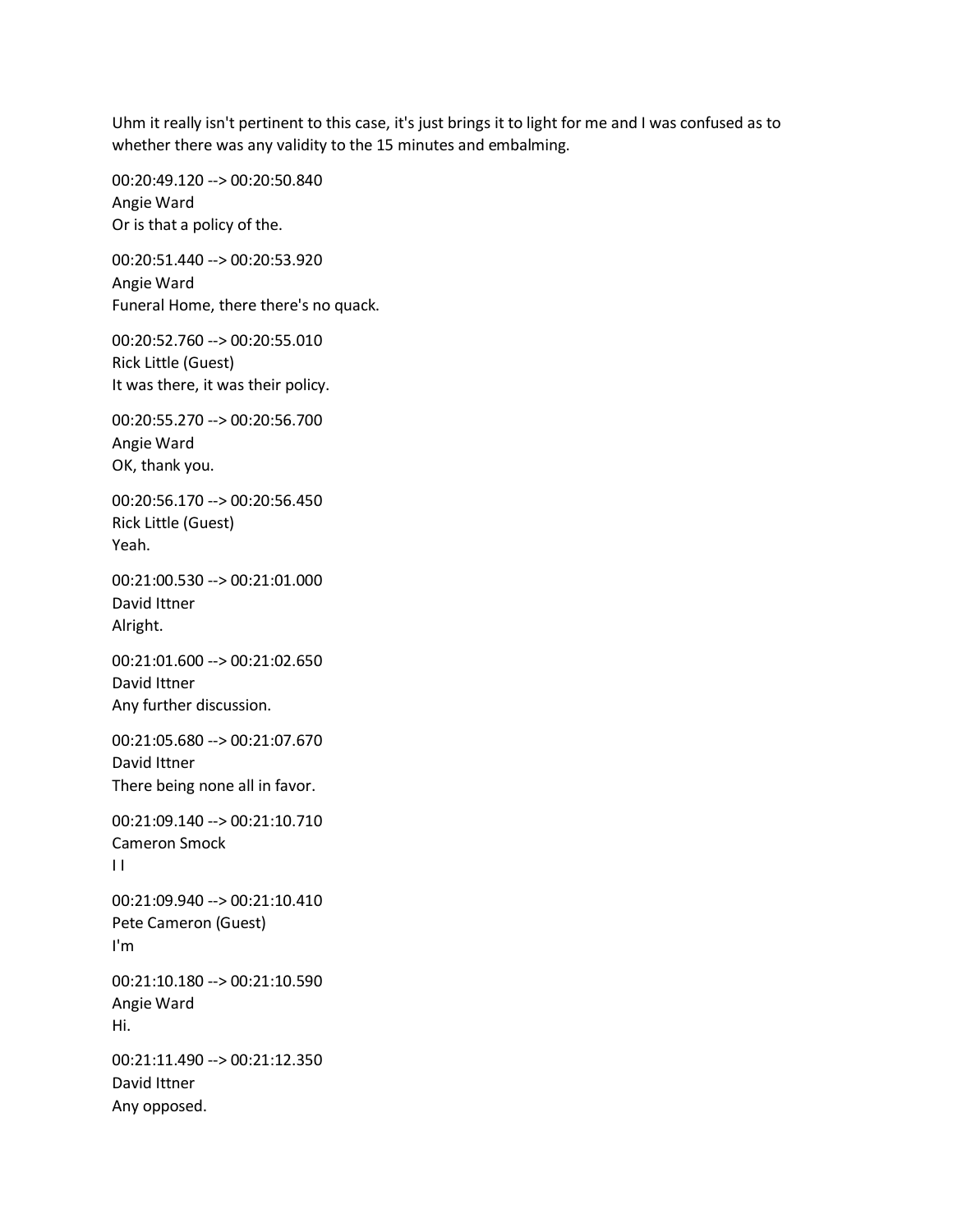00:21:15.230 --> 00:21:17.300 David Ittner There being none motion passes.

00:21:18.170 --> 00:21:21.100 David Ittner And I will pass it over back over to Mister Little.

00:21:21.580 --> 00:21:23.960 Rick Little (Guest) OK, thank you David.

00:21:24.960 --> 00:21:32.560 Rick Little (Guest) Item number 4.2 is referred to Mister Smock.

00:21:33.940 --> 00:21:46.210 Cameron Smock Thank you, Mister Little this is in regards to case, number, 2020 dash 12 dash 1764 dash zero zero CEM.

00:21:47.170 --> 00:21:50.840 Cameron Smock The complainant summary on September 25th.

00:21:51.640 --> 00:22:02.570 Cameron Smock 2020. The complainant requested cancellation of their Cemetery. Prearrangement contracts with the Cemetery and requested a reimbursement of the amount paid.

00:22:03.320 --> 00:22:08.650 Cameron Smock The owner of the Cemetery at the time did not respond to the complainants request.

00:22:09.850 --> 00:22:17.330 Cameron Smock The facts of the case. While there was a delay in issuing a refund due to a change in ownership of the Cemetery.

00:22:17.960 --> 00:22:32.930 Cameron Smock Subsequently, a formal written request for cancellation was issued to the Cemetery on May 17th 2021 for an amount representing 50% of the unused Cemetery services and merchandise.

00:22:33.750 --> 00:22:39.660 Cameron Smock And the refund check in the correct amount was issued to the complainant the following day.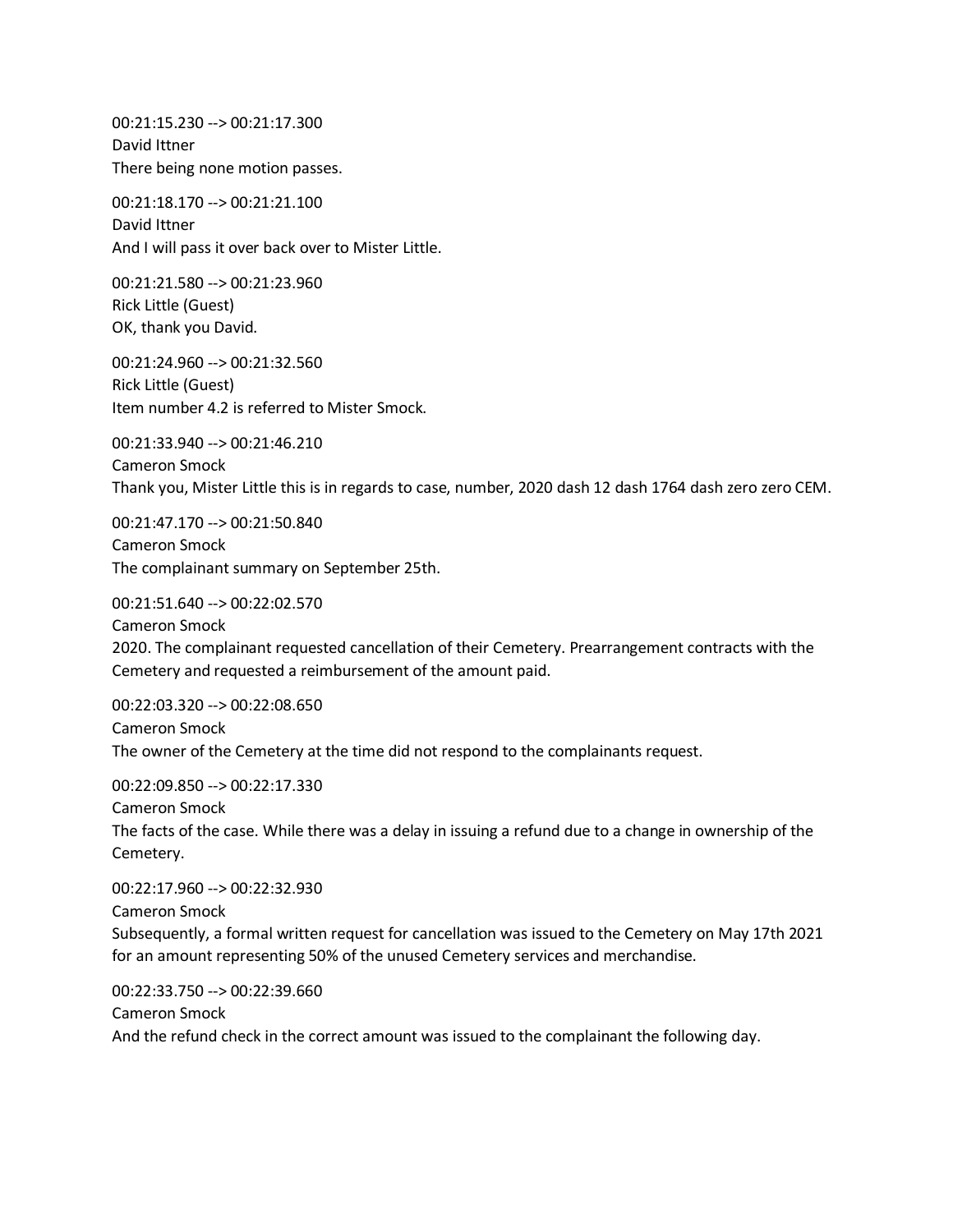00:22:40.490 --> 00:22:46.800 Cameron Smock Therefore given the facts of this case, I recommend closing this case with no further action.

00:22:48.970 --> 00:22:51.810 Rick Little (Guest) That's been recommended that we close the case do I have?

00:22:54.080 --> 00:22:55.090 Rick Little (Guest) I don't know in favor.

00:22:56.510 --> 00:22:56.830 Rick Little (Guest) The.

00:22:56.920 --> 00:22:57.950 Cameron Smock Your motion first.

00:22:58.300 --> 00:22:58.610 Rick Little (Guest) Yep.

00:23:00.730 --> 00:23:02.080 Pete Cameron (Guest) This is Pete I move.

00:23:00.960 --> 00:23:01.590 Rick Little (Guest) The motion.

00:23:02.690 --> 00:23:05.000 Rick Little (Guest) OK, it's been moved by Pete is there a second.

00:23:07.110 --> 00:23:08.990 Connie (Guest) I second it hopes Connie.

00:23:07.180 --> 00:23:07.650 David Ittner Second.

00:23:09.840 --> 00:23:10.650 David Ittner Can't beat me to it.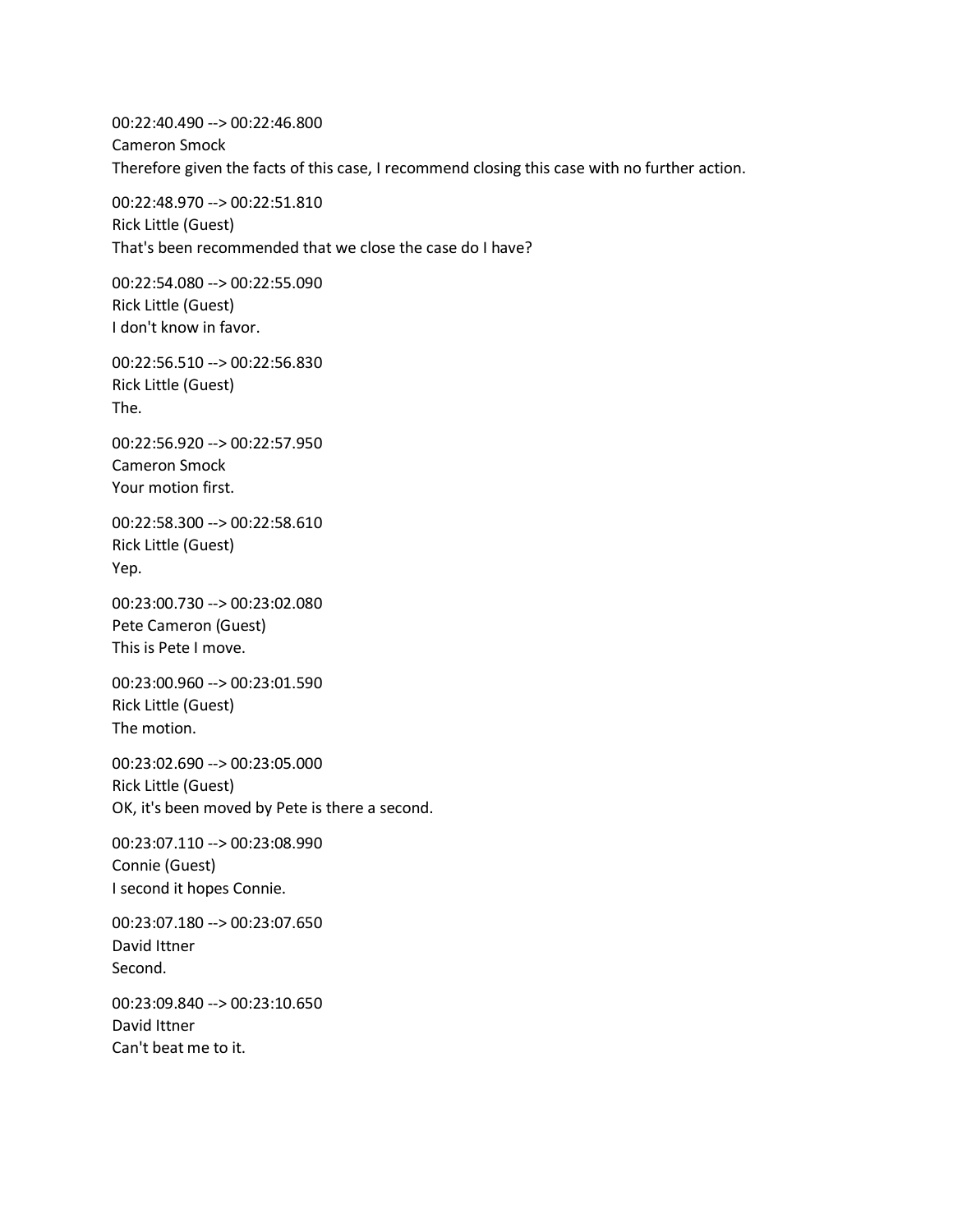00:23:10.110 --> 00:23:10.570 Rick Little (Guest) Kind of 00:23:11.590 --> 00:23:16.430 Rick Little (Guest) got it got it OK. Uh then moved and seconded. 00:23:18.010 --> 00:23:21.040 Rick Little (Guest) Uh is there any discussion on this any questions? 00:23:23.800 --> 00:23:27.100 Rick Little (Guest) If not all those in favor say aye. 00:23:28.170 --> 00:23:28.700 Cameron Smock I. 00:23:28.750 --> 00:23:29.320 Pete Cameron (Guest) I'm 00:23:28.810 --> 00:23:29.140 David Ittner Right. 00:23:28.850 --> 00:23:29.270 Angie Ward Hi. 00:23:30.030 --> 00:23:30.500 Connie (Guest) Alright. 00:23:31.620 --> 00:23:32.590 Rick Little (Guest) any opposed. 00:23:34.480 --> 00:23:35.430 Rick Little (Guest) I have sentience. 00:23:36.950 --> 00:23:38.150 Rick Little (Guest) OK. That's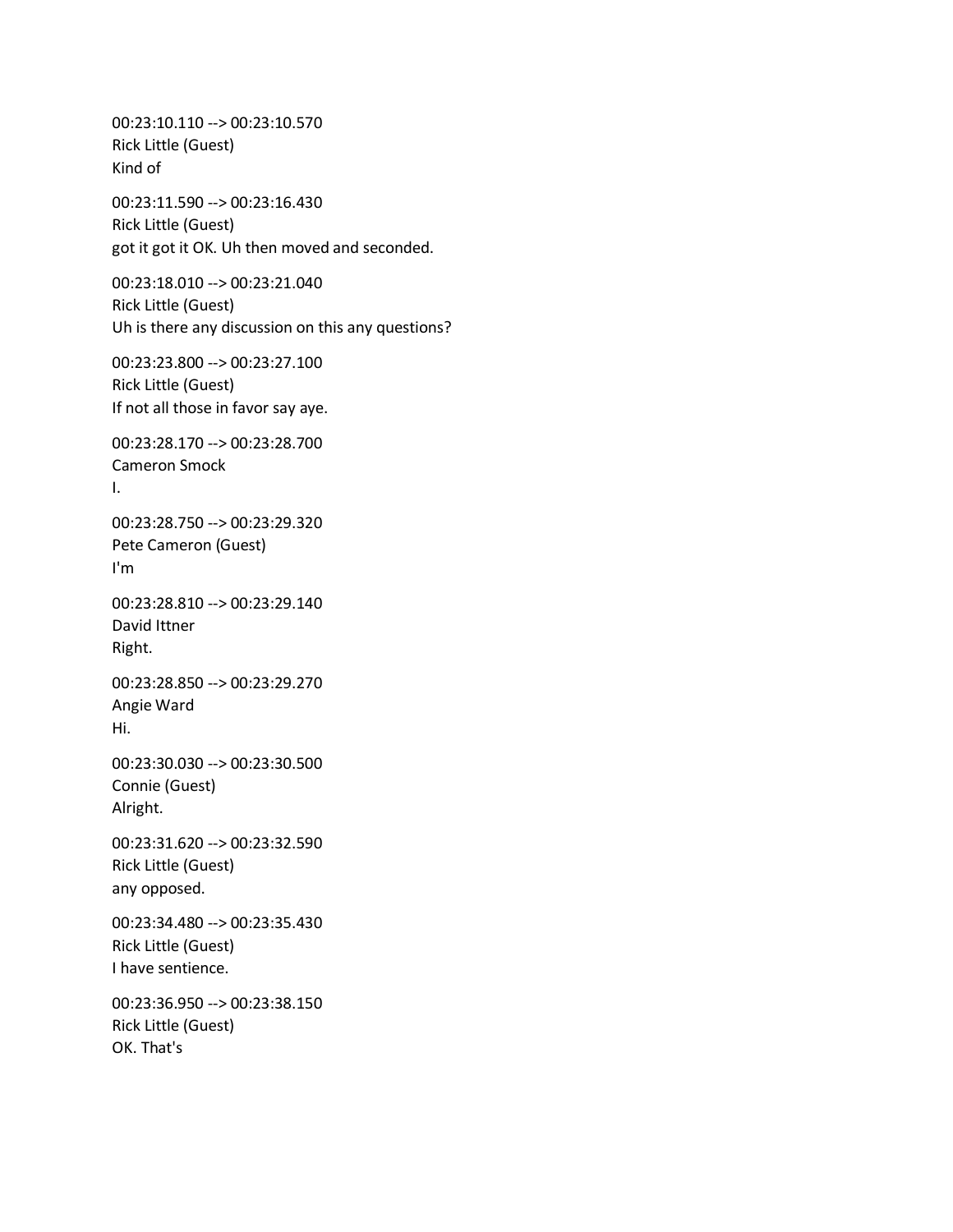00:23:39.320 --> 00:23:42.580 Rick Little (Guest) uh so we go to 4.3.

00:23:42.640 --> 00:23:44.580 Rick Little (Guest) You uh Mister Cameron.

00:23:46.940 --> 00:23:56.140 Pete Cameron (Guest) Thanks Rick This is in regards to case, number, 2021 dash 04 dash 0801 dash zero zero FDE.

00:23:57.320 --> 00:24:13.430

Pete Cameron (Guest)

Huh complaint alleges that respondent Funeral Home and Cemetery took directions and signed contracts for the disposition and final memorialization for her husband 's remains from her husband sister and not from her as the person with the legal right to control the disposition.

00:24:14.860 --> 00:24:45.290

Pete Cameron (Guest)

Uh the facts are the decedent passed away in Colorado and we shipped to Washington for services and burial. Respondent Funeral Home and Cemetery were contacted by the decedent 's sister, who claimed that the wife had given her permission to handle the funeral and Cemetery arrangements responded Funeral Home and Cemetery staff did not attempt to contact the complainant even though she was legally married to the decedent at the time of his death. It was the person who had the right to control the disposition responded Funeral Home and Cemetery signed contracts and took payment for Funeral services.

00:24:45.580 --> 00:25:16.110

Pete Cameron (Guest)

Permanent and memorialization from the decedent 's sister, who signed as the person that is quoted on respondents form has quote the legal right to arrange for the services of the deceased unquote and quote the legal custodian of their end named deceased having full legal authority directly Interment Entombment or Norman. Other remains the deceased unquote. The complainant did not approve the headstone design for her husband, but was told that since the deceased sister owned the plot sister was the only person who can make the decision.

00:25:16.190 --> 00:25:17.350 Pete Cameron (Guest) Regarding memorialization.

00:25:18.000 --> 00:25:30.280

Pete Cameron (Guest)

In response, the complaint filed this complaint with the funeral and Cemetery Board responded Cemetery has placed a hold on the monument order and at the time of the investigation to all parties working to come to a resolution.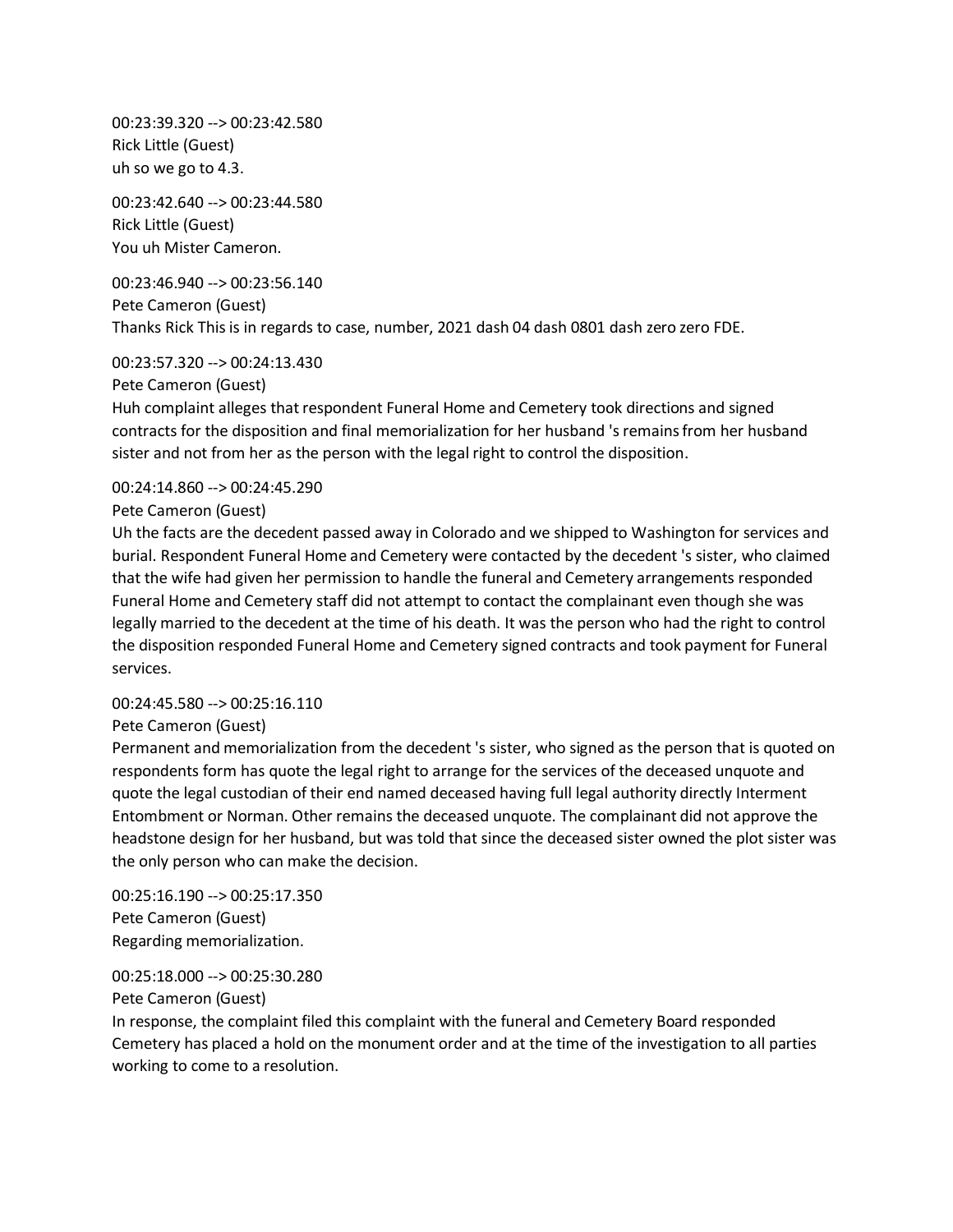00:25:31.450 --> 00:25:58.770

Pete Cameron (Guest)

Uh I recommended responded Funeral Home and Cemetery staff members be counseled by board staff on the necessity of hearing 2. RCW 68 dot 50. Dot, 160 and strictly following orders or excuse me following the directions of the person or persons with the right to control disposition. This was completed by board staff. On January 28th 2022. So I'm not recommending that this case be closed with no further action.

00:26:00.860 --> 00:26:03.120 Rick Little (Guest) There's a recommendation that we brought to the board.

00:26:08.080 --> 00:26:09.880 Rick Little (Guest) Do I have a motion?

00:26:27.620 --> 00:26:28.050 Rick Little (Guest) It's

00:26:28.920 --> 00:26:30.680 Rick Little (Guest) 'cause nobody wants to approve it.

00:26:32.990 --> 00:26:33.940 David Ittner Everything good with you.

00:26:34.690 --> 00:26:35.480 David Ittner Everybody else.

00:26:47.230 --> 00:26:47.840 David Ittner We did it.

00:26:50.210 --> 00:26:50.710 Rick Little (Guest) So.

00:26:50.760 --> 00:26:51.270 Rick Little (Guest) So.

00:26:55.820 --> 00:26:56.490 Rick Little (Guest) Did you hear me?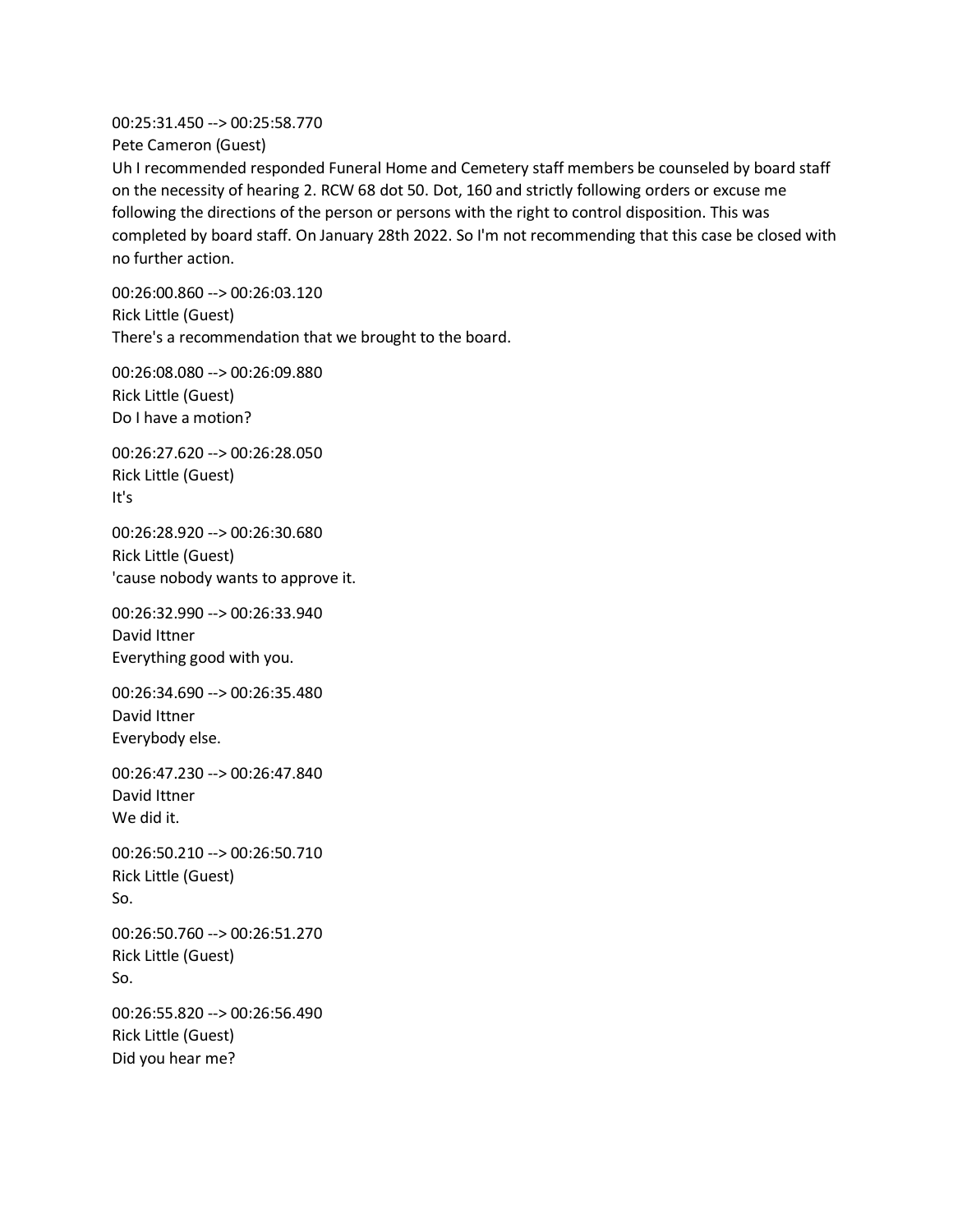00:26:58.810 --> 00:27:02.260 Storvick, Richard (DOL) Right so if you don't have a motion to approve well, you can have a motion.

00:27:00.520 --> 00:27:00.830 Rick Little (Guest) No.

00:27:03.450 --> 00:27:08.050 Storvick, Richard (DOL) To to not approve you could have a motion to approve and it could be denied too, so.

00:27:04.370 --> 00:27:05.370 Rick Little (Guest) Do we put forward.

00:27:08.180 --> 00:27:08.560 Rick Little (Guest) Yeah.

00:27:08.700 --> 00:27:09.120 Storvick, Richard (DOL) If a

00:27:11.360 --> 00:27:13.730 Rick Little (Guest) Yes, since there's no motion we move on.

00:27:16.650 --> 00:27:18.690 Rick Little (Guest) Right so.

00:27:19.740 --> 00:27:20.930 Storvick, Richard (DOL) That's another option yes.

00:27:21.350 --> 00:27:21.710 Rick Little (Guest) Yeah.

00:27:24.360 --> 00:27:27.810 Rick Little (Guest) OK, lesbians, oh there's no motion where you go to.

00:27:28.510 --> 00:27:29.250 Rick Little (Guest) Uhm.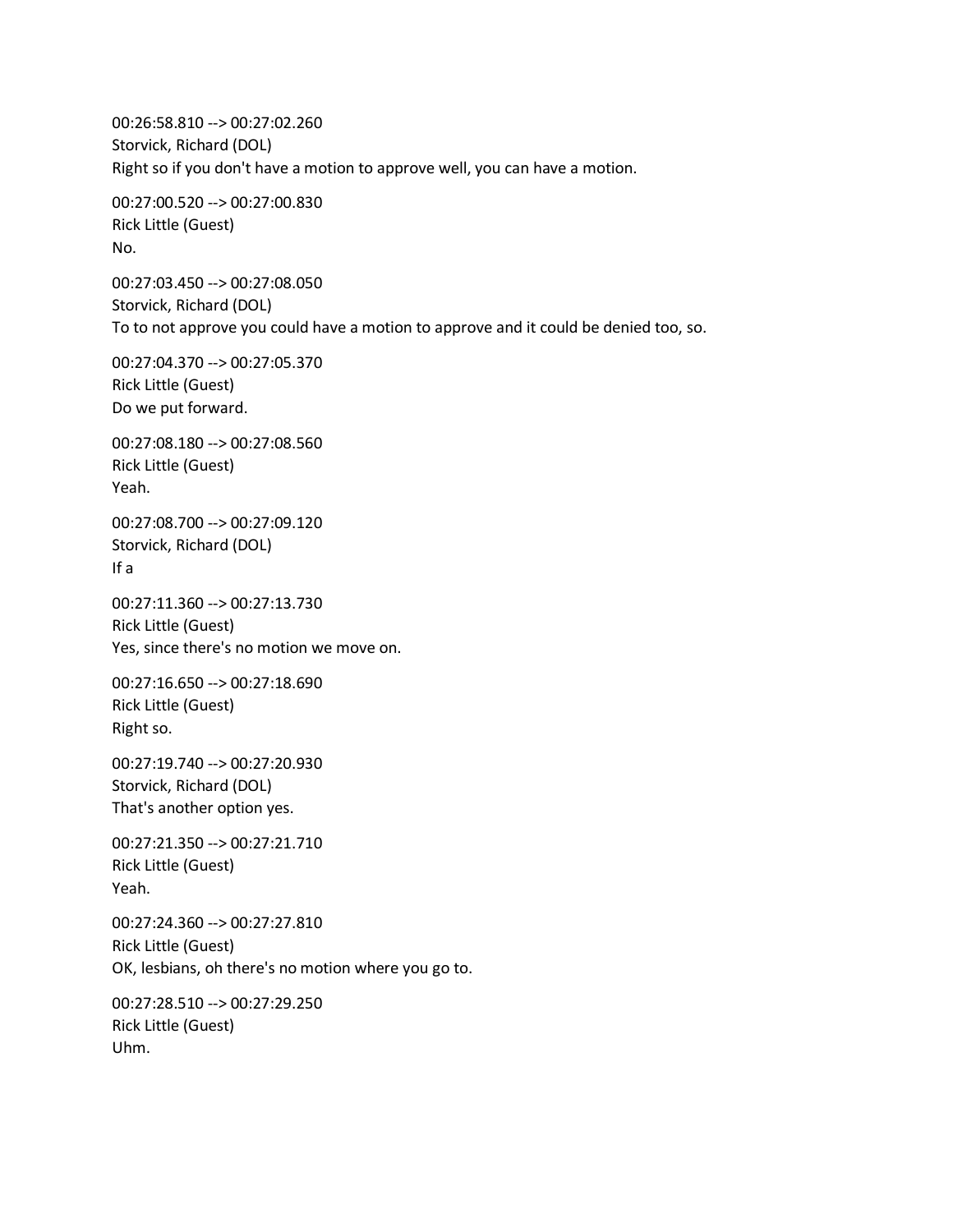00:27:29.880 --> 00:27:31.220 Rick Little (Guest) So 4.4.

00:27:31.280 --> 00:27:33.540 Rick Little (Guest) Or the straightener.

00:27:42.090 --> 00:27:44.060 David Ittner Bear with me just one second my.

00:27:44.720 --> 00:27:46.390 David Ittner PDF just disappeared.

00:27:50.970 --> 00:27:53.220 David Ittner My apologies, I pull this back up.

00:27:58.720 --> 00:28:00.170 David Ittner That is strange OK.

00:28:01.760 --> 00:28:02.930 David Ittner Well, Tim to read the.

00:28:02.980 --> 00:28:03.260 David Ittner Yeah.

00:28:06.350 --> 00:28:07.560 David Ittner The screen here OK.

00:28:08.310 --> 00:28:33.160 David Ittner

Alright this is case, number, 2021 dash 05 dash 1237 dash zero zero. CEM Department of licensing received a complaint on May 23rd 2021. The complainant alleges that the respondent was extremely rude during a telephone conversation that occurred on April 22nd 2021, the respondent took exception to an article posted any newsletter of which the complainant is associated.

00:28:34.330 --> 00:28:36.850 David Ittner Concerning natural organic reduction.

00:28:37.860 --> 00:28:54.910 David Ittner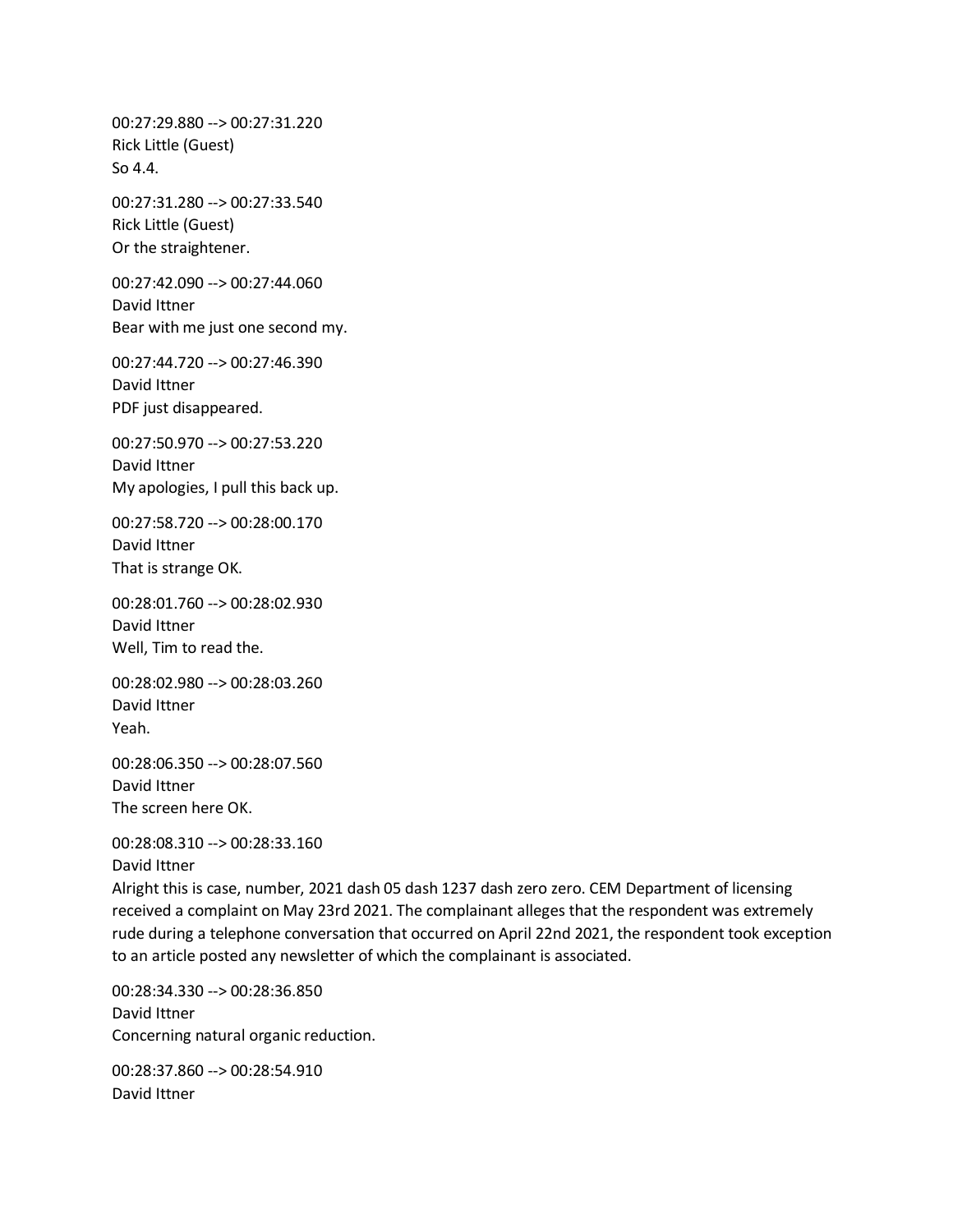Facts of the case are a newsletter associated with the complainant contain an article concerning recent legislation to legalize natural organic production in Oregon. The article included a 2 page. Fact sheet, which referenced a business that is currently providing the service while others are are in the licensing process.

00:28:55.650 --> 00:29:01.150

David Ittner

Respondent was upset the newsletter from a non profit organization would promote one business over others.

00:29:01.810 --> 00:29:05.870 David Ittner The respondent was also upset because they said the statement in the newsletter was incorrect.

00:29:06.910 --> 00:29:20.360

David Ittner

According to the Department of Licensing Records. Their respondents natural organic production facility was the first facility to be licensed. The other 2 licensed facilities were licensed after the respondents location.

00:29:21.560 --> 00:29:37.640

David Ittner

The complaint alleges that respondent was combative combative menacing and rude during their April 22nd telephone conversation. The respondent provided commentary on why they believed legally and otherwise the newsletter should not have included the article on natural organic reproduction.

00:29:38.330 --> 00:29:43.120 David Ittner

The complainant said the respondent could have been violent if the conversation had been in person.

00:29:43.840 --> 00:29:52.490

David Ittner

Or feared feared that they they could have been violent. The complainant expressed concern that the respondent could become violent and harm a consumer or another provider.

00:29:55.570 --> 00:30:06.510

David Ittner

Recommended this case be closed with no further action as it is not within the board 's jurisdiction and and no clear violation of statute also following within the board 's jurisdiction.

00:30:08.010 --> 00:30:08.290 Rick Little (Guest) K. 00:30:08.920 --> 00:30:09.170 David Ittner Save.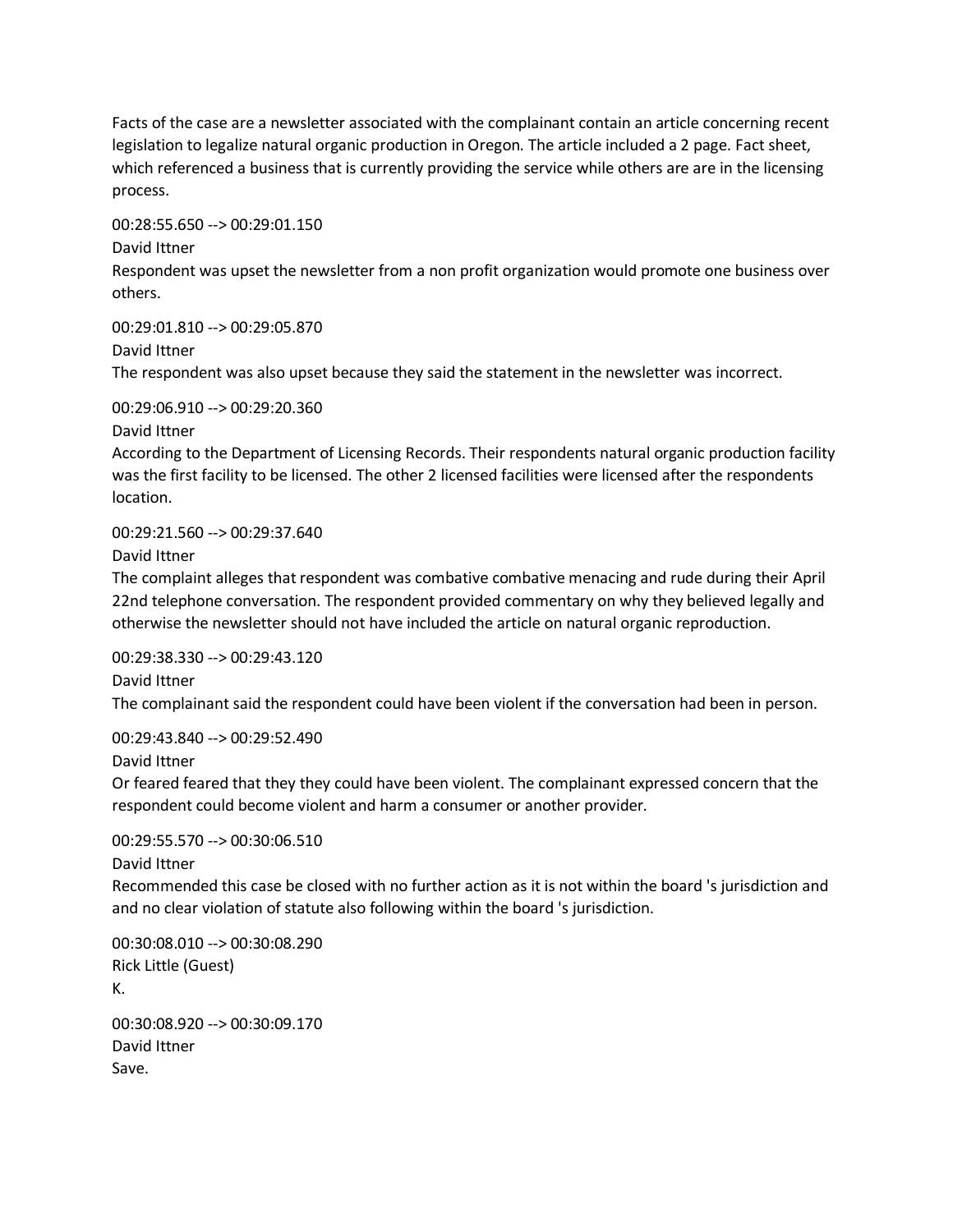00:30:09.180 --> 00:30:11.660 Rick Little (Guest) Thank you very much do I have a motion?

00:30:12.810 --> 00:30:13.040 David Ittner Right.

00:30:13.380 --> 00:30:15.210 Cameron Smock This is Cameron I move for approval.

00:30:16.450 --> 00:30:17.400 Rick Little (Guest) You have a second.

00:30:19.680 --> 00:30:20.270 David Ittner So.

00:30:19.820 --> 00:30:21.190 Pete Cameron (Guest) Is peed all second?

00:30:21.930 --> 00:30:26.230 Rick Little (Guest) Yeah, so first moved and seconded are there any questions?

00:30:28.930 --> 00:30:31.980 Rick Little (Guest) If not all those in favor say aye.

00:30:33.270 --> 00:30:33.760 Cameron Smock I.

00:30:33.370 --> 00:30:33.830 Connie (Guest) I.

00:30:33.920 --> 00:30:34.410 Pete Cameron (Guest) I. 00:30:34.110 --> 00:30:34.550

Angie Ward Hi.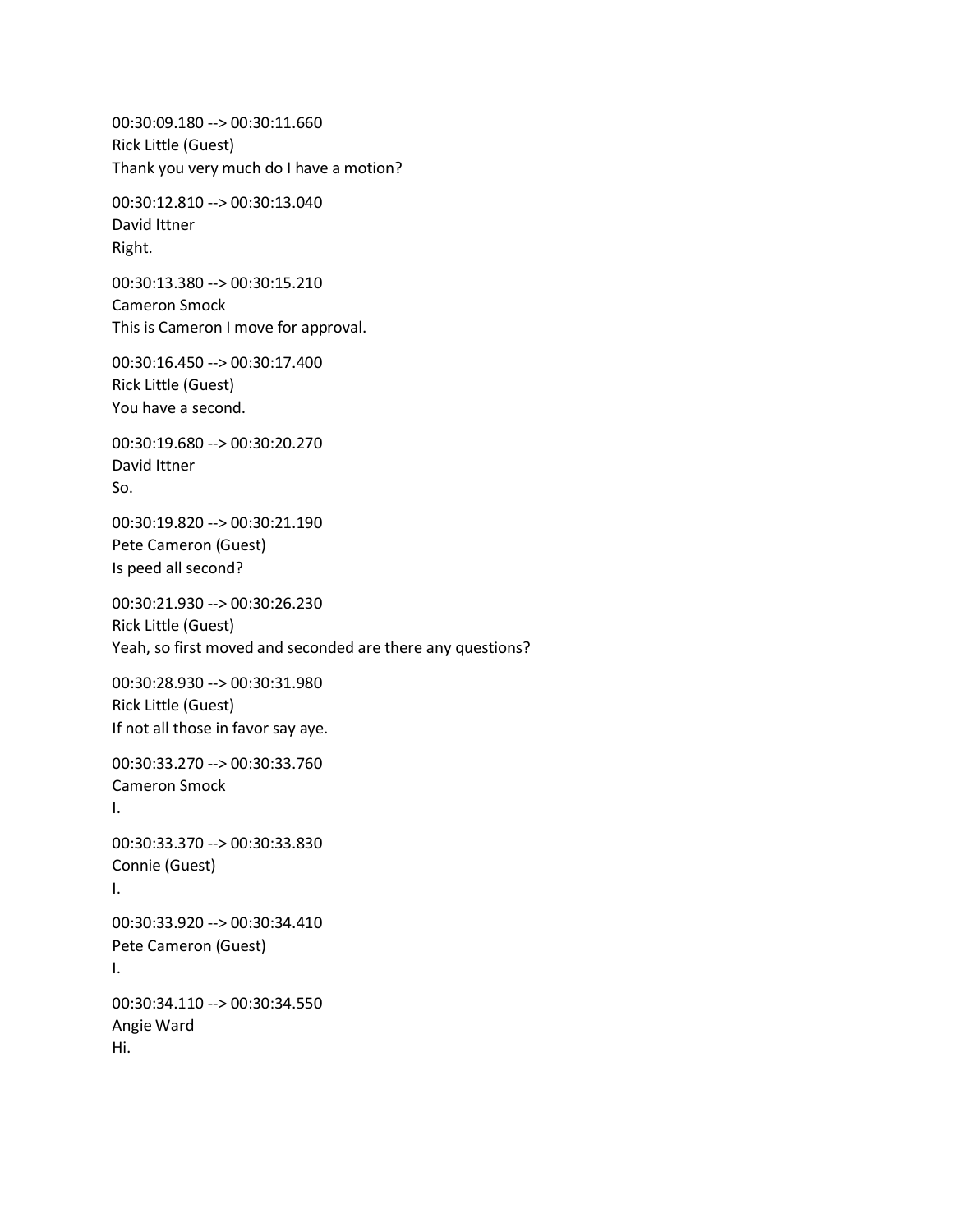00:30:35.300 --> 00:30:36.010 Rick Little (Guest) Opposed.

00:30:37.830 --> 00:30:38.910 Rick Little (Guest) Any abstentions.

00:30:40.100 --> 00:30:45.670 Rick Little (Guest) Alright so mood let's go onto 4.5 uh.

00:30:46.900 --> 00:30:47.800 Rick Little (Guest) Support staff.

00:30:49.200 --> 00:30:49.860 Storvick, Richard (DOL) Thank you Rick.

00:30:49.930 --> 00:31:06.500 Storvick, Richard (DOL) Uhm this is one of Dante 's like cases so I'll go ahead and provide the overview. If anybody has specific questions. Pam could be available for additional questions as a follow up this is a complaint case number.

00:31:07.190 --> 00:31:09.410 Storvick, Richard (DOL) No let me see the numbers here.

00:31:13.880 --> 00:31:18.890 Storvick, Richard (DOL) I don't usually get to do this right so case, number, 2021 dash oh 5.

00:31:20.420 --> 00:31:50.880

Storvick, Richard (DOL)

Dash 1301 dash zero zero CEM and in this case, the summary is that anonymous complainant contacted DLL to report that a fetus under 20 weeks was released with the body of a deceased individual in with personal effects. The remains of the fetus were discovered during part of a ceremony in which personal effects were burned. The fetal remains were returned to the Funeral Home and subsequently placed with the deceased individual.

00:31:51.460 --> 00:32:04.320

Storvick, Richard (DOL)

Both were cremated at 0:00 witnessed Cremation other pathologists who completed an autopsy on the deceased individual states that the fetal remains were placed in a bag with the deceased individual and the bag was labeled fetus.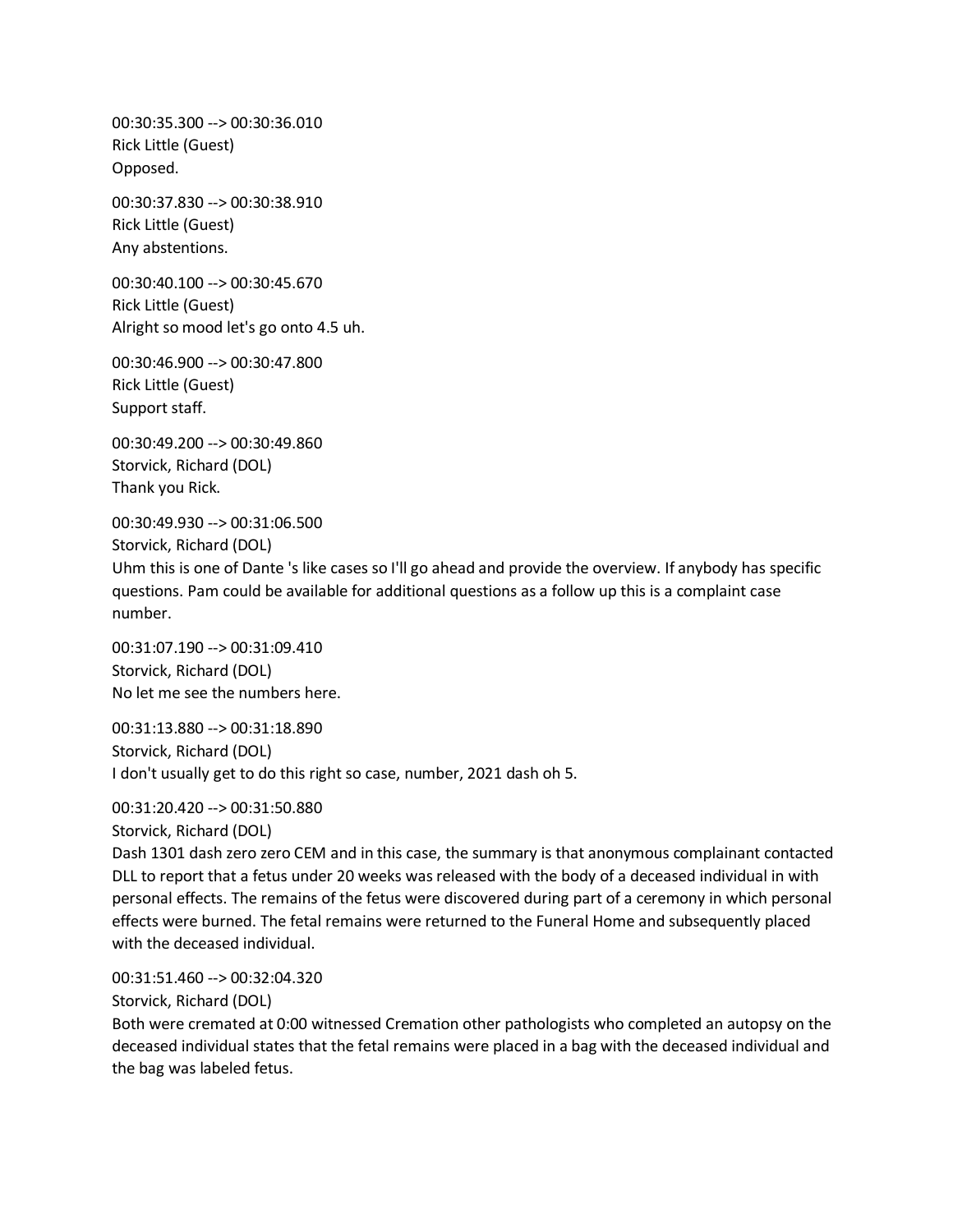00:32:05.440 --> 00:32:36.620 Storvick, Richard (DOL)

The employee of the respondents stated he did not notice a bag labeled fetus. There's no indication on released from the medical investigator of the transportation company that there were fetal remains with the deceased individual the facts. The respondent Funeral Home has addressed and revised their policy on how personal effects. Our inventory and released and the family of the deceased does not want to pursue the matter and so Dante is recommending that it be closed with no further action.

00:32:37.910 --> 00:32:38.610 Rick Little (Guest) Thank you.

00:32:39.120 --> 00:32:40.790 Rick Little (Guest) Uh do I have a motion?

00:32:44.640 --> 00:32:46.820 Cameron Smock This is Cameron I'm moved approval.

00:32:47.670 --> 00:32:49.980 Rick Little (Guest) OK do we have a second?

00:32:51.780 --> 00:32:53.620 Connie (Guest) I second it this is Connie.

00:32:55.210 --> 00:32:56.320 Rick Little (Guest) Moved and seconded.

00:32:58.070 --> 00:32:59.240 Rick Little (Guest) Are there any questions?

00:33:02.040 --> 00:33:04.570 Rick Little (Guest) If not all those in favor say aye.

00:33:05.910 --> 00:33:06.520 Connie (Guest) Alright.

00:33:06.130 --> 00:33:06.860 Cameron Smock I.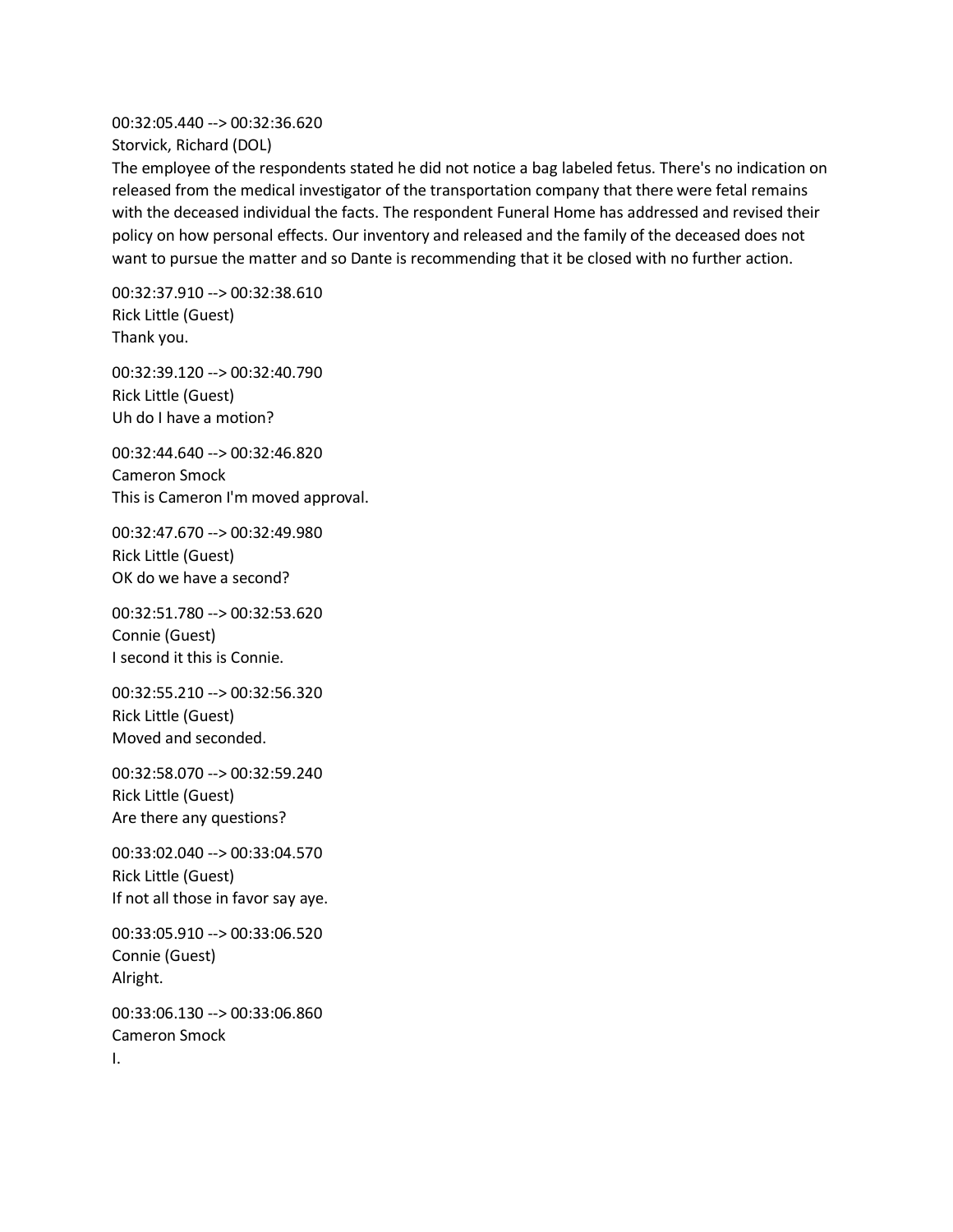00:33:06.430 --> 00:33:06.960 Pete Cameron (Guest) I'm

00:33:07.570 --> 00:33:07.920 David Ittner Hi.

00:33:09.510 --> 00:33:10.500 David Ittner District manager.

00:33:10.500 --> 00:33:11.590 Rick Little (Guest) any abstentions.

00:33:12.720 --> 00:33:14.290 Rick Little (Guest) OK, so move.

00:33:15.790 --> 00:33:18.440 Rick Little (Guest) Item 4.6 uh Rick.

00:33:20.160 --> 00:33:51.920 Storvick, Richard (DOL)

Thank you and actually on the agenda is slightly wrong. I'll read the case, number, the only difference is that the end, the the letter designation so this is case, number, 2021 dash 05 dash 1311 dash zero zero. CEM the summary is the complaint submitted a complaint on May 30th 2021 alleged poor customer service on the part of the respondent the complainant 's father had prepaid services with the responded death occurred on January 162021.

00:33:51.980 --> 00:33:55.860 Storvick, Richard (DOL) And graveside services were scheduled January 25th.

00:33:56.910 --> 00:34:25.950

Storvick, Richard (DOL)

2021. The Grey was not opened and there was not a set up for the graveside service at the time of the service. A mock or makeshift setup was put together for the service on the sidewalk at the responded Cemetery. Also, the design for the marker that was selected or designed at the time of the Prearrangement was apparently lost the facts are the responded has written a letter apologizing for the poor service and has refunded the professional service fee for the service the employee.

00:34:26.020 --> 00:34:41.430 Storvick, Richard (DOL) Who is responsible for the error has been let go by the responded and the respondent and that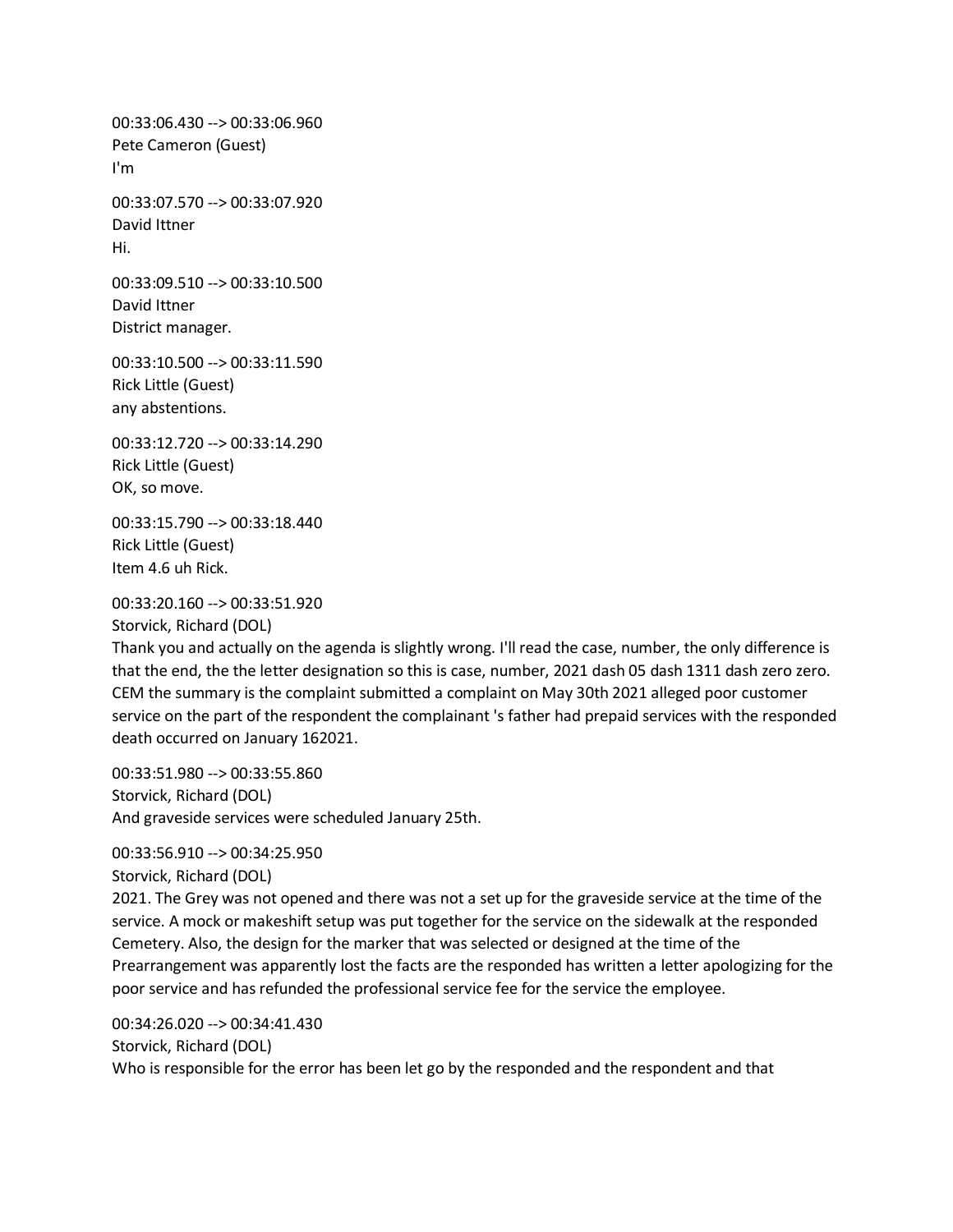complaint and have designed the marker and are now waiting on production and setting and Dante again on this one has recommended closure with no further action.

00:34:42.190 --> 00:34:42.530 Rick Little (Guest) K.

00:34:43.650 --> 00:34:44.980 Rick Little (Guest) Uh do we have a motion?

00:34:48.210 --> 00:34:49.740 Pete Cameron (Guest) This is Pete and so move.

00:34:50.240 --> 00:34:51.910 David Ittner So I got back to computer.

00:34:51.460 --> 00:34:52.350 Rick Little (Guest) Do we have a second?

00:34:53.030 --> 00:34:54.160 David Ittner I'll second this is Dave.

00:34:54.760 --> 00:34:55.040 Rick Little (Guest) Yeah.

00:34:55.920 --> 00:34:58.550 Rick Little (Guest) Then moved and seconded are there any discussion?

00:35:01.230 --> 00:35:04.390 Rick Little (Guest) If not all those in favor say aye.

00:35:05.870 --> 00:35:06.450 Cameron Smock Alright.

00:35:06.580 --> 00:35:07.030 Pete Cameron (Guest) Alright.

00:35:06.630 --> 00:35:07.020 Angie Ward I.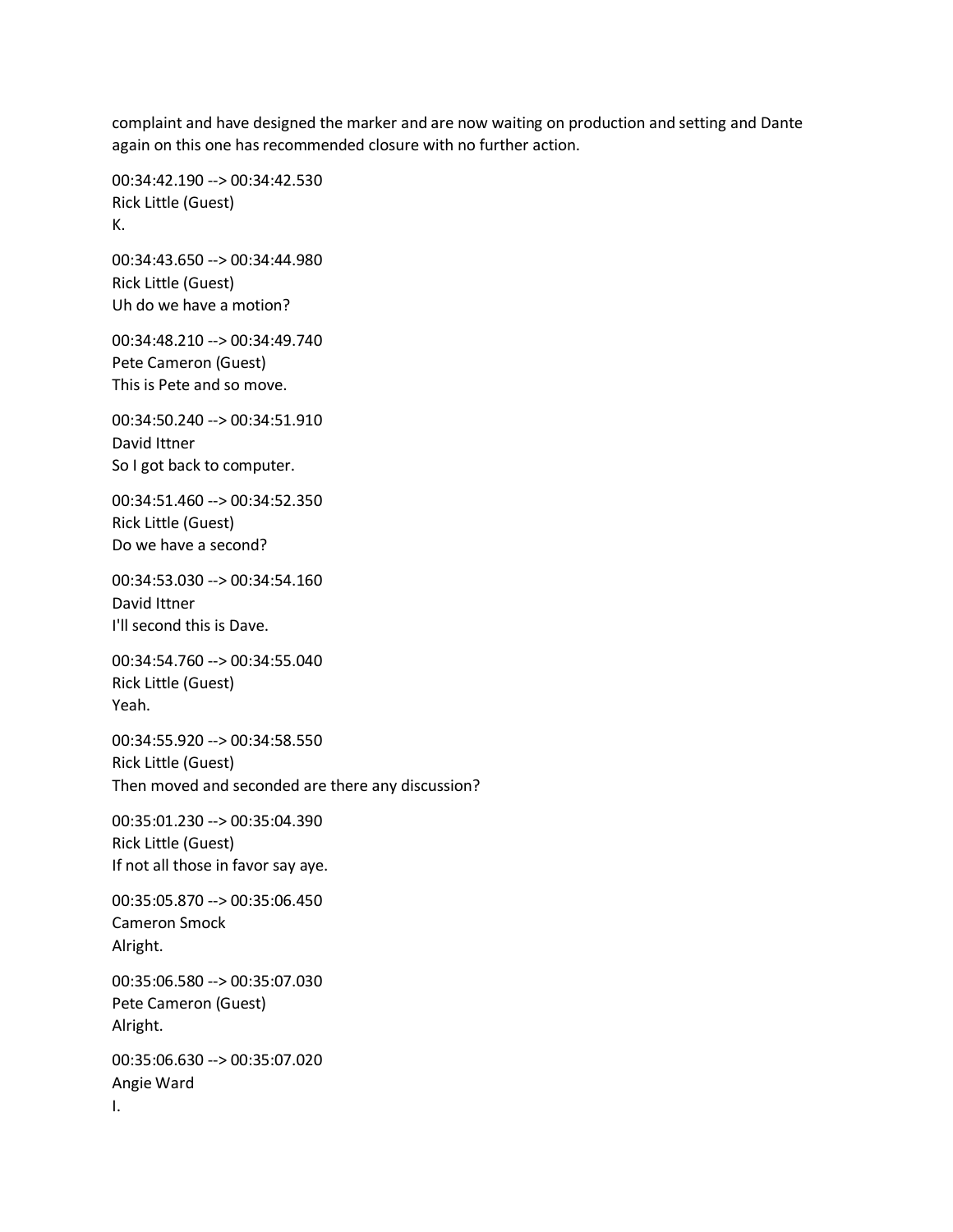00:35:07.800 --> 00:35:08.260 Connie (Guest) I. 00:35:10.360 --> 00:35:11.030 Rick Little (Guest) Uh. 00:35:11.730 --> 00:35:12.690 Rick Little (Guest) Any opposed. 00:35:16.820 --> 00:35:17.950 Rick Little (Guest) Then instructions. 00:35:19.270 --> 00:35:24.340 Rick Little (Guest) OK so move all right uh we got. 00:35:25.910 --> 00:35:31.280 Rick Little (Guest) Item number where we had, we got 4.8. 00:35:32.160 --> 00:35:33.550 Rick Little (Guest) Uh honey. 00:35:37.180 --> 00:35:38.020 Hall, Kimberly (DOL) 4.7. 00:35:38.310 --> 00:35:43.360 Rick Little (Guest) Approximate point got 4.7 David I know I skip that. 00:35:40.100 --> 00:35:40.540 Hall, Kimberly (DOL) Dave. 00:35:43.790 --> 00:35:50.980 David Ittner Alright alright, please number 2021 dash 06 dash 1346 dash zero zero CEM. 00:35:45.120 --> 00:35:45.460 Rick Little (Guest) Yeah. 00:35:51.630 --> 00:36:01.800 David Ittner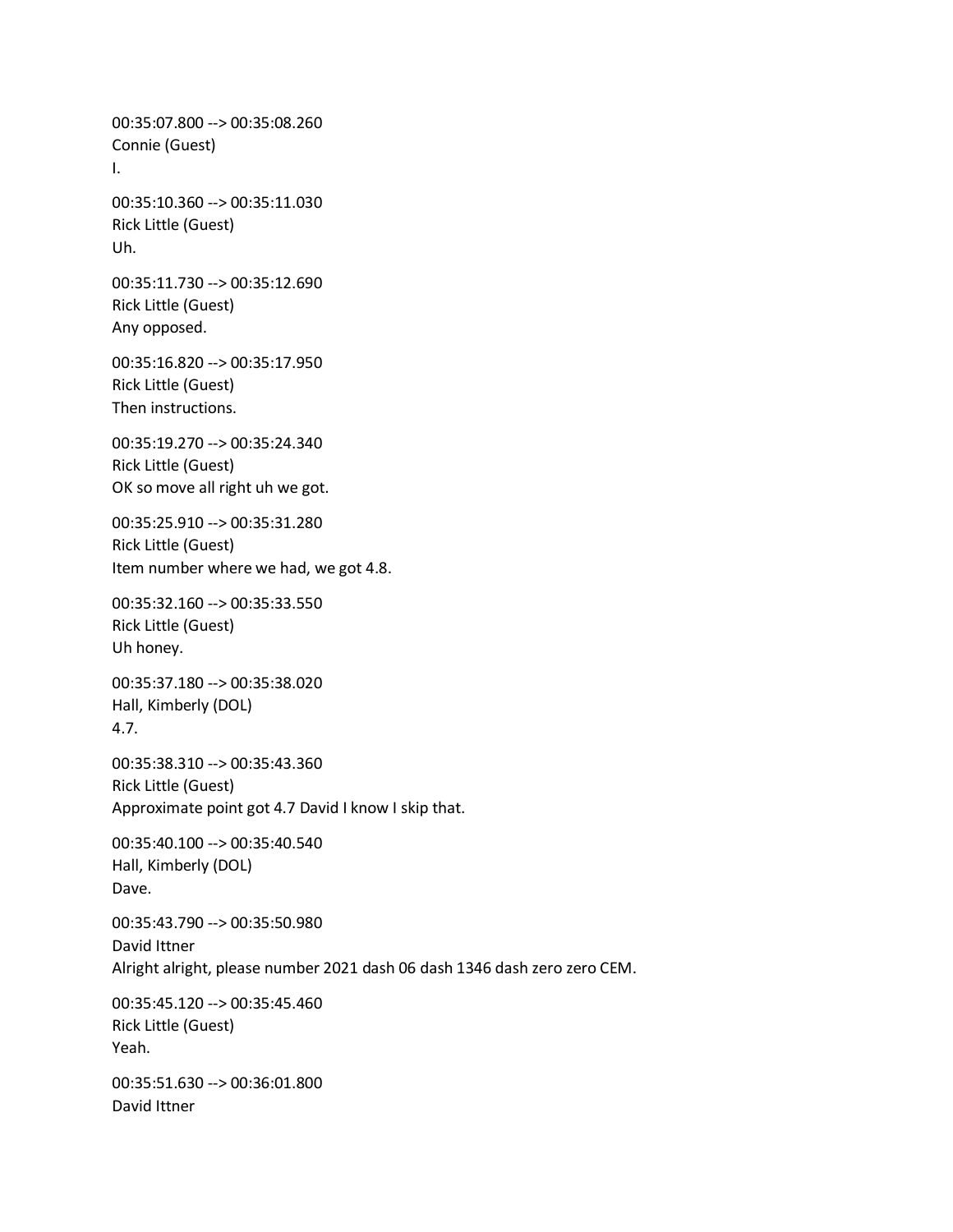Complaint summary the complaint was filed with the Department of licensing on May 29th 2021 allegedly responded Cemetery is not been cared for and has been in decline for many years.

### 00:36:02.600 --> 00:36:22.540

### David Ittner

Complainant alleges the untrimmed bushes in the Cemetery allow for intruders to hide, and use drugs. The complaint also alleges the markers or overgrown with large weeds and complainant stated the Cemetery does not have running water and describes the chimes tower feature as derelict. The complainant claims endowment care was supposed to provide Cemetery upkeep into perpetuity.

## 00:36:23.470 --> 00:36:35.580

## David Ittner

The facts are the complainant has several relatives buried at the respondent location and visits a Cemetery. Often the complainant provided photos of several features in the Cemetery that were overgrown with weeds or peer to be in disrepair disrepair.

00:36:36.300 --> 00:36:51.510

### David Ittner

They complain it contact this Cemetery owner to discuss the condition of the Cemetery before submitting a complaint. According to the complaint, the Cemetery owner claimed have been busy with his wife 's illness and death in 2020. The owner also said none of the cemeteries in the County trim the markers.

## 00:36:52.640 --> 00:37:01.290

David Ittner

The complaint also includes comments to the owner about the endowment care paid by the family when they purchased the graves. The owner claimed there was not enough money to provide weed killer.

### 00:37:02.090 --> 00:37:16.020

David Ittner

Then the completed asked why there was no running water at the Cemetery and the response of the owner was that the Vandals steal. Everything yeah, yeah investigate investigative report included a copy of the respondents 2020 endowment care annual reports.

# 00:37:16.810 --> 00:37:24.120

David Ittner

According to report the amount of income earned by the endowment care fund in 2020 was \$100.00 \$143.55.

00:37:25.120 --> 00:37:35.930

David Ittner

The respondent center written request or excuse me a written response to the complaint planet on September 30th 2021 and said they did not have the money or the time to spray for weeds last summer.

00:37:37.550 --> 00:37:49.150 David Ittner The owner said that mode mode, the Cemetery right after the telephone conversation with the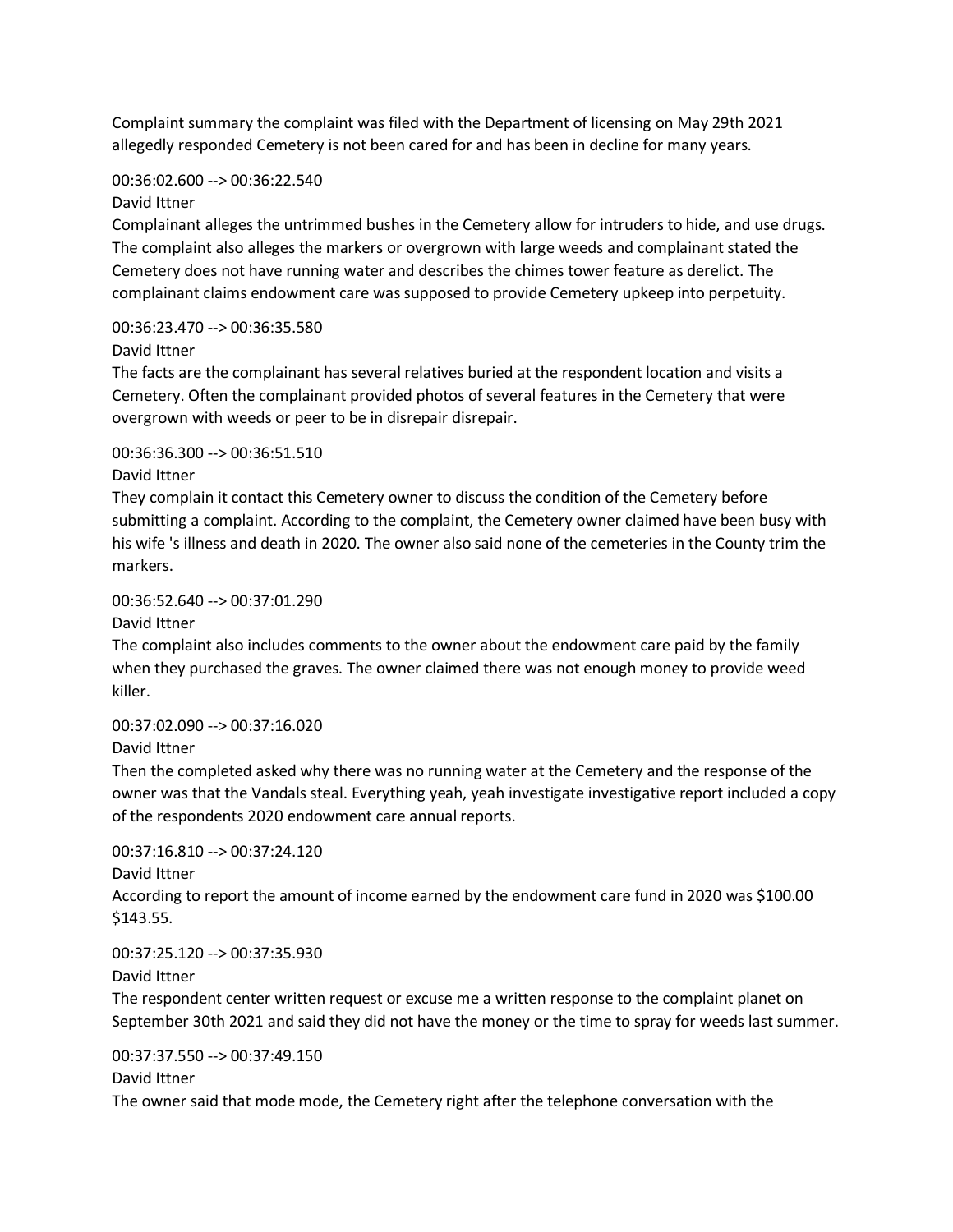complainant to get ready for Memorial Day. The owner also said they were able to to spray for weeds this last summer.

00:37:50.140 --> 00:37:50.620 David Ittner Uh.

00:37:51.880 --> 00:37:54.950 David Ittner Recommending that this case be closed with no further action.

00:37:57.370 --> 00:37:58.320 Rick Little (Guest) Do we have a motion?

00:38:00.210 --> 00:38:01.740 Cameron Smock This is Cameron so move.

00:38:02.330 --> 00:38:02.680 David Ittner Yeah.

00:38:03.150 --> 00:38:04.780 Rick Little (Guest) Super camera is their second.

00:38:06.300 --> 00:38:08.040 Connie (Guest) This is Connie I second it.

00:38:08.650 --> 00:38:08.970 Rick Little (Guest) K.

00:38:10.110 --> 00:38:13.110 Rick Little (Guest) Then moved and seconded are there any other discussions?

00:38:16.830 --> 00:38:19.390 Rick Little (Guest) Not all those in favor say aye.

00:38:20.160 --> 00:38:20.610 Connie (Guest) I.

00:38:20.830 --> 00:38:21.240 Pete Cameron (Guest) Alright.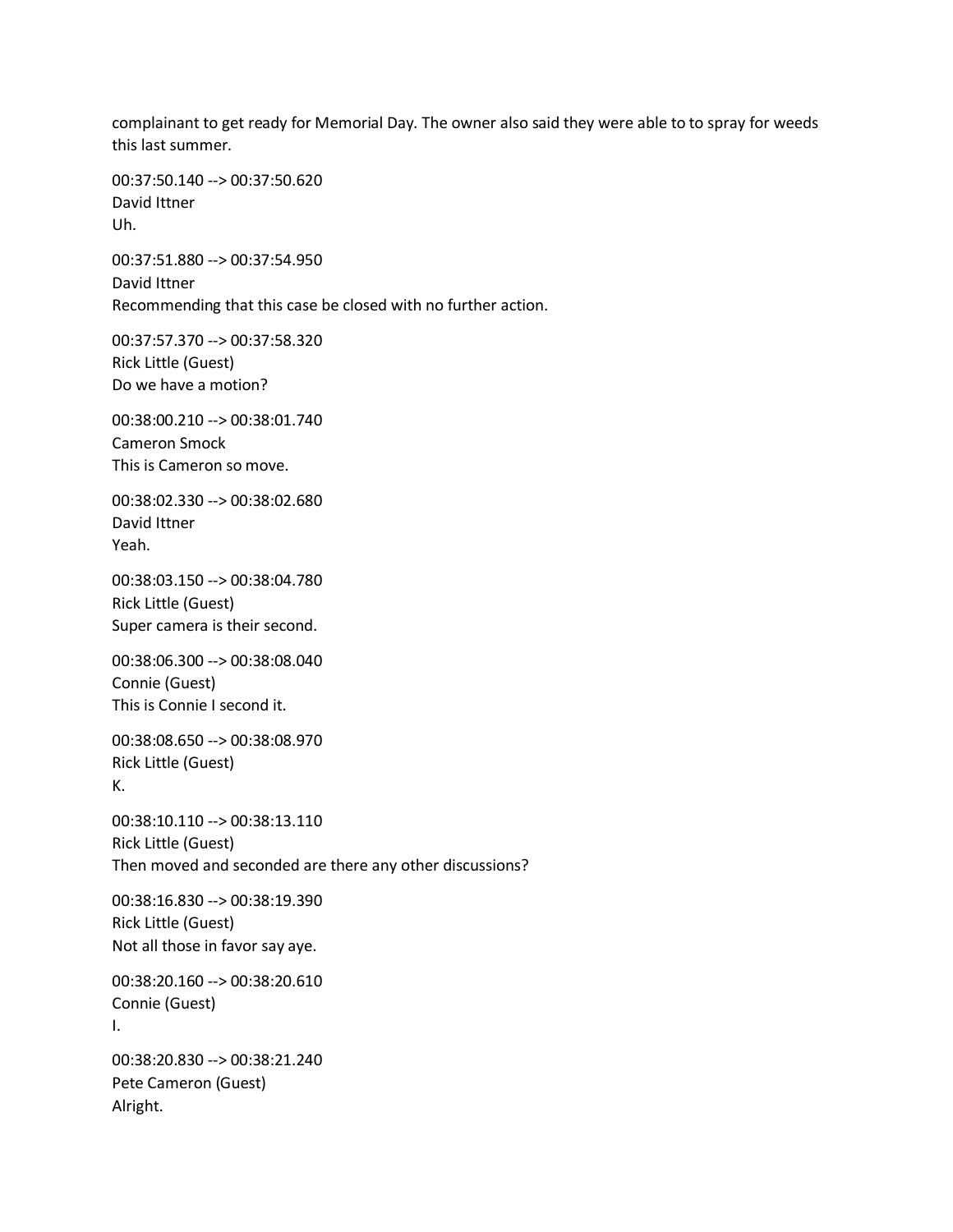00:38:20.850 --> 00:38:21.300 Angie Ward I.

00:38:23.130 --> 00:38:24.440 Rick Little (Guest) Ah, any opposed.

00:38:26.750 --> 00:38:27.730 Rick Little (Guest) The new sanctions.

00:38:28.750 --> 00:38:30.440 Rick Little (Guest) Already, thank you.

00:38:31.150 --> 00:38:34.640 Rick Little (Guest) Item number 4.8 finally Connie.

00:38:36.420 --> 00:39:02.910 Connie (Guest)

This is case, number, 2021 dash 06 dash 1415 dash zero. Zero FDE and the complaint. Summary is a self reporting complaint from a Crematory stated that they created a decedent prior to obtaining the appropriate burial transit permit and the facts were there were 2 decedents with similar names the Crematory.

00:39:02.960 --> 00:39:32.890

Connie (Guest)

Operator did not read the complete name of the decedent that was cremated with the other similar decedents named burial transit permit. The self reporting complaint has stated that the current procedure has been revised by using different colored markers on their white board, so if there is a similar name. The staff can indicate it by colors to draw attention also with the new procedure. The full first name and last names are written to avoid.

00:39:32.970 --> 00:39:38.220 Connie (Guest) Error so I recommend to close this with no further action.

00:39:40.320 --> 00:39:42.190 Rick Little (Guest) OK, it's been.

00:39:42.850 --> 00:39:45.420 Rick Little (Guest) Recommended closed do I have a motion?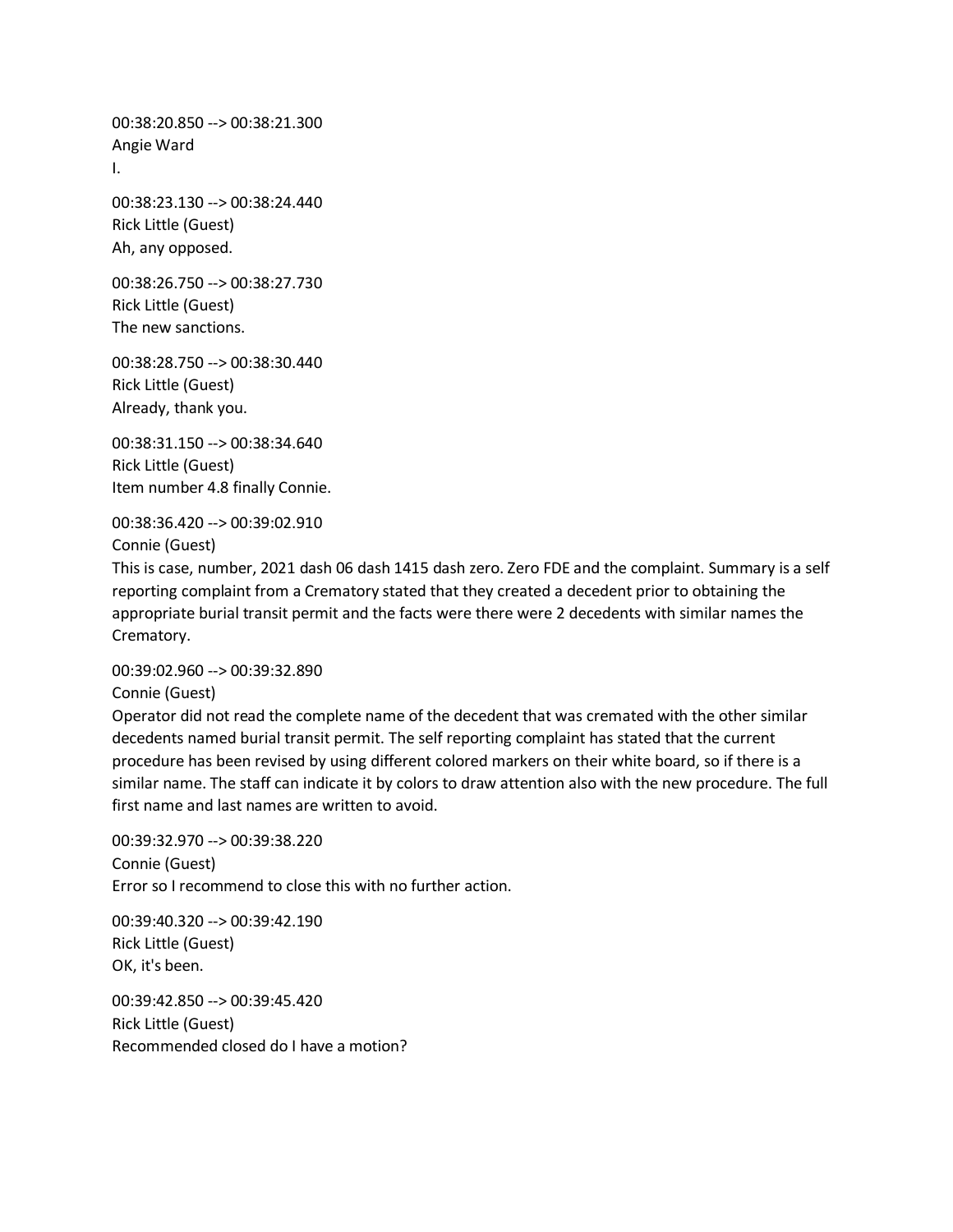00:39:47.260 --> 00:39:48.590 Cameron Smock This is Cameron I move.

00:39:49.730 --> 00:39:50.140 Rick Little (Guest) K.

00:39:51.450 --> 00:39:52.860 Rick Little (Guest) Is there a second?

00:39:55.130 --> 00:39:56.480 Pete Cameron (Guest) There's Pete I'll second.

00:39:57.890 --> 00:39:58.330 Rick Little (Guest) K.

00:39:59.900 --> 00:40:01.490 Rick Little (Guest) Are there any questions?

00:40:04.440 --> 00:40:09.780 Pete Cameron (Guest) This is Pete I just have one where did this location have any prior.

00:40:10.120 --> 00:40:16.480 Pete Cameron (Guest) Uh violations or complaints of this type against them in the past, there was a first time.

00:40:18.310 --> 00:40:21.340 Connie (Guest) You're asking me, Connie is that you're asking me.

00:40:22.210 --> 00:40:22.790 Pete Cameron (Guest) Yes.

00:40:22.940 --> 00:40:23.320 Rick Little (Guest) Yeah.

00:40:22.990 --> 00:40:29.250 Connie (Guest) Yeah, not that I not that was in the information that I was given or could find.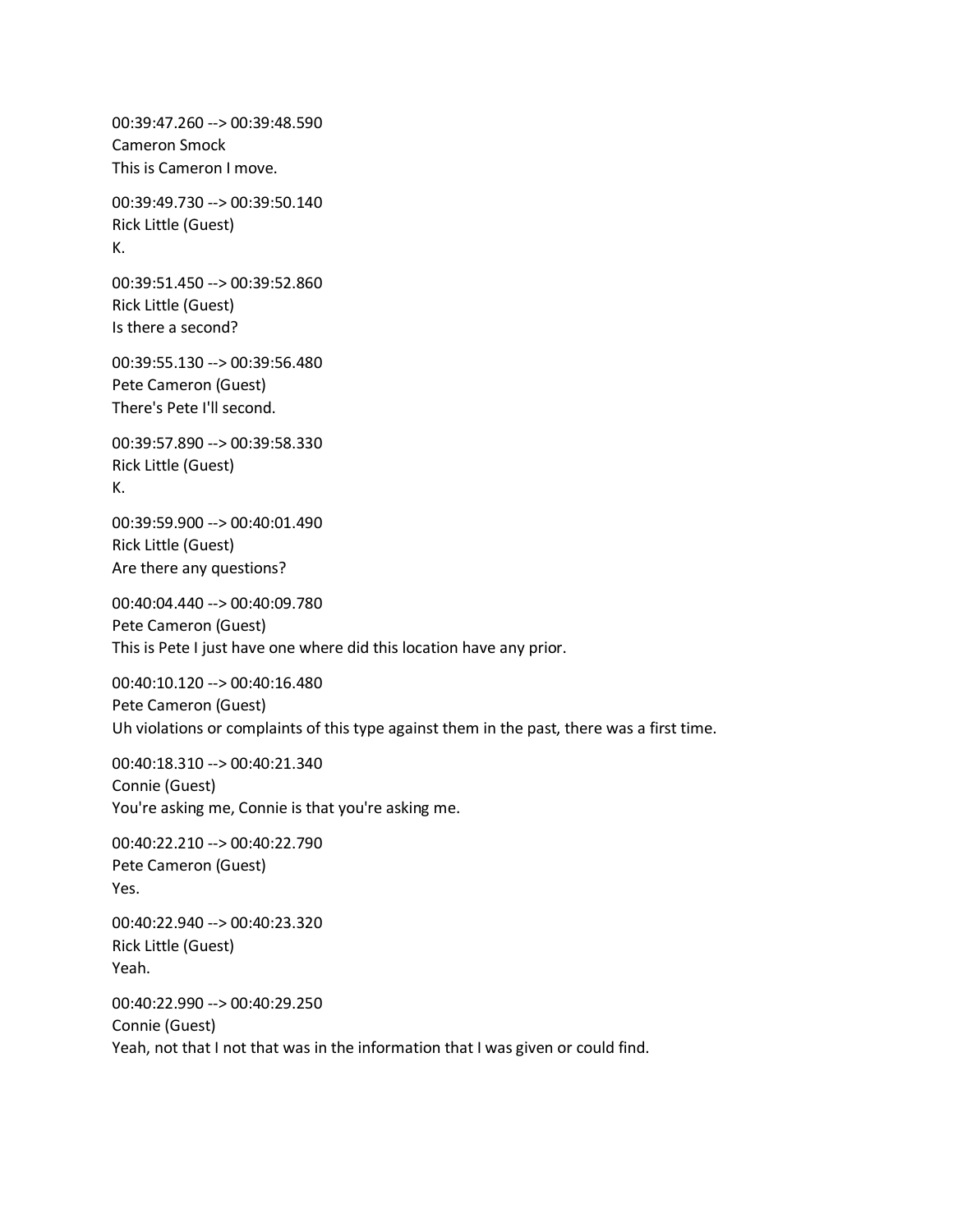00:40:30.930 --> 00:40:31.340 Pete Cameron (Guest) OK.

00:40:32.910 --> 00:40:35.900 Rick Little (Guest) It was a family made aware of any of this, or

00:40:37.550 --> 00:40:42.210 Connie (Guest) You know, I do not know that not either so.

00:40:43.970 --> 00:40:44.330 Rick Little (Guest) K.

00:40:46.250 --> 00:40:47.420 Rick Little (Guest) Any other questions.

00:40:50.040 --> 00:40:52.340 Rick Little (Guest) Not all those in favor say aye.

00:40:54.400 --> 00:40:54.910 Cameron Smock I.

00:40:54.930 --> 00:40:55.460 Pete Cameron (Guest) Hi.

00:40:57.020 --> 00:40:57.870 Rick Little (Guest) And you

00:40:57.160 --> 00:40:57.590 Angie Ward Hi.

00:40:57.800 --> 00:40:58.110 David Ittner Hey.

00:40:58.480 --> 00:41:00.220 Rick Little (Guest) OK any opposed.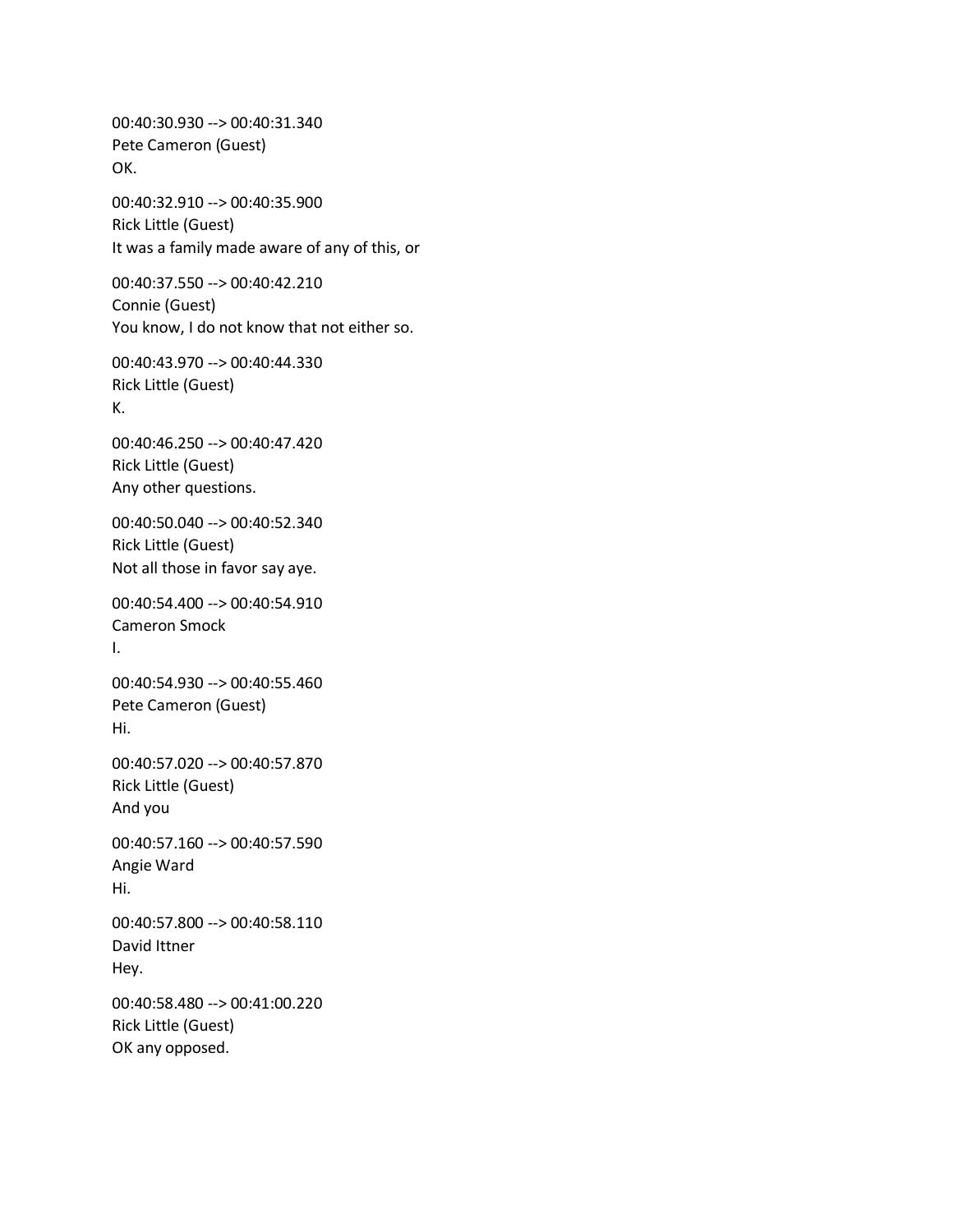00:41:02.850 --> 00:41:04.490 Rick Little (Guest) And it's tensions.

00:41:05.920 --> 00:41:07.340 Rick Little (Guest) Kay 's past.

00:41:09.010 --> 00:41:09.690 Rick Little (Guest) Alright.

00:41:11.400 --> 00:41:14.290 Rick Little (Guest) The number 4.9.

00:41:15.260 --> 00:41:15.580 Rick Little (Guest) Ah.

00:41:17.830 --> 00:41:19.770 Connie (Guest) OK, this is Connie.

00:41:20.600 --> 00:41:51.490 Connie (Guest)

Uh and the case, number is 2021 dash 07 dash 1647 dash zero. Zero FDE and the complaint in summary is complaint stated that respondent was holding his mother 's remains hostage for \$40,000.00 and was and also the complaint claimed that the respondent would not forward. His mother to California that complaint also was adamant about the Veterans Administration.

00:41:51.780 --> 00:41:53.290 Connie (Guest) Pay for all expenses.

00:41:54.390 --> 00:41:56.630 Connie (Guest) And the facts were the respondent.

00:41:57.250 --> 00:42:09.510 Connie (Guest) Did not hold the complaints mother remains hostage. The respondents also did not charge the complaints \$40,000.00 and the respondents did ship the remains to California.

00:42:12.130 --> 00:42:12.860 Rick Little (Guest) Yeah, OK.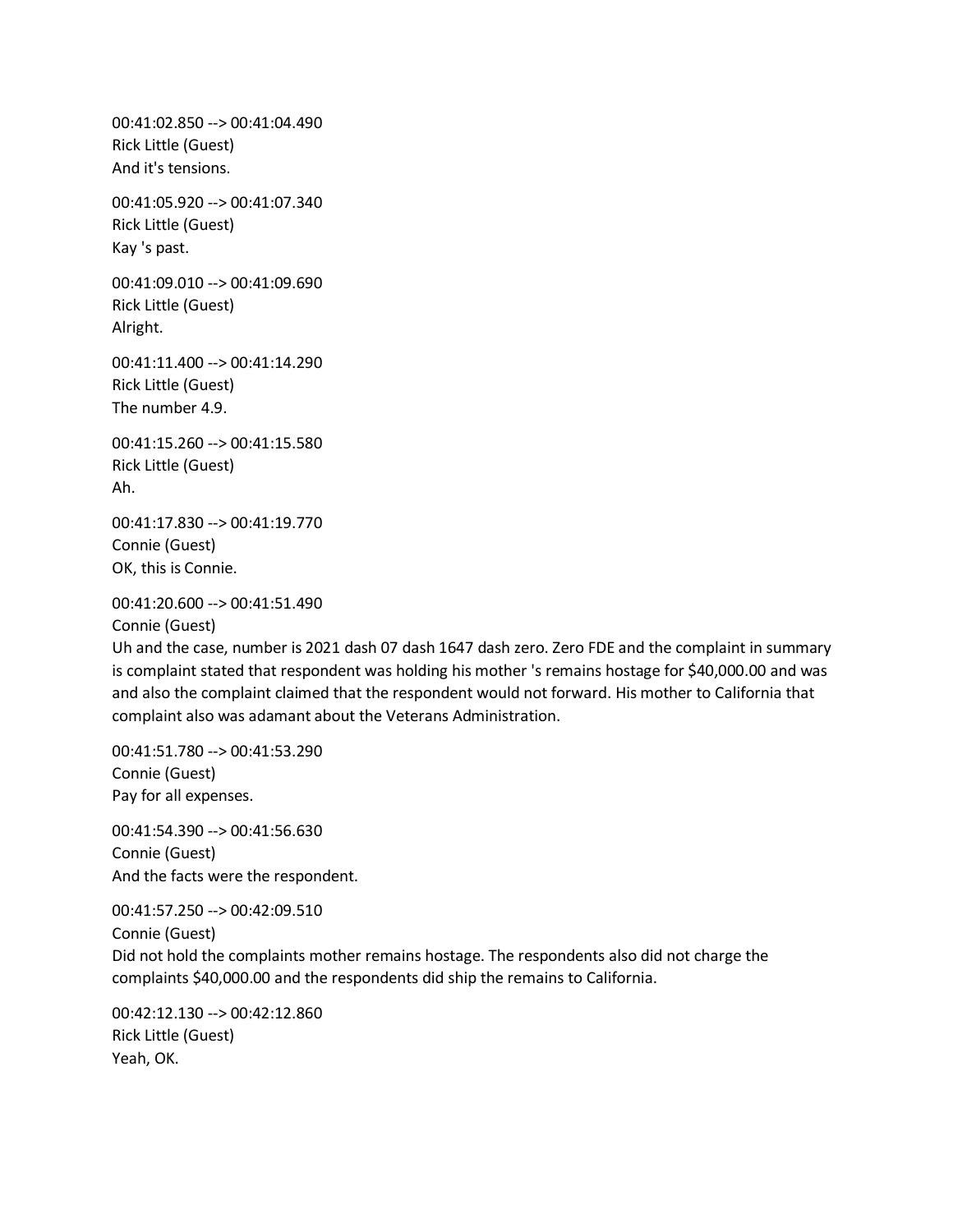00:42:12.160 --> 00:42:16.090 Connie (Guest) So I recommend closing this with no further action.

00:42:17.550 --> 00:42:18.020 Rick Little (Guest) Alright.

00:42:19.110 --> 00:42:19.970 Rick Little (Guest) Do we have a motion?

00:42:21.730 --> 00:42:23.290 Cameron Smock So move Cameron.

00:42:23.640 --> 00:42:25.240 Rick Little (Guest) Yeah is there a second.

00:42:28.250 --> 00:42:29.330 Pete Cameron (Guest) Speed dial second.

00:42:30.680 --> 00:42:34.610 Rick Little (Guest) Then moved in second, it, UM, then questions on this one.

00:42:39.550 --> 00:42:42.310 Rick Little (Guest) If not all those in favor say aye.

00:42:43.440 --> 00:42:43.910 Cameron Smock I.

00:42:44.090 --> 00:42:44.570 Pete Cameron (Guest) I'm

00:42:44.250 --> 00:42:44.640 Angie Ward Right.

00:42:45.710 --> 00:42:46.610 Rick Little (Guest) yeah opposed.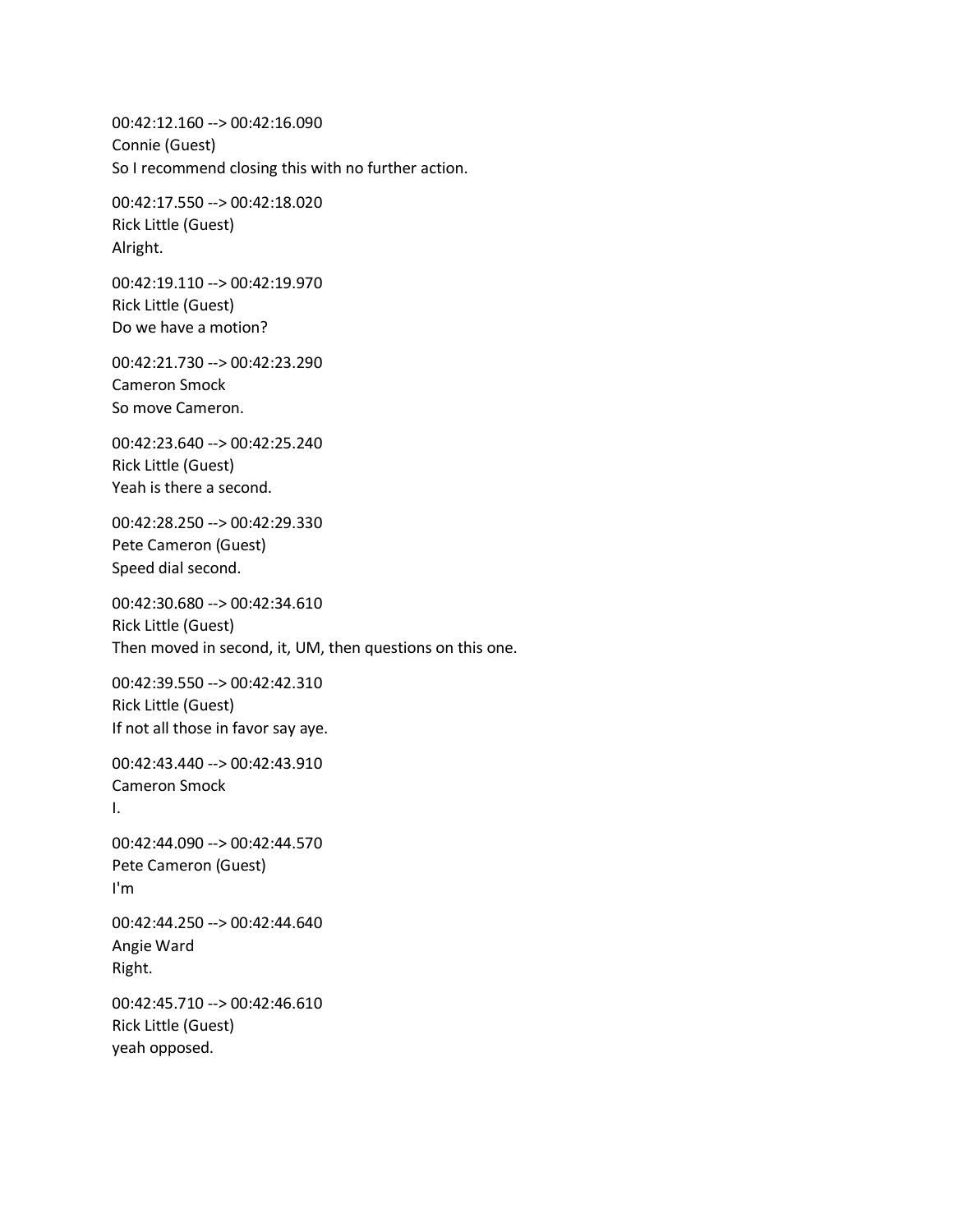00:42:48.540 --> 00:42:49.540 Rick Little (Guest) We have sections.

00:42:50.600 --> 00:42:51.930 Rick Little (Guest) OK, yes.

00:42:52.770 --> 00:42:56.620 Rick Little (Guest) OK item 4.10 uh Rick.

00:42:58.270 --> 00:43:05.510 Storvick, Richard (DOL) Thank you. Rick I'm and what I'd like to do is when you finish. This this one. I'd like to go back and revisit the one that we skipped over earlier if we May.

00:43:05.930 --> 00:43:06.310 Rick Little (Guest) Sure.

00:43:06.830 --> 00:43:30.450

Storvick, Richard (DOL)

So this is case, number, 2021 dash 09 dash 2231 dash zero zero. CEM the summary. The complaint alleges that the respondent Cemetery buried her son in the wrong grave and his failed to properly maintain the grave, the complaint also alleges that the respondent constantly damages. The grave site and the memorial marker.

00:43:31.360 --> 00:43:44.210 Storvick, Richard (DOL) The facts are that the complaints son died in 2017 at the age of 26. The complaint and signed a contract with the responded indicating the location of the grave on January 21st 2017.

00:43:45.020 --> 00:44:11.180

Storvick, Richard (DOL)

Neither party contends that the complaint and son is not buried in the location indicated on the contract signed by the complaint and the respondents states that a maintenance request was made on September 29th, 2020 to level the marker the respondent has submitted photos showing the condition of the grave and marker and no damage or improper maintenance is apparent and Dante has recommended that this be closed with no further action.

00:44:12.980 --> 00:44:13.310 Rick Little (Guest) Hey.

00:44:14.770 --> 00:44:15.680 Rick Little (Guest) Do we have a motion?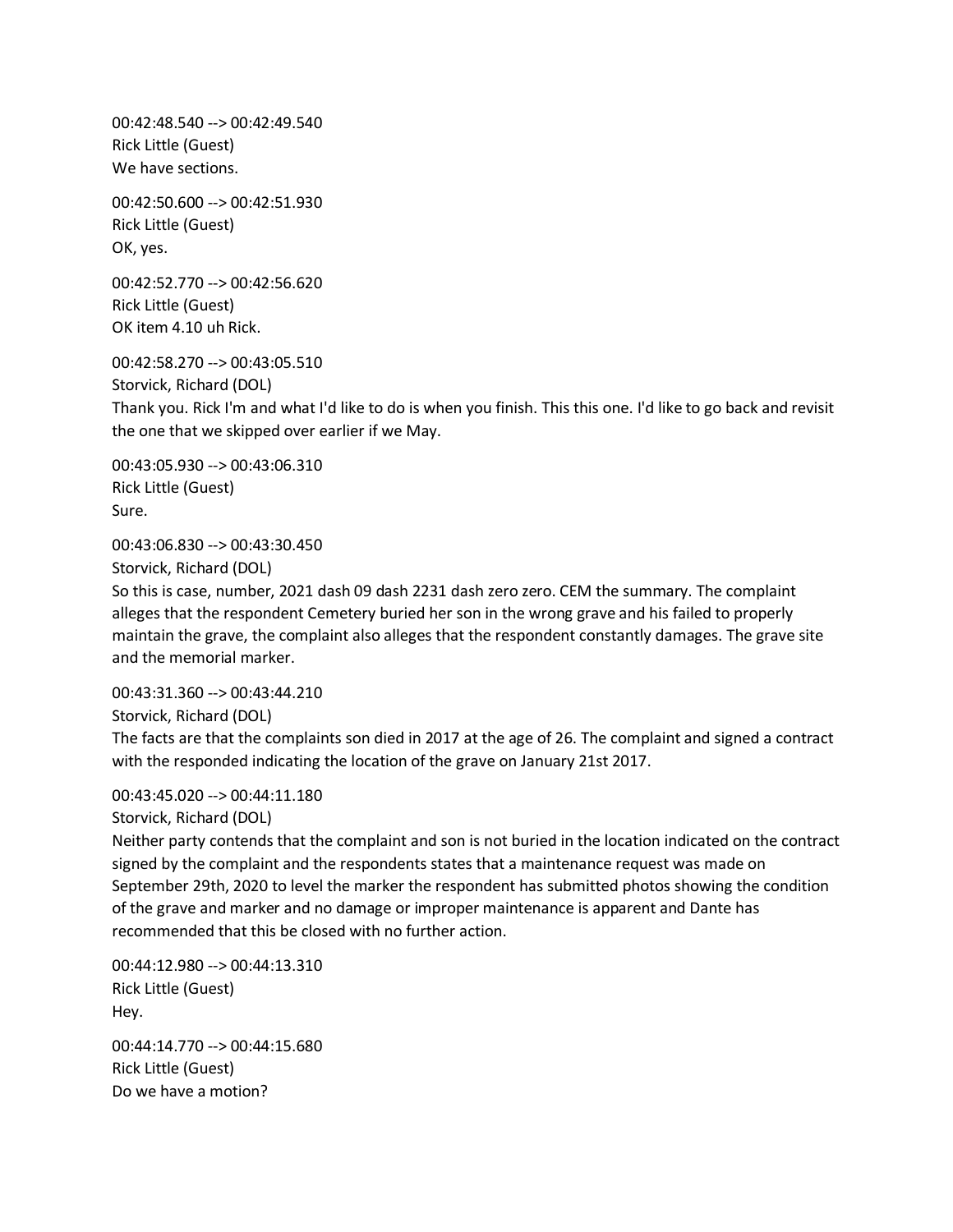00:44:17.850 --> 00:44:19.440 Pete Cameron (Guest) This is Pete so moved.

00:44:20.490 --> 00:44:21.610 Rick Little (Guest) Do we have a second?

00:44:25.170 --> 00:44:26.120 David Ittner Second, this Dave,

00:44:27.400 --> 00:44:30.010 Rick Little (Guest) And the second it any other discussion.

00:44:33.320 --> 00:44:36.150 Rick Little (Guest) If not all those in favor say aye.

00:44:37.290 --> 00:44:37.800 Cameron Smock I.

00:44:37.370 --> 00:44:37.820 Connie (Guest) Alright.

00:44:37.860 --> 00:44:38.210 David Ittner right.

00:44:37.890 --> 00:44:38.340 Pete Cameron (Guest) I.

00:44:39.060 --> 00:44:39.980 Rick Little (Guest) Any opposed.

00:44:41.880 --> 00:44:43.130 Rick Little (Guest) And if sanctions.

00:44:44.250 --> 00:44:45.350 Rick Little (Guest) K past.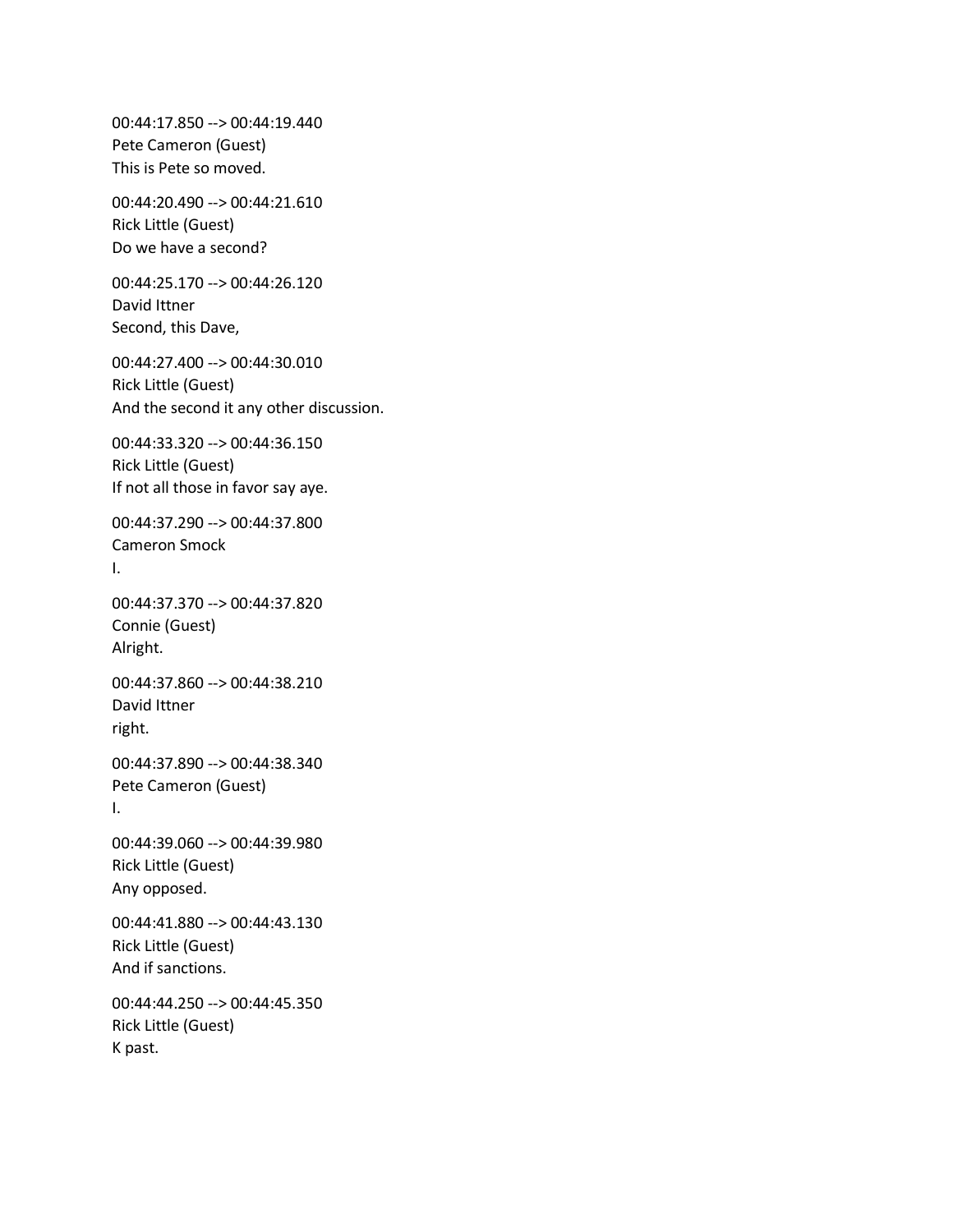00:44:46.540 --> 00:44:48.920 Rick Little (Guest) You were going back to

00:44:50.010 --> 00:44:50.740 Rick Little (Guest) item.

00:44:51.760 --> 00:44:53.840 Rick Little (Guest) 4.3.

00:44:55.960 --> 00:45:03.210 Storvick, Richard (DOL) Yes, so this is a case number, 2021040801 dash zero zero FTE for which.

00:45:04.520 --> 00:45:32.570

Storvick, Richard (DOL)

Pete provided you the overview from the case manager summary and and no one made a motion. One of the things I'm wondering is whether we could get a motion so we might discuss a little bit more. The some of the details are around. This maybe be able to provide you with a little background regarding the nature of the remedial counseling and things to understand possibly why this was brought forward to move foreclosure.

00:45:35.380 --> 00:45:35.840 Rick Little (Guest) K.

00:45:37.980 --> 00:45:45.760 Storvick, Richard (DOL) And if Pete 's fine. I could just provide a little bit of background on. On some of the dynamics of the the counseling or I can wait for a motion either way.

00:45:49.330 --> 00:45:50.540 Pete Cameron (Guest) I'm fine with that Rick. 00:45:51.240 --> 00:45:51.690 Storvick, Richard (DOL) OK. 00:45:52.970 --> 00:46:00.490 Storvick, Richard (DOL) So for your consideration and as part of it. Part of the dynamics that took place in this situation had to do with a. 00:46:00.590 --> 00:46:00.760 Storvick, Richard (DOL) Right.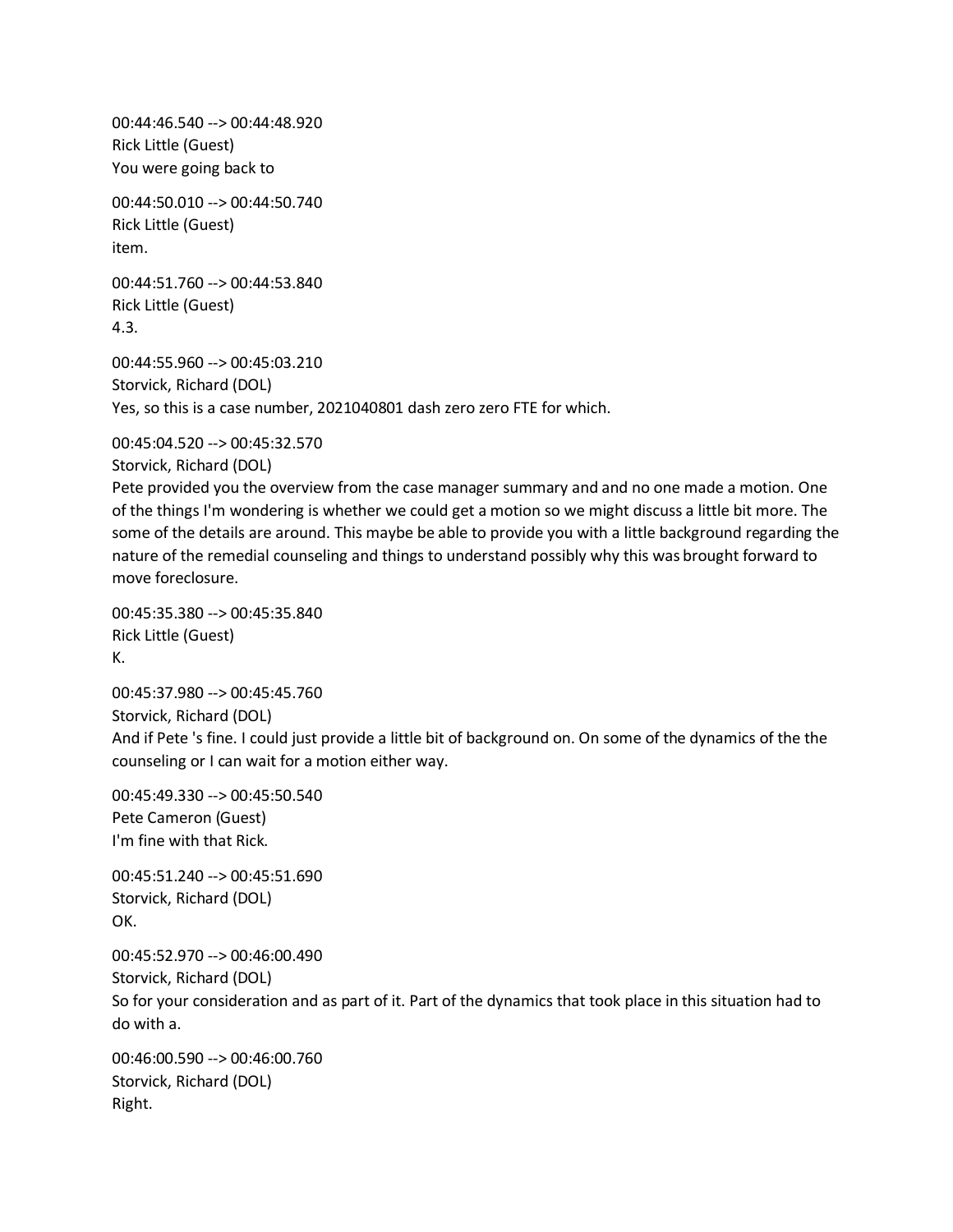00:46:01.070 --> 00:46:01.520 Storvick, Richard (DOL) Uh.

00:46:02.990 --> 00:46:24.890 Storvick, Richard (DOL) Cultural standard of how people deal with death and and who participates in that conversation in the Funeral Home has dealt with that cultural group. Overtime and handled it very much in line with what they previously had the cultural standards. I would I identify as don't necessarily follow Washington

state law to the letter.

00:46:26.020 --> 00:46:36.100 Storvick, Richard (DOL)

And so as part of the conversation when we did remedial counseling. We talked about that and we talked about the need that even though there is an apparent.

00:46:36.150 --> 00:46:52.870

Storvick, Richard (DOL)

Uh you know agreement that within that culture that you do things a little bit different than exactly what the law requires they need to make sure that it's clear to the family and they've created a form that's available and will be in used by all staff who would touch.

00:46:53.200 --> 00:47:11.390

Storvick, Richard (DOL)

Uh like the case like this so that people are fully informed that if they're allowing somebody else to make some arrangements what the implications of that are so that you wouldn't end up in in this situation so basically it's it's a scenario that.

00:47:13.190 --> 00:47:21.460

Storvick, Richard (DOL)

From my understanding and and and Pam could chime in if she'd like they were following things that are according to the custom of that culture.

### 00:47:23.010 --> 00:47:51.920

Storvick, Richard (DOL)

And it all worked like 98% well until 1:00 piece didn't work well and and that's worth. This conflict came in and it has some different implications. But we felt that Pam and I felt real positive when we did. The remedial counseling and that they came up with a real solid solution that one would make sure families are fully informed of the legal ramifications of choices and and its staff would be able to carry that through.

00:47:51.970 --> 00:47:55.690 Storvick, Richard (DOL) In all forms of doing the disposition so.

00:47:59.670 --> 00:48:06.260 Rick Little (Guest)

Hey so we bring it up again do we have a motion or any other discussion on this before we proceed.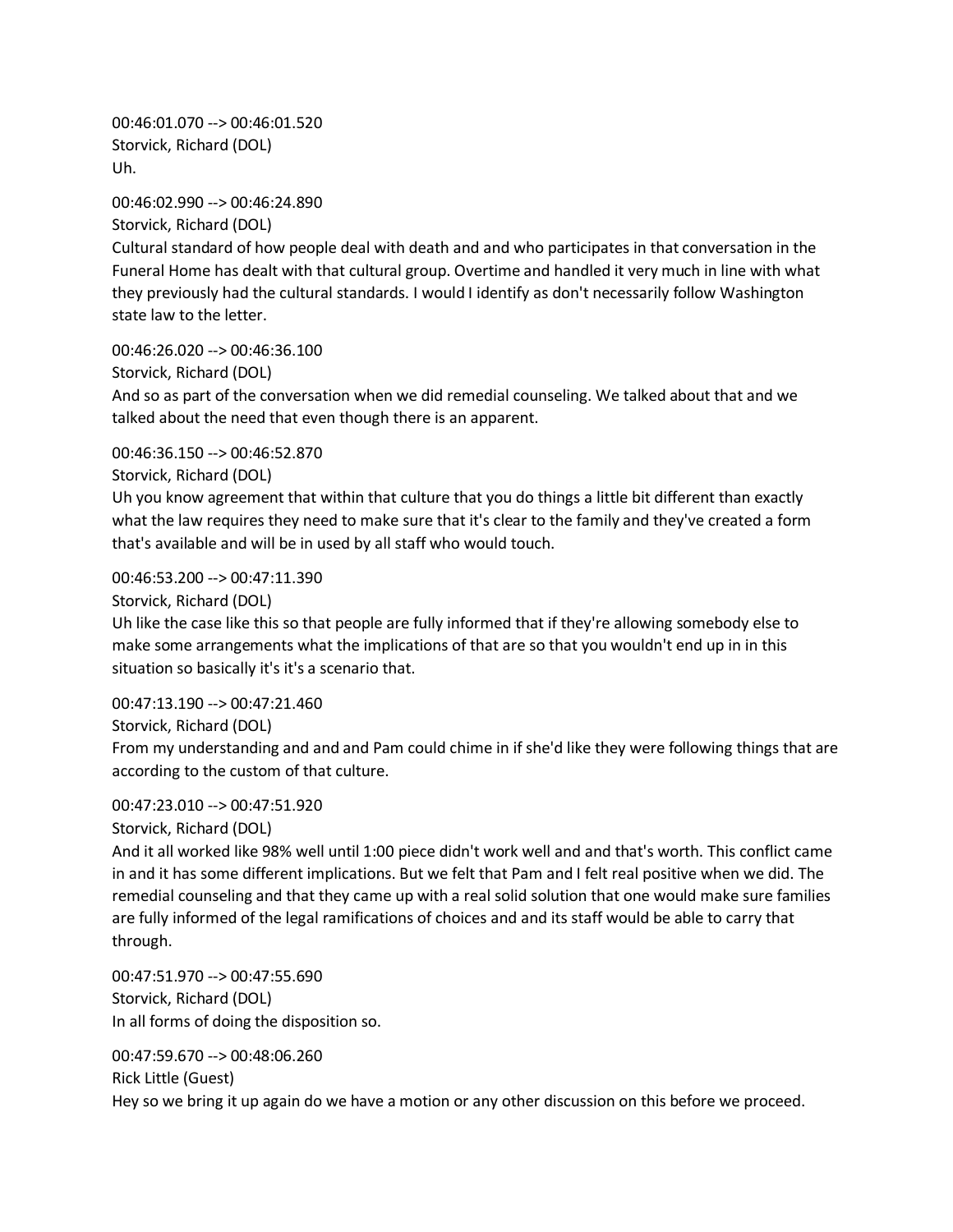00:48:19.530 --> 00:48:22.170 Connie (Guest) This this is Connie I so moved to close it.

00:48:24.460 --> 00:48:24.950 Rick Little (Guest) OK.

00:48:25.990 --> 00:48:27.890 Rick Little (Guest) Then we will by Connie is there a second.

00:48:29.200 --> 00:48:30.530 David Ittner This Devall second.

00:48:31.270 --> 00:48:36.750 Rick Little (Guest) K then moved and seconded any other further discussion from the board.

00:48:37.410 --> 00:48:40.670 David Ittner Still, a question as to understanding.

00:48:40.150 --> 00:48:40.380 Storvick, Richard (DOL) Right.

00:48:41.820 --> 00:48:52.650 David Ittner I'm trying to understand the the conflict between the the culture existing culture and how they've operated versus what essentially triggered the complaint.

00:48:48.970 --> 00:48:49.330 Storvick, Richard (DOL) Yes.

00:48:53.380 --> 00:48:56.970 David Ittner It seems like if it was part of the culture that maybe yeah, oh go ahead Rick.

00:48:53.650 --> 00:48:54.130 Storvick, Richard (DOL) So. 00:48:57.390 --> 00:49:13.360 Storvick, Richard (DOL)

Yeah, well and and I I think it's a really good question, and and it kind of highlights the fact that the the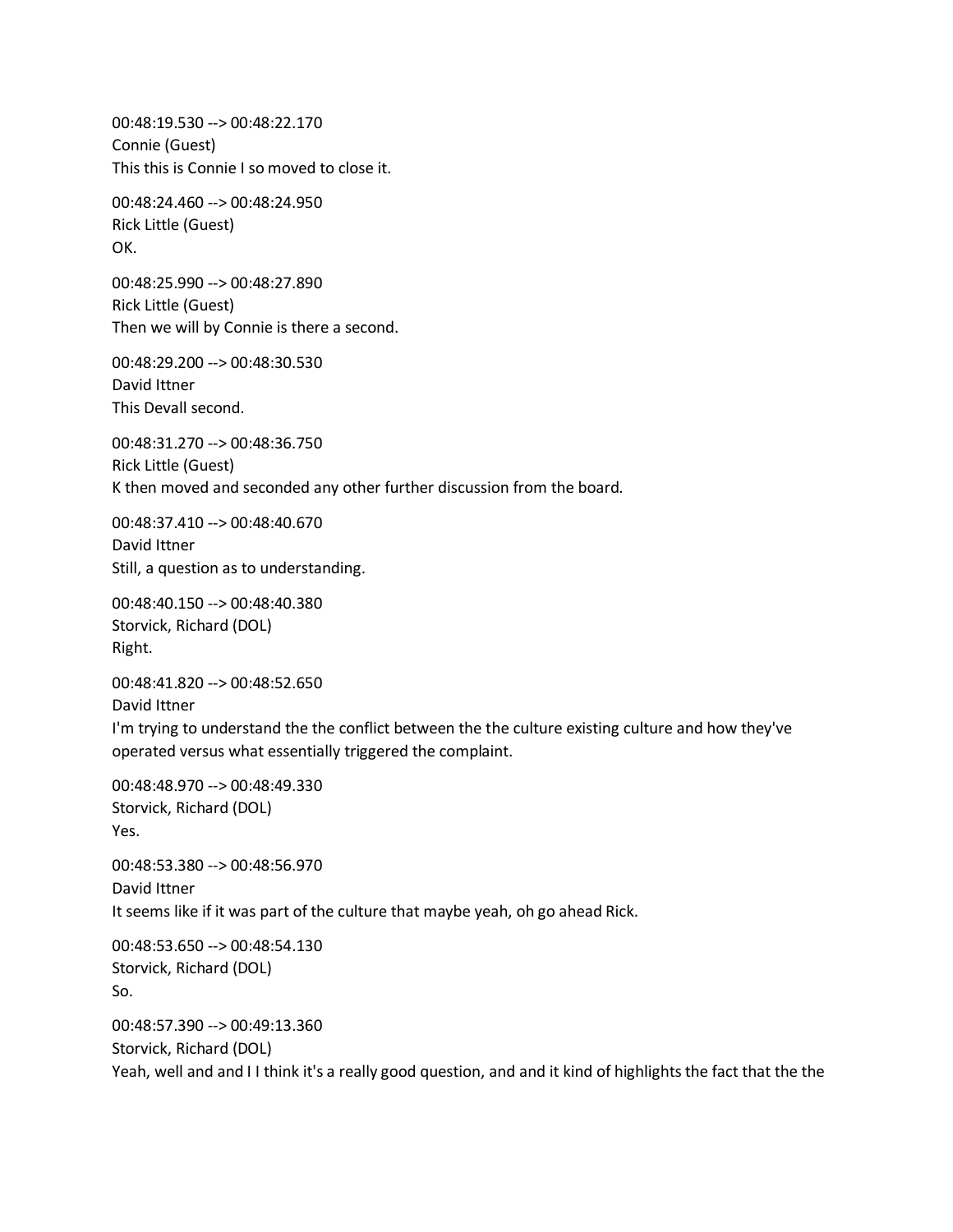family it. It's a culture where somebody from the community makes decisions about some of the arrangements around.

00:49:13.790 --> 00:49:14.560 Storvick, Richard (DOL) Ah.

00:49:15.250 --> 00:49:45.370 Storvick, Richard (DOL)

The right what what's to happen and there is some good agreement around that, but bottom line came down to at the end. There is a piece at the end, that had to do with a marker that became the point of conflict and now all of a sudden the person that had basically released and allowed folks to to make choices because that's part of that community really didn't like that final piece and they?

00:49:45.450 --> 00:49:52.490

Storvick, Richard (DOL)

There rose a conflict now part of the conflict was then if I understand it correct and this is where a pen might have to jump in.

00:49:52.850 --> 00:50:07.300

Storvick, Richard (DOL)

Uhm is that when they got to that point they had paid for and purchased a Cemetery plot, and now the owner of the Cemetery plot was the person who purchased it who now isn't the person with the right to control.

00:50:08.010 --> 00:50:22.130 Storvick, Richard (DOL) Come and so the standard is that the the firm had to go with the person who owned the plot not the person that with the right to control so there's kind of this downstream impact. Then, when it came to exactly what was going to be on the marker.

00:50:22.540 --> 00:50:23.130 Storvick, Richard (DOL) Ah.

00:50:24.230 --> 00:50:35.140 Storvick, Richard (DOL) And the the family members that are normally involved in making those choices don't agree with the person with the right to control but the family members are the ones that purchased.

00:50:35.860 --> 00:50:37.380 Storvick, Richard (DOL) The the plot so.

00:50:37.850 --> 00:50:42.910 David Ittner Got it OK and were there any other disciplinary issues that would be relative.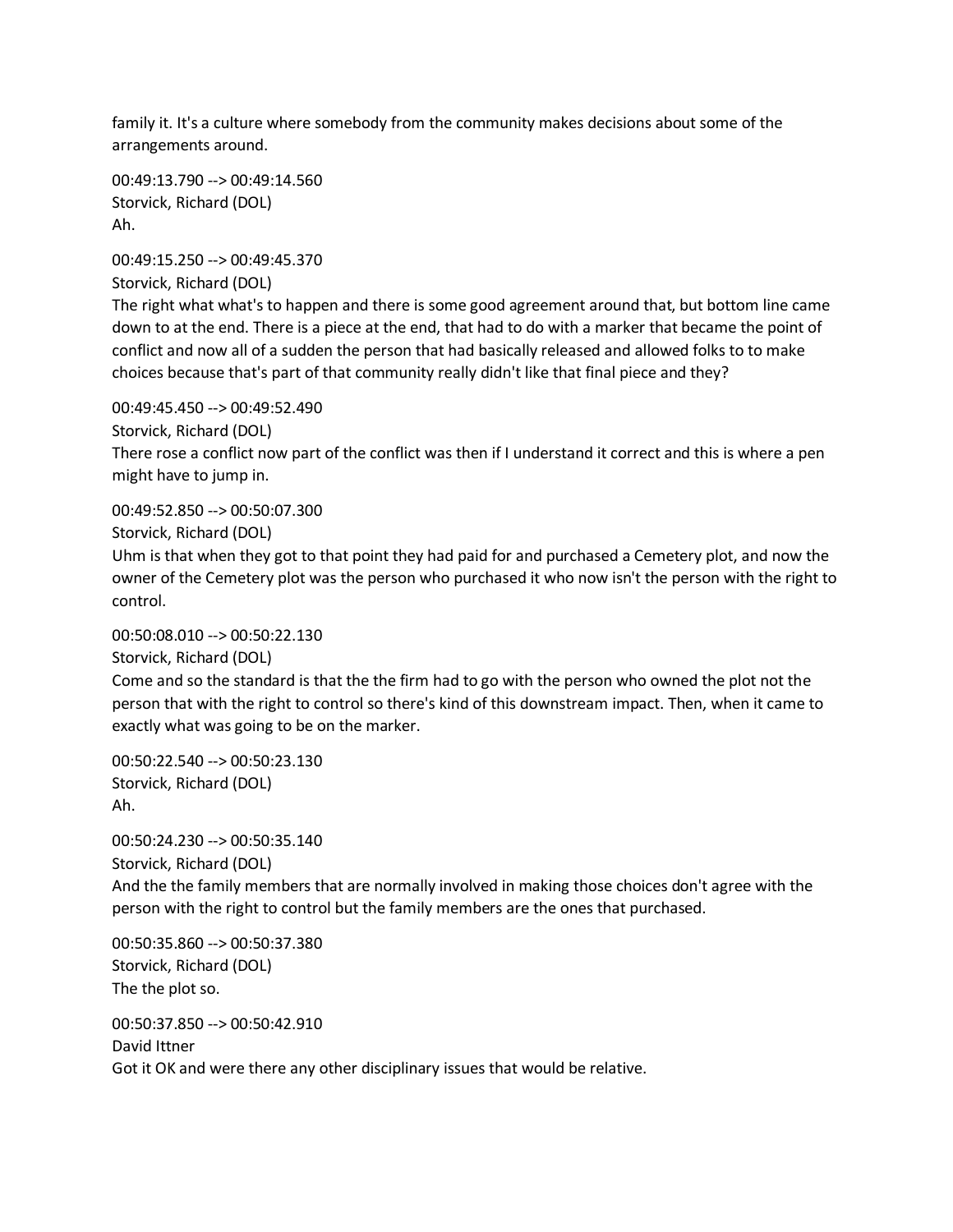00:50:38.390 --> 00:50:38.640 Storvick, Richard (DOL) I did.

00:50:44.290 --> 00:50:46.750 Storvick, Richard (DOL) No and and again quite honestly.

00:50:45.040 --> 00:50:45.550 David Ittner Best.

00:50:47.200 --> 00:51:17.190

Storvick, Richard (DOL)

And I'm and I'm speaking from a very non professional POV. I've just been hanging out with y'all for 9 years right up and when I looked at it. I mean quite honestly when I listen to it, and listen to their sensitivity to dealing with this family throughout the process and and their knowledge of the cultural standards within that community and stuff. I thought it was just really phenomenal and then I was kind of at a loss as they were explaining the situation well. How are you going to rectify that I mean? How are you going to?

00:51:17.510 --> 00:51:35.070

Storvick, Richard (DOL)

Deal with the sensitivity of that cultural group, but yet follow the the right to control while it's you know, and and how are you going to stay consistent with that and that's where I think they came up with this form and and actually in the process of that when we reviewed it Pam.

00:51:35.130 --> 00:52:02.250

Storvick, Richard (DOL)

Uh identified that there is one quirky piece that maybe should be more clarified and and so they they agreed to even make a little bit more modification to this form just to make sure that everybody is fully informed when they enter into an agreement if it's it involves a a group that doesn't necessarily their their community doesn't look at death and dying the same way that our state law unnecessarily does so.

00:52:05.640 --> 00:52:06.100 David Ittner Thank you. 00:52:06.660 --> 00:52:06.970 Storvick, Richard (DOL) Yep.

00:52:09.020 --> 00:52:10.750 Rick Little (Guest) Alright any other questions.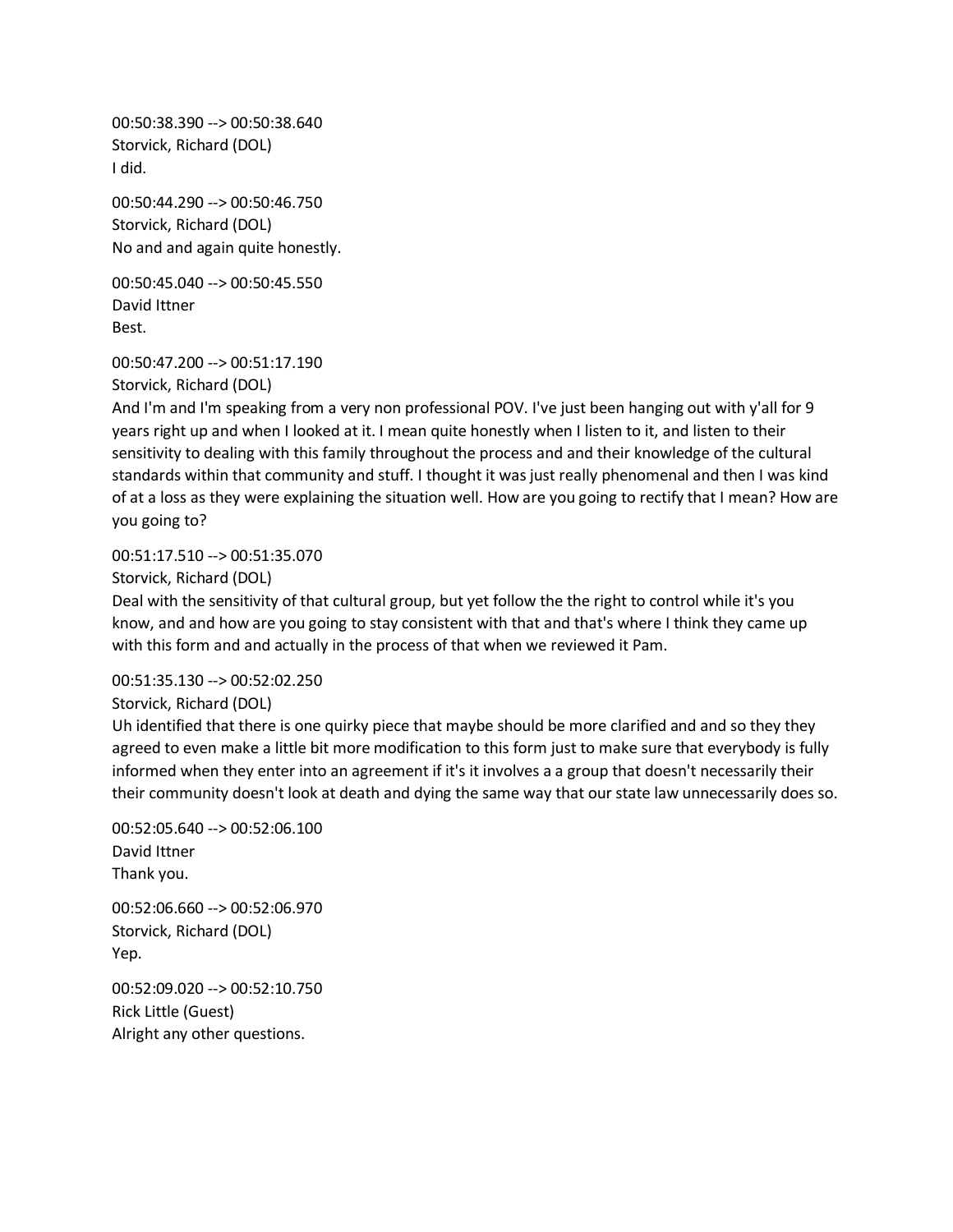00:52:13.470 --> 00:52:13.750 Rick Little (Guest) K. 00:52:14.860 --> 00:52:19.250 Rick Little (Guest) It's been moved and seconded all those in favor say aye. 00:52:20.260 --> 00:52:20.690 Connie (Guest) I. 00:52:20.920 --> 00:52:21.350 Pete Cameron (Guest) I. 00:52:21.380 --> 00:52:21.870 Angie Ward Right. 00:52:21.850 --> 00:52:22.220 David Ittner Right. 00:52:24.030 --> 00:52:25.050 Rick Little (Guest) Any opposed. 00:52:27.760 --> 00:52:29.050 Rick Little (Guest) Any abstentions. 00:52:29.640 --> 00:52:30.090 Cameron Smock Alright. 00:52:31.350 --> 00:52:31.660 Rick Little (Guest) Yeah. 00:52:32.380 --> 00:52:33.000 Rick Little (Guest) So it's 00:52:33.940 --> 00:52:37.110 Rick Little (Guest) then moved alright thank you everybody.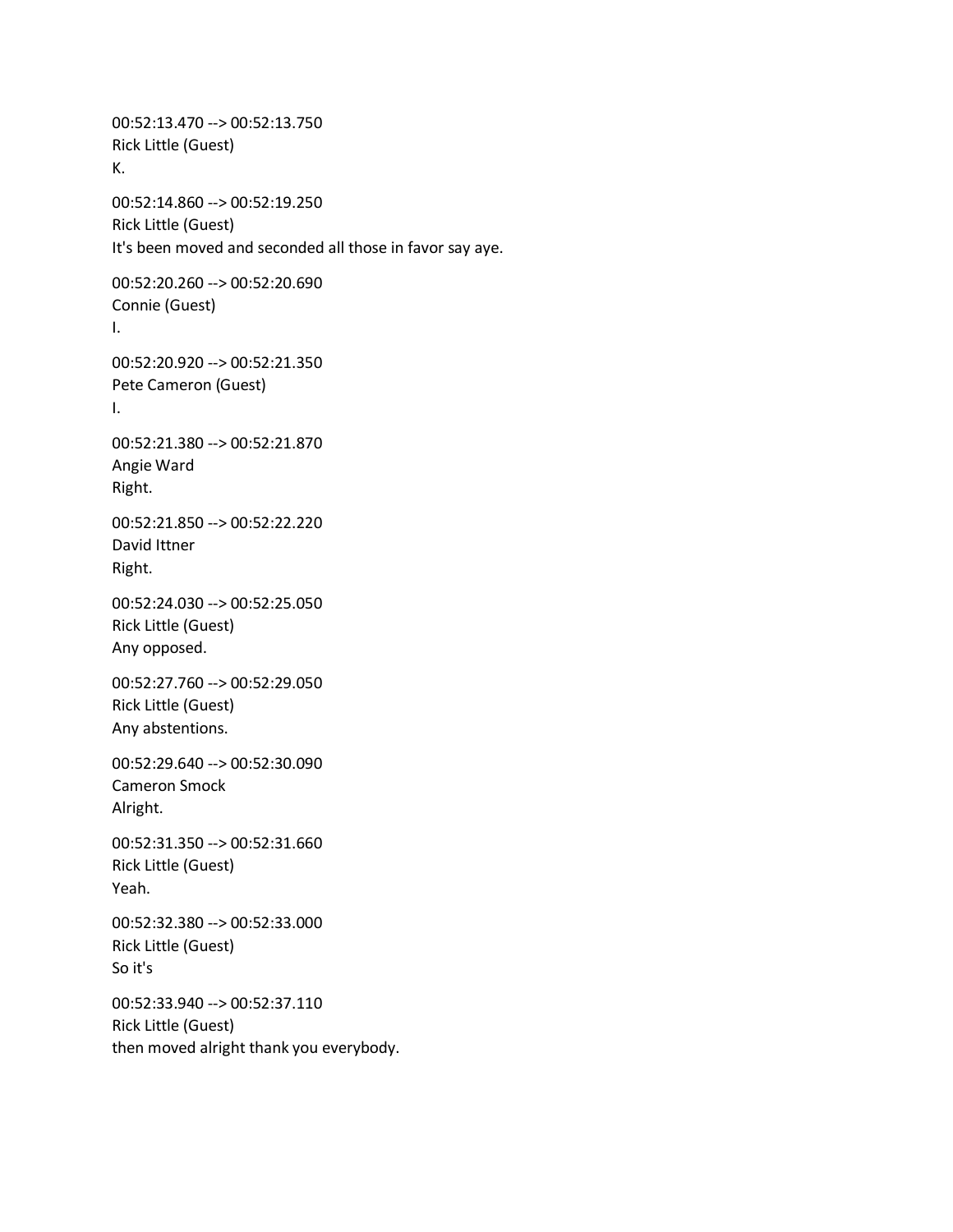00:52:37.910 --> 00:52:42.410 Rick Little (Guest) It's good item 5 legal issues to deliberate deliberate. 00:52:44.880 --> 00:52:46.300 Storvick, Richard (DOL) And we don't have any today. 00:52:46.490 --> 00:52:46.790 Rick Little (Guest) 00:52:46.910 --> 00:52:47.220 Storvick, Richard (DOL) Or. 00:52:47.940 --> 00:52:53.590 Rick Little (Guest) Alright uh insects disciplinarian investigation items. 00:52:55.410 --> 00:52:56.310 Rick Little (Guest) We have none. 00:52:57.750 --> 00:52:59.440 Rick Little (Guest) And then 6.1. 00:52:58.870 --> 00:53:02.780 Storvick, Richard (DOL) Here is just the typical report on uh where cases are at. 00:53:01.260 --> 00:53:01.510 Rick Little (Guest) Yep. 00:53:04.650 --> 00:53:09.120 Storvick, Richard (DOL) And this was through the end of January, so some things will have changed as of today. 00:53:12.290 --> 00:53:13.110 Rick Little (Guest) Alright. 00:53:14.850 --> 00:53:15.540 Rick Little (Guest) Thank you.

K.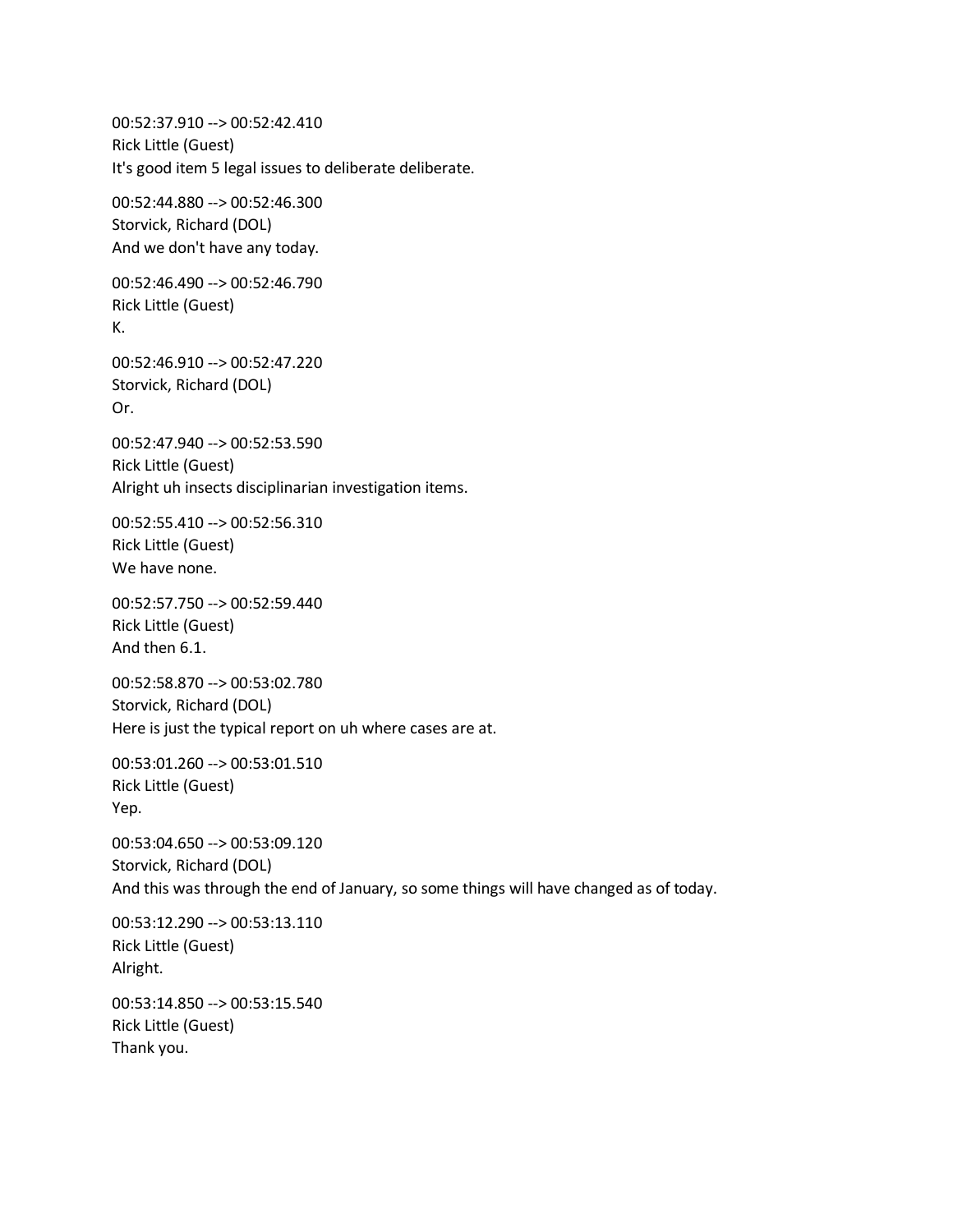00:53:16.850 --> 00:53:20.800 Rick Little (Guest) Item 7 Assistant Attorney General 's report Elizabeth.

00:53:20.340 --> 00:53:23.380 Storvick, Richard (DOL) And Elizabeth was unable to join us today so.

00:53:22.670 --> 00:53:22.940 Rick Little (Guest) Yeah.

00:53:24.160 --> 00:53:24.520 Storvick, Richard (DOL) Yep.

00:53:24.970 --> 00:53:35.180 Rick Little (Guest) Alright 8 committee task force records, it might want dominant care committee, Mister dinner.

00:53:36.560 --> 00:53:38.000 David Ittner Alright, thank you.

00:53:39.490 --> 00:53:40.870 David Ittner The Endowment Care Committee.

00:53:41.790 --> 00:53:52.660

David Ittner

Convened on January 6th of this year, attendees were board members. Cameron smock and David Ittner Department of licensing staff work Storvik Pam and Kimberly both there.

00:53:53.470 --> 00:54:19.600

David Ittner

The discussion centered around special withdrawals from an endowment care fund as a result of income distributions that that were not taken in prior periods. The Department of Licensing Department of licensing staff presented a history of board actions by way of past board meeting minutes showing that past practice was that the funeral and Cemetery Board had considered and approved requests for special distributions from an endowment care fund.

00:54:20.600 --> 00:54:29.880

David Ittner

Most recently was a request from a Cemetery organization to withdraw endowment income earned but not taken in the years 2013 to 2020.

00:54:30.860 --> 00:54:51.000

David Ittner In the amount of \$26,809.00, the original request. It should be noted was for \$69,793.00. Pam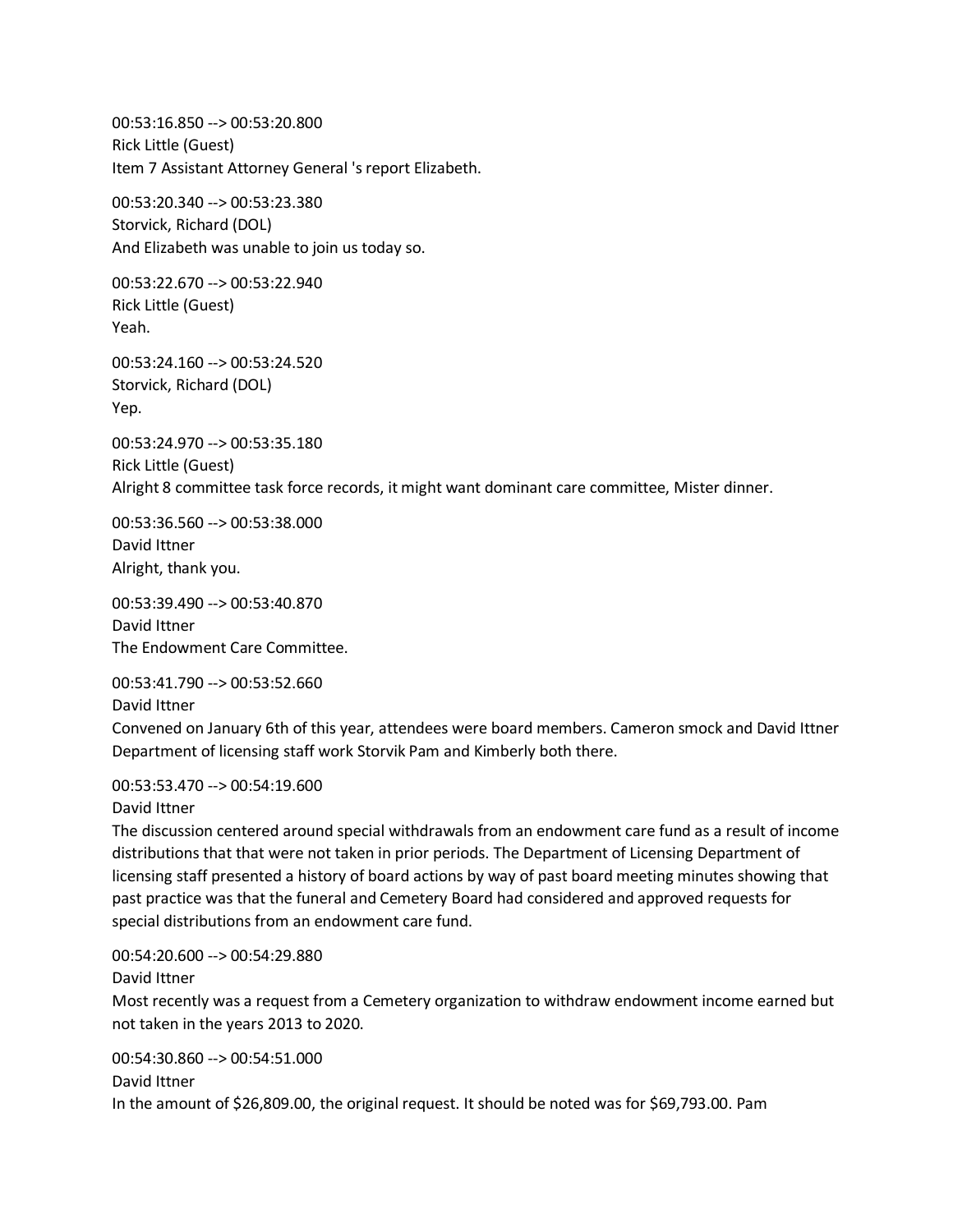performed a thorough analysis and determined the correct amount subject to withdrawal being they took the \$26,000.00 number and the difference. There had to deal with management fees.

00:54:51.830 --> 00:54:52.340 David Ittner Uh.

00:54:54.140 --> 00:55:18.510 David Ittner

Financial management fees associated with the fund itself, so there is no statute or rule, stating a time frame for which endowment care distributions must occur in Cameron brought up a good point in that the statute statutes. Do describe how proper distributions are calculated and that piece is very clear and if the calculations are accurate. A Cemetery authority can withdraw income earned from the endowment fund.

00:55:19.650 --> 00:55:34.030

David Ittner

This led to a discussion on how the audit processes are designed to review annual endowment care reports conduct regular audits and special audits, which would likely occur or or result if if an anomaly occurred such as a special distribution.

00:55:34.930 --> 00:55:46.200

David Ittner

Uh in in all of those situations at the Cemetery authority would have to provide the backup data to support a special distribution just as they would for regular distributions in in during scheduled auditor inspection.

00:55:47.390 --> 00:55:59.590

David Ittner

That's it was determined by the committee that board action is not needed to approve a special distribution relating to prior periods because, like I stated before there's not a statutory requirement to take income.

00:56:00.400 --> 00:56:02.930 David Ittner Uh distributions in the period the income is earned.

00:56:03.560 --> 00:56:08.710 David Ittner And number 2 the Department departmental audit processes and policy.

00:56:09.470 --> 00:56:13.690 David Ittner Are sufficiently designed to review and determine the accuracy of endowment care distributions?

00:56:15.640 --> 00:56:19.870

David Ittner

And Cameron in Connie Please jump in if if this statement is.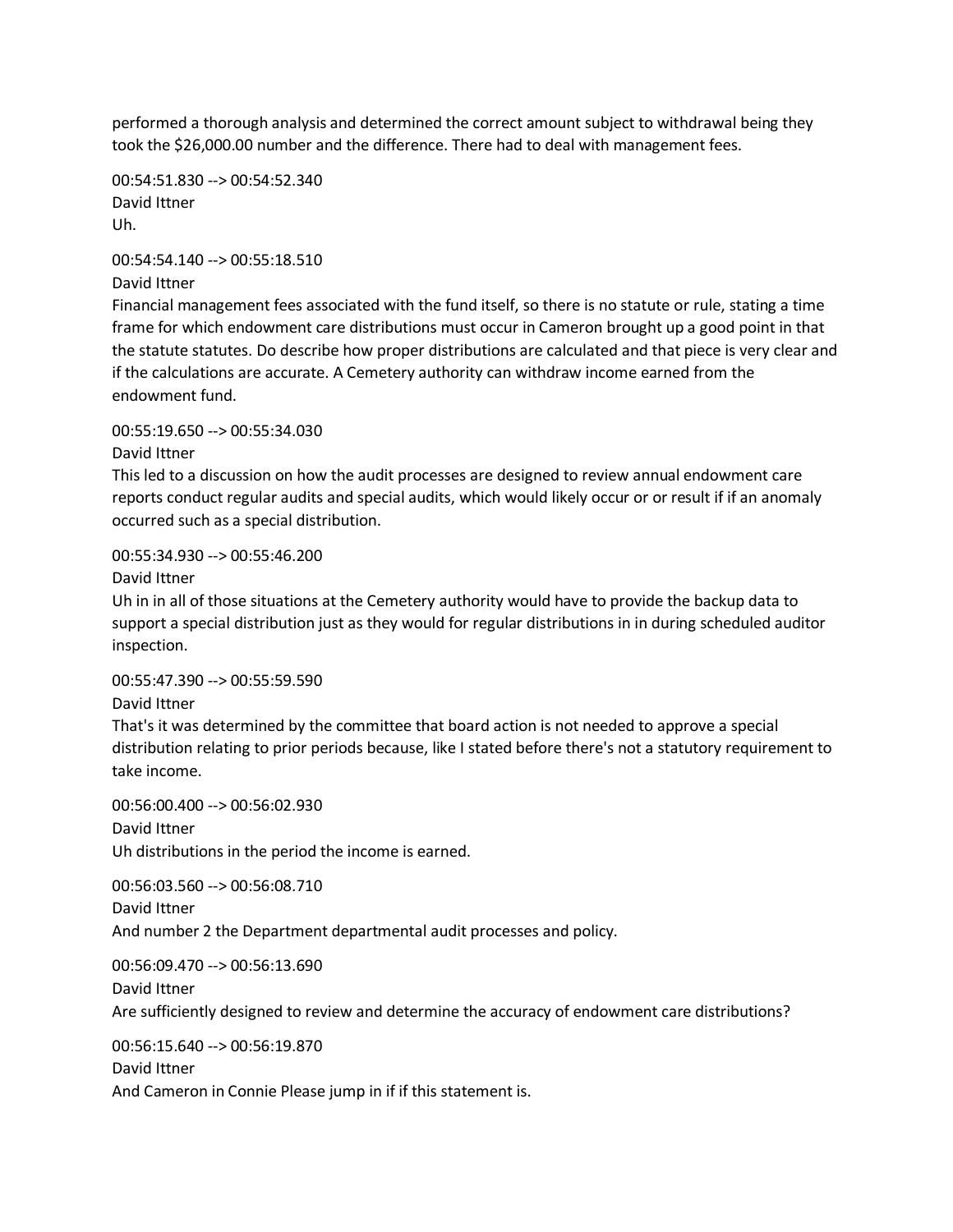00:56:19.920 --> 00:56:33.690 David Ittner

It's not accurate, but it I believe it is the recommendation of the committee that the licensing staff are empowered and have the authority to analyze approve or disapprove requests for special distributions from an endowment care funds without board approval.

00:56:35.620 --> 00:56:38.030 David Ittner And then Lastly there was a discussion.

00:56:38.780 --> 00:56:58.180 David Ittner

That the Department staff would benefit by having the ability to phone a friend. If you will IE a board member to potentially run through scenarios or situations like this that might come up that are out of the ordinary taking into consideration that we don't want to compromise in investigation or?

00:56:59.750 --> 00:57:02.330 David Ittner Maybe some sort of board action down the road.

00:57:03.800 --> 00:57:08.210 David Ittner By way of of involving 2 many board members so.

00:57:09.070 --> 00:57:13.880 David Ittner I'll I'll let I'll stop there and let Cameron or con if you have any comments please jump in.

00:57:15.630 --> 00:57:18.710 Cameron Smock Yeah, but I thought you did a nice job recapping our discussion.

00:57:19.910 --> 00:57:37.290

Cameron Smock The only thing I'll add to that last point is that you know, we, we talked about the potential of having a ad hoc audit committee so that if hammer staff in the course of their audit again encounters a unique situation.

00:57:37.940 --> 00:57:44.110 Cameron Smock Uh instead of just having one board member to go to there would be kind of an ad hoc group of board members that could.

00:57:45.960 --> 00:57:50.930 Cameron Smock It's just her with with that, so but other than that, maybe you're spot on with.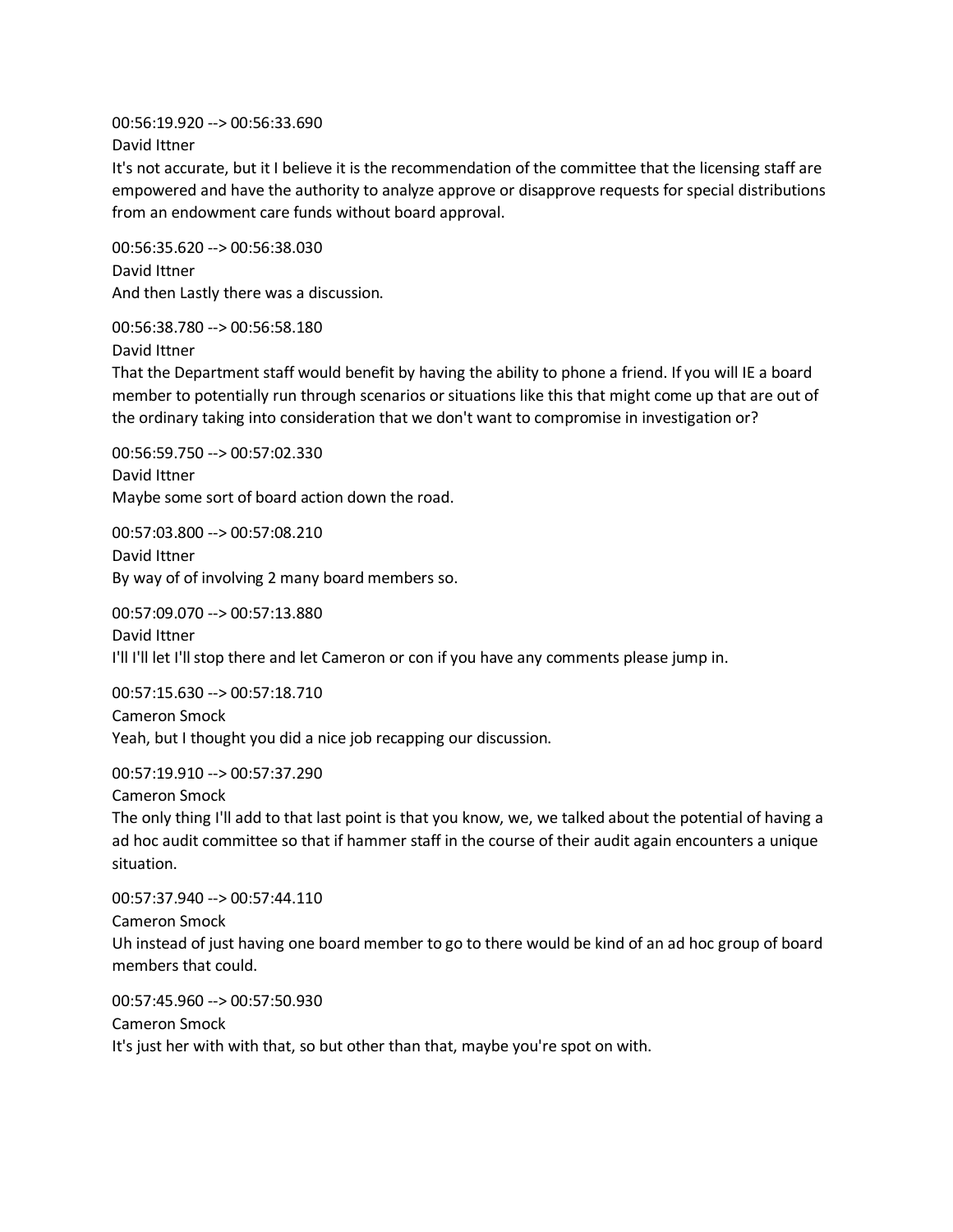00:57:51.800 --> 00:57:52.570 Cameron Smock Your recap.

00:57:54.890 --> 00:57:55.600 David Ittner Great thank you.

00:57:56.450 --> 00:57:59.890 Rick Little (Guest) The wonderful report. Thank you so much for that.

00:58:01.580 --> 00:58:02.050 Rick Little (Guest) OK.

00:58:03.550 --> 00:58:06.700 Rick Little (Guest) Item 9 a board staff report.

00:58:08.760 --> 00:58:09.310 Storvick, Richard (DOL) Thank you Rick.

00:58:10.380 --> 00:58:17.460 Storvick, Richard (DOL) A few things and and I think really following on the heels of Davids report, one of the things that I've been really pleased about.

00:58:17.740 --> 00:58:20.320 Storvick, Richard (DOL) Come with a

00:58:21.640 --> 00:58:51.500 Storvick, Richard (DOL)

like it just just the work that that committee did kind of looking at some possibly longstanding things that we've done and and looking at do we really have authority? Do we have jurisdiction to? Do something or not. I I think so. Often we continue to do? What we did yesterday because they did it the day before that, too right and so I think there's some places that we've started to look and they've been just some really healthy discussions around it and I think what that committee came up with was real positive I think.

00:58:51.580 --> 00:59:06.000

Storvick, Richard (DOL)

Lesson learned this last year when we dealt with the dayspring and Fitch revocations and recognize that we had some tools available to us through edr asked to help support actions, the board would take to be a little bit more successful.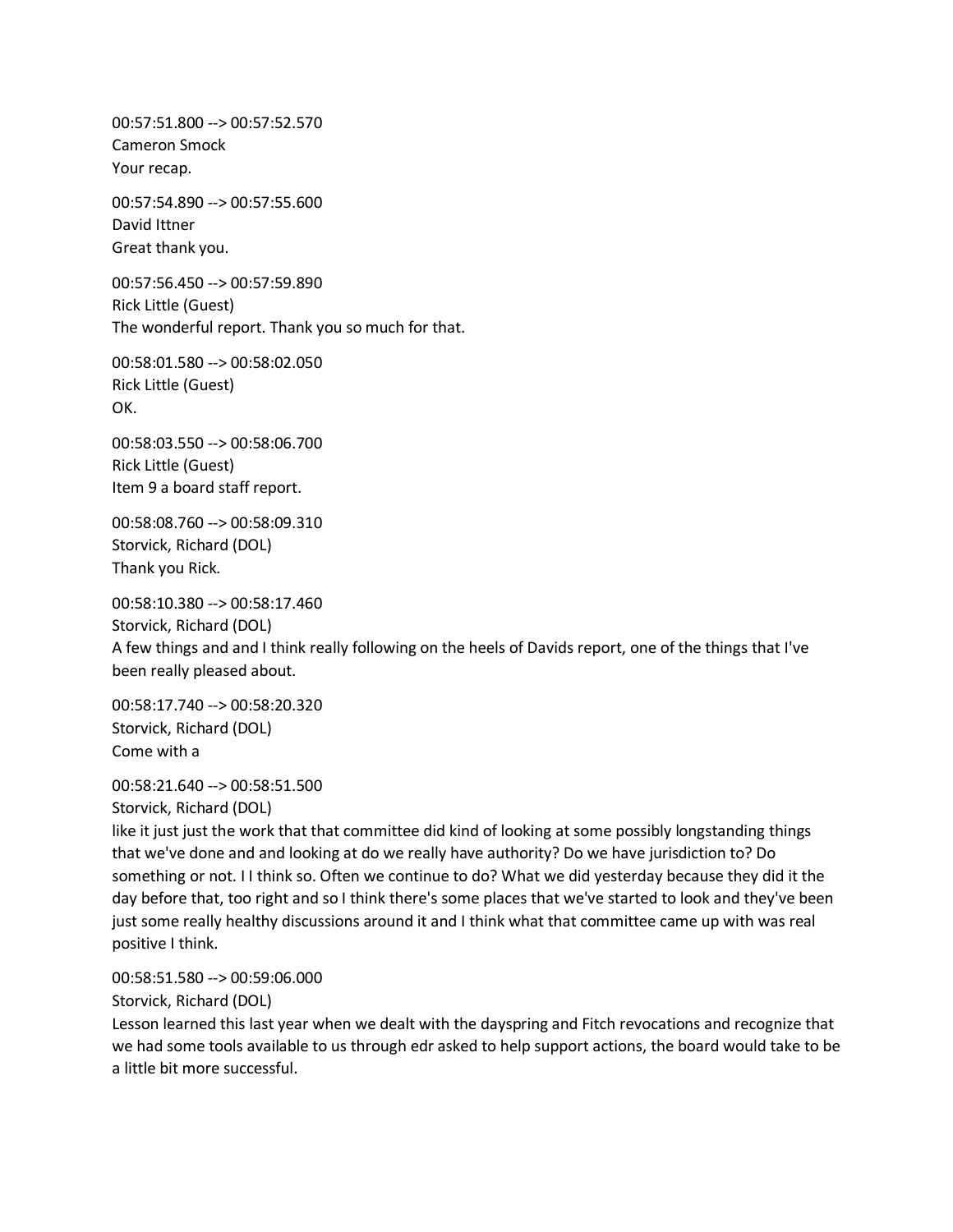00:59:06.430 --> 00:59:19.690 Storvick, Richard (DOL) Uhm that ongoing work I I just really please in and I'm grateful for folks kind of questioning and asking and making sure that we, we have jurisdiction that we have the tools to pull off what we need to do.

00:59:19.740 --> 00:59:26.490 Storvick, Richard (DOL) Do a couple things I'm program operations, one, I believe some of you may have.

00:59:26.620 --> 00:59:34.050 Storvick, Richard (DOL) Uh end of terms coming up here in 2022 and and I just wanna make sure that if you do a.

00:59:34.660 --> 00:59:51.300 Storvick, Richard (DOL) If you're eligible to have to be reappointed. Let's make sure to get on that and I think Kim and I will follow up and having discussions to make sure we can clearly identify if any of you fall. In that boat. Y'all do great work and if we can keep working to the bone that would be great we'd appreciate it so.

00:59:53.240 --> 00:59:59.920 Storvick, Richard (DOL) Also regarding program operations, we've talked about several times that we've done a functional alignment.

01:00:00.140 --> 01:00:03.270 Storvick, Richard (DOL) Uh and in that function alignment.

01:00:03.610 --> 01:00:24.240 Storvick, Richard (DOL) Uh we've we've lost Pam kind of she she reports to somebody else, not to me. But as you can see Pam is here and Pam and I have hung out far too frequently in in recent weeks dealing with funeral Cemetery issues. And so I think we're finding a pathway where we can stay well connected with our staff.

01:00:24.700 --> 01:00:30.370 Storvick, Richard (DOL) Uhm we just lost the person that's been writing charging documents.

01:00:30.440 --> 01:00:32.630 Storvick, Richard (DOL) A man in the sense of.

01:00:32.680 --> 01:00:46.370

Storvick, Richard (DOL)

Of a Julie congressman, she just left the agency and so will be working with the group that Julie had moved to to make sure that we replace someone in continue to get the good services that we've had there.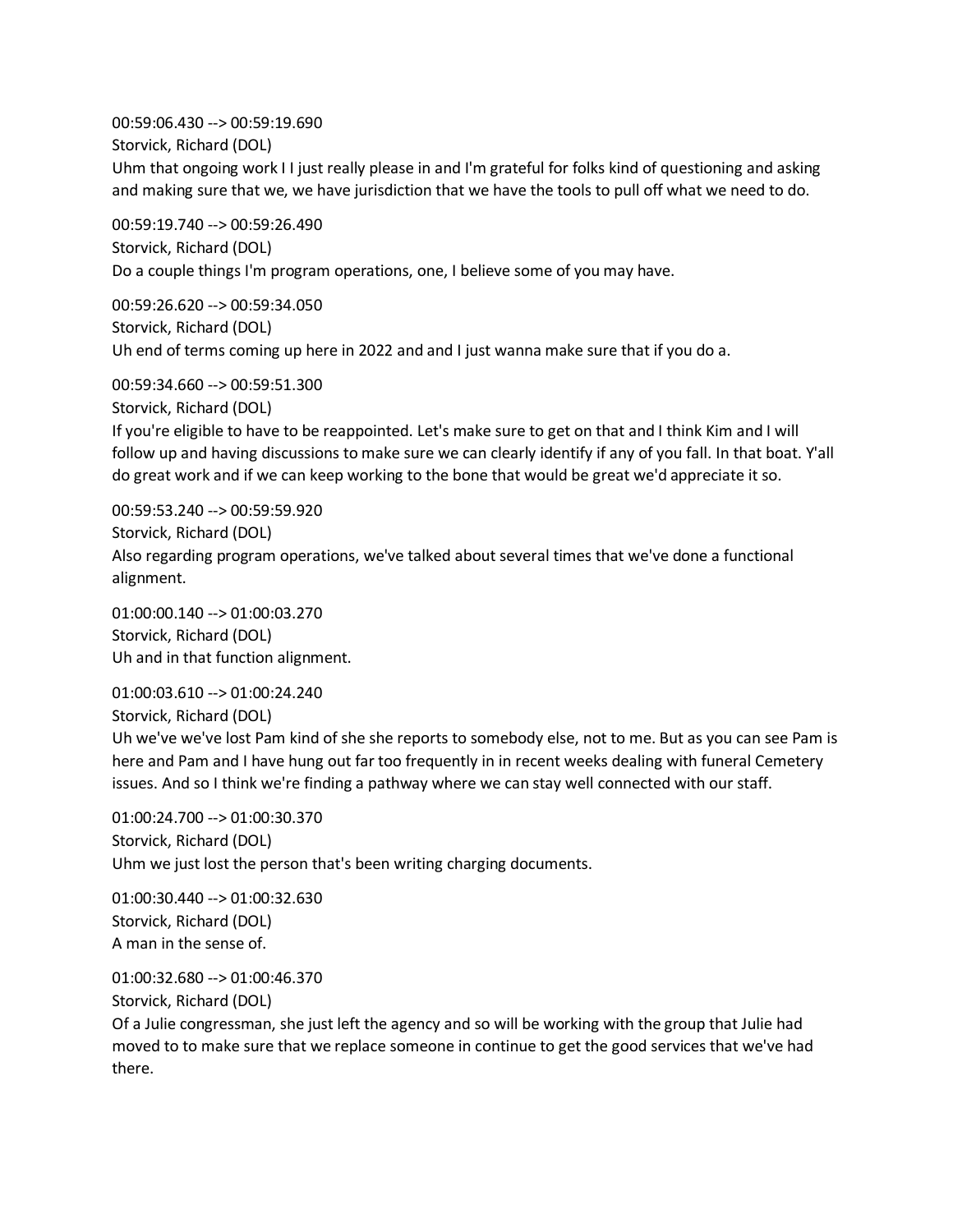01:00:46.860 --> 01:00:47.380 Storvick, Richard (DOL) Uhm.

01:00:48.560 --> 01:00:58.250 Storvick, Richard (DOL) Because it's up on the screen will point out as far as the program. You're active licensees. A grand total of 1848 licensees out there.

01:00:58.690 --> 01:01:03.810 Storvick, Richard (DOL) Uh and uh we go to the next one.

01:01:04.440 --> 01:01:06.890 Storvick, Richard (DOL) Uh some budget information.

01:01:07.830 --> 01:01:15.900 Storvick, Richard (DOL) This is one thing that you can see that and maybe we'll go. I think the next page. There we go.

01:01:16.420 --> 01:01:17.020 Storvick, Richard (DOL) Uhm.

01:01:18.640 --> 01:01:39.740 Storvick, Richard (DOL) We're we're currently been running at a point that we've been burning through some of the fund balance and that's where there was a notice that recently went out indicating that we may need to do a fee adjustment will be closely monitoring and talking about what does that look like and and how does that look but the reason for it is you can see here?

01:01:41.520 --> 01:01:59.100

Storvick, Richard (DOL)

If projections is these are right now pan out this coming summer. Our fund balance will begin will be down to \$87,000.00, which wouldn't be enough to sustain us into the future. I do know that part of the conversations around that is looking at not only the.

01:02:00.690 --> 01:02:12.510 Storvick, Richard (DOL)

The revenues, but also the expenditures and and how those things are done in the past. The board doesn't have budgetary power or authority. But we've tried to engage the board.

01:02:13.970 --> 01:02:32.430

Storvick, Richard (DOL)

If we have to raise fees uh? How do how do we do it where where do those fee increases happen maybe waited a little more towards one fever since another and so I would anticipate those kind of conversations will bring in also anytime there's a fee increase.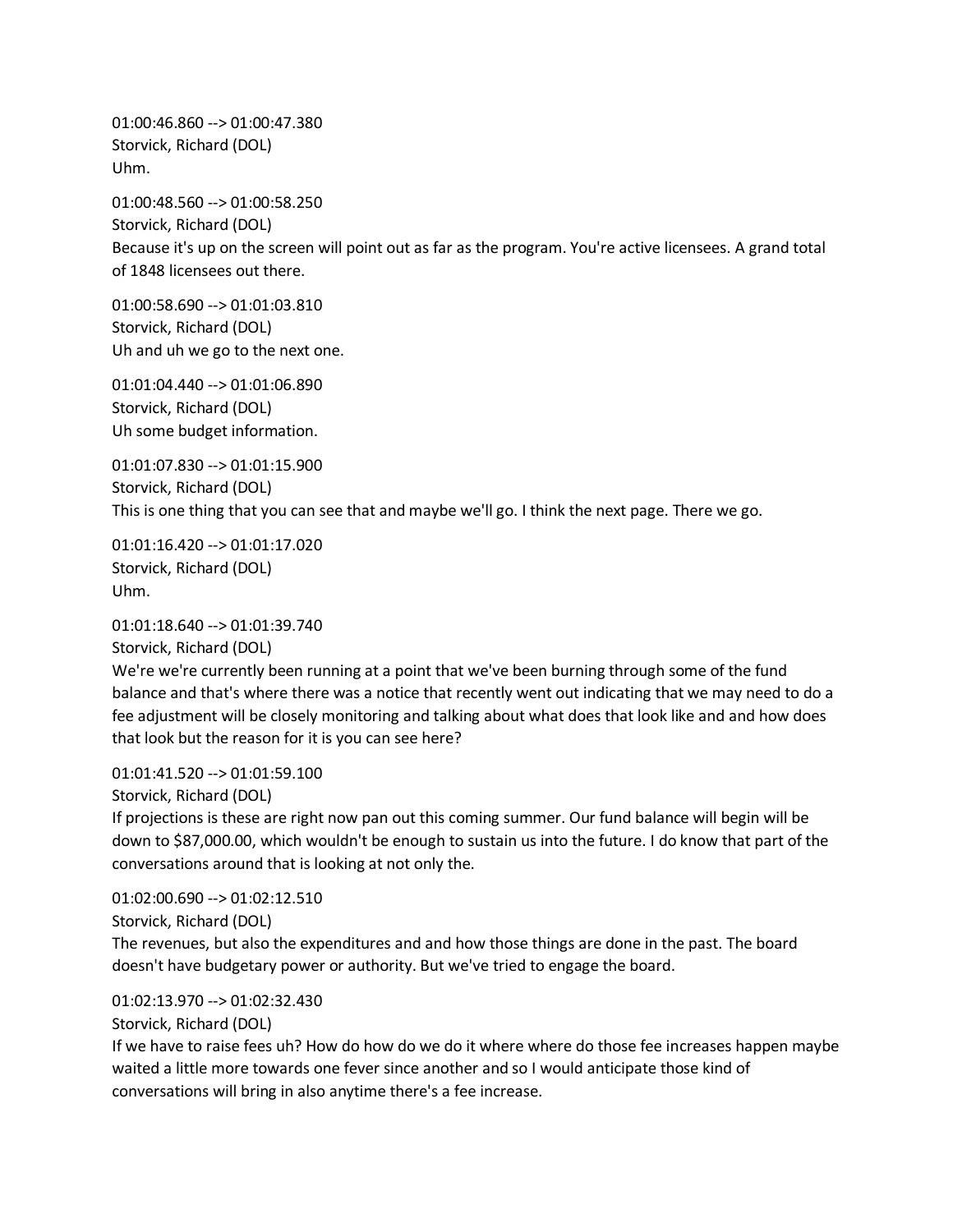01:02:33.000 --> 01:03:02.330 Storvick, Richard (DOL)

Uh it's like you have done the past couple years. You've done some rule changes the fees are set by rule. So there will be a filing of a CR 101. There will be a filing of a CR 102102. If you may recall is a point that we actually put something out that says here's the proposed rule and there's it's a public hearing then that would follow to take comments from all licensees or any public towards that.

01:03:03.730 --> 01:03:17.370 Storvick, Richard (DOL) This review is actually part of an overall one uh looking at, I. I don't know if there's like 10 or 11 different specific programs that we've identified potential problems with fund balances.

01:03:17.460 --> 01:03:21.070 Storvick, Richard (DOL) Uh so that'll be a conversation to come up.

01:03:24.280 --> 01:03:26.470 Pete Cameron (Guest) Hey Rick This is Pete before we move on.

01:03:25.310 --> 01:03:25.680 Storvick, Richard (DOL) Yep.

01:03:26.720 --> 01:03:38.150 Pete Cameron (Guest) I'm and you may not have this information on here, but just looking at at the numbers here. It looks like revenues are fairly static, not much fluctuation there, but the expenditures seemed to have taken.

01:03:26.840 --> 01:03:27.220 Storvick, Richard (DOL) Yep.

01:03:36.160 --> 01:03:36.560 Storvick, Richard (DOL) Yes.

01:03:38.880 --> 01:03:49.750 Pete Cameron (Guest) A little bit of a wild ride there from 780, 9000. Up to 1.1, 1,000,000, then dropped down to 7, 86,000, again do you have uh just uh?

01:03:41.180 --> 01:03:41.560 Storvick, Richard (DOL) Yes.

01:03:47.040 --> 01:03:47.400 Storvick, Richard (DOL) Yes.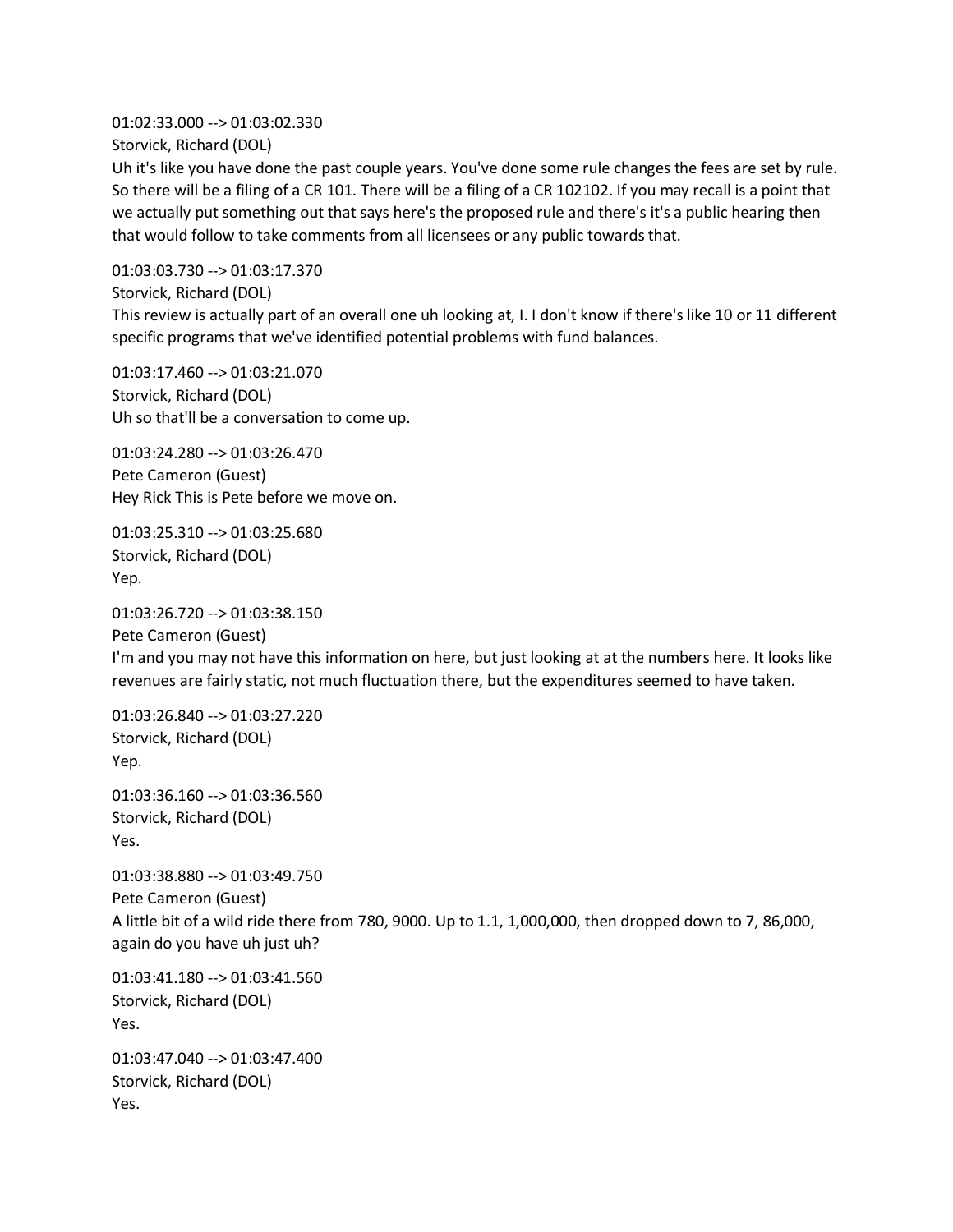01:03:50.710 --> 01:03:56.330 Pete Cameron (Guest) Quick grasp on why that is so much more in a couple of years versus others.

01:03:56.980 --> 01:04:11.490 Storvick, Richard (DOL) So Pete that's the exact question that I've been asking the Budget Office, asking for details around that both what has happened and what can we expect moving forward. I do anticipate that we'll see that up a portion of that was.

01:04:11.670 --> 01:04:22.180 Storvick, Richard (DOL) A Polaris you may recall back 4 years ago, or whatever. They talked about can, we use fund balance is to support the development of Polaris.

Storvick, Richard (DOL) So I know certainly we dipped into reserves the the fund balance is for that purpose. But I have asked to get more clarity. When we're looking at this so how much was that error. There are other changes that have taken place so that we can you know I would hate for us to go out for a fee increase and and do it on erroneous information that we thought there was expenditures now that have gone away right.

01:04:47.970 --> 01:04:48.410 Storvick, Richard (DOL) So.

01:04:23.190 --> 01:04:47.260

01:04:50.480 --> 01:05:02.570 David Ittner Rick this is Dave just one one more question there on the on the revenue side of things being that it has been consistent in my understanding is revenues and correct me if I'm wrong here based on.

01:05:03.180 --> 01:05:05.390 David Ittner A case case volume.

01:05:06.320 --> 01:05:09.570 David Ittner For like uppercase Phi essentially is that is that a fair statement.

01:05:10.000 --> 01:05:17.230 Storvick, Richard (DOL) So where your revenue comes from. It's it's one of your individual license fee right or your Funeral Home where your Cemetery those things and.

01:05:17.520 --> 01:05:19.480 Storvick, Richard (DOL) Uhm when we do the.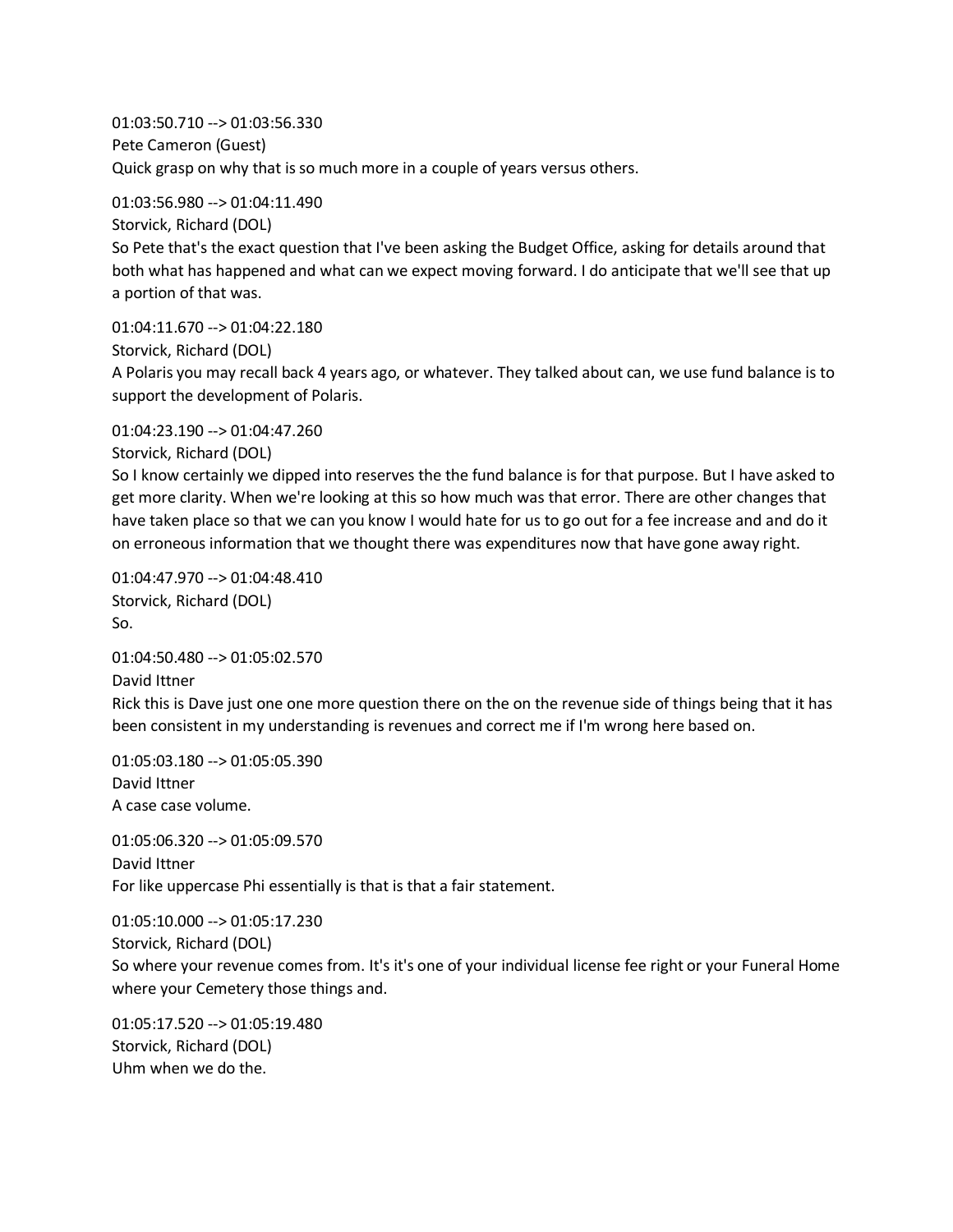01:05:19.570 --> 01:05:40.990 Storvick, Richard (DOL) Uh what is it at burial is at 1:00 rate and the like Cremation as add another rate. It's the collection of all those fees. That's primarily you know you, you have a few times you collect fees because there's a case that you issued a sanction and and somebody painted \$2000.00 fine or something like that.

01:05:30.720 --> 01:05:31.120 David Ittner Right.

01:05:42.300 --> 01:06:05.510 Storvick, Richard (DOL)

Any of that revenue is is really kind of inconsequential and it it wouldn't be factored into this. This is pretty much your licensing fees across the board and I think you know when you look at the licensing base. It's been pretty consistent if anything? What we're seeing is an increase in deaths and so it may be that will start to see a bump.

01:06:06.260 --> 01:06:08.740 Storvick, Richard (DOL) Uh from from that part of the revenue stream.

01:06:07.330 --> 01:06:07.790 David Ittner Yeah.

01:06:08.260 --> 01:06:12.930 David Ittner And that's where I was getting out there with the with the per dollar per case.

01:06:10.510 --> 01:06:10.780 Storvick, Richard (DOL) Yep.

01:06:12.990 --> 01:06:14.500 David Ittner This year.

01:06:13.320 --> 01:06:15.100 Storvick, Richard (DOL) Yeah, right? Absolutely.

01:06:15.370 --> 01:06:20.350 David Ittner We're looking forward with the 2021 numbers. I imagine that that revenue number is going to spike up a little bit.

01:06:20.940 --> 01:06:23.020 Storvick, Richard (DOL) One would think it should write it makes sense.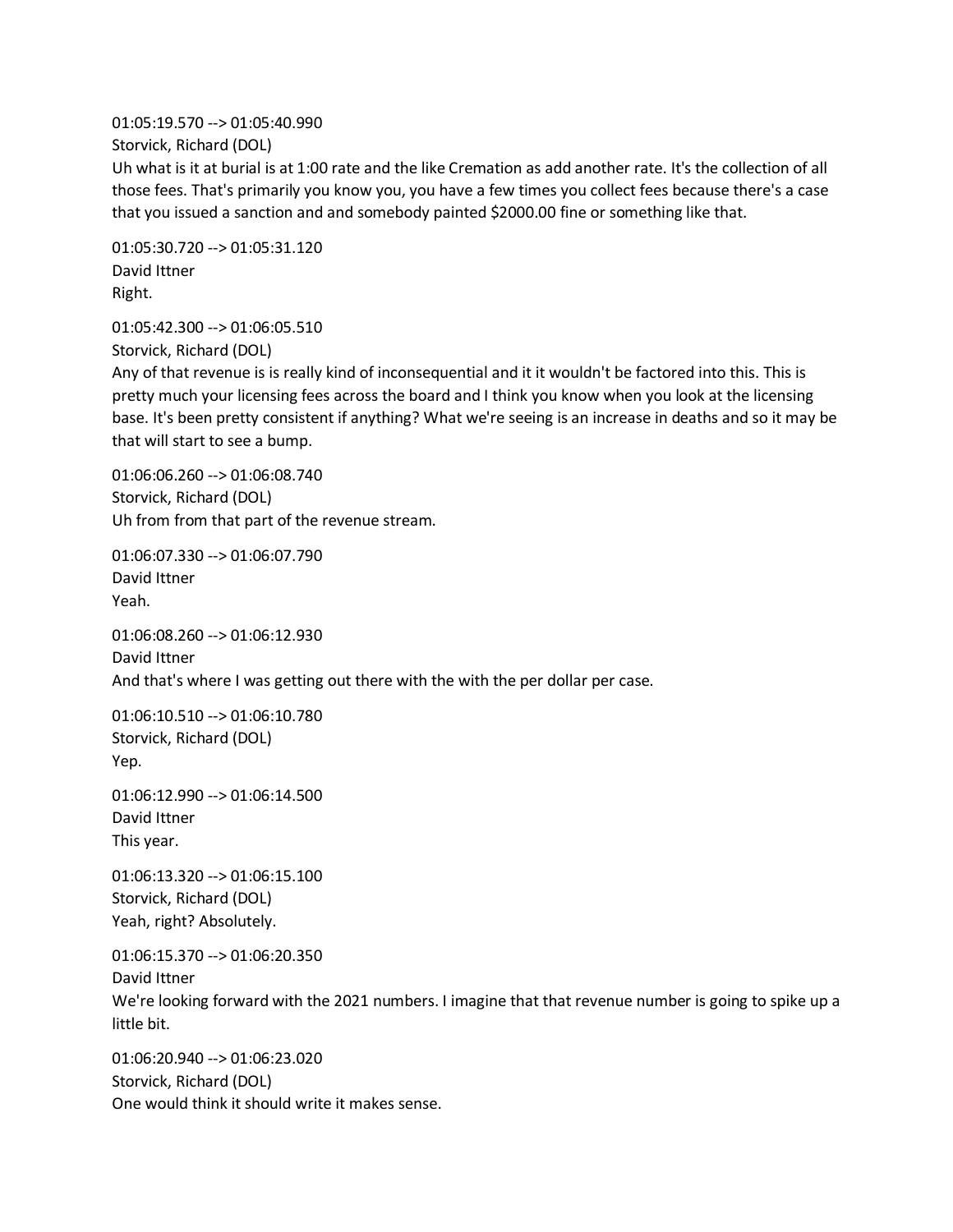01:06:22.560 --> 01:06:22.790 David Ittner Yeah.

01:06:23.970 --> 01:06:29.850 Storvick, Richard (DOL) I mean that that's kind of the early conversation around the pandemic that we're struggling with you know that's got to float through at some point.

01:06:24.300 --> 01:06:24.780 Cameron Smock I would also.

01:06:30.190 --> 01:06:30.510 David Ittner Yes.

01:06:31.430 --> 01:06:38.570 Cameron Smock I would also think the new licensing fees associated with the 3 different methods of disposition that we implemented.

01:06:39.190 --> 01:06:42.460 Cameron Smock Uh would also have a positive effect on revenue.

01:06:42.960 --> 01:06:57.090

Storvick, Richard (DOL) And that's that's a good point, Cameron and I don't think I've mentioned that to the budget folks, but I'll bring that up have they accounted for that impact I? I don't know how much it impact it will be, but I certainly will raise that question.

01:06:59.780 --> 01:07:00.090 Rick Little (Guest) Hey.

01:07:01.160 --> 01:07:07.520 Storvick, Richard (DOL) So historically as you know, we've really tried to maintain fees at a pretty level basis, we spent years actually.

01:07:08.030 --> 01:07:37.690 Storvick, Richard (DOL)

Uh having suspended fees because we ran them both slightly lower level, and when we've committed to the Polaris project. We removed those suspensions and the hope was that that would sustain us pay for the project and and then just be able to stay level and that's what we need to really clearly understand that and that revenue and expenditure forecasts to see where we land but I I've got to thank over the coming weeks, and couple months.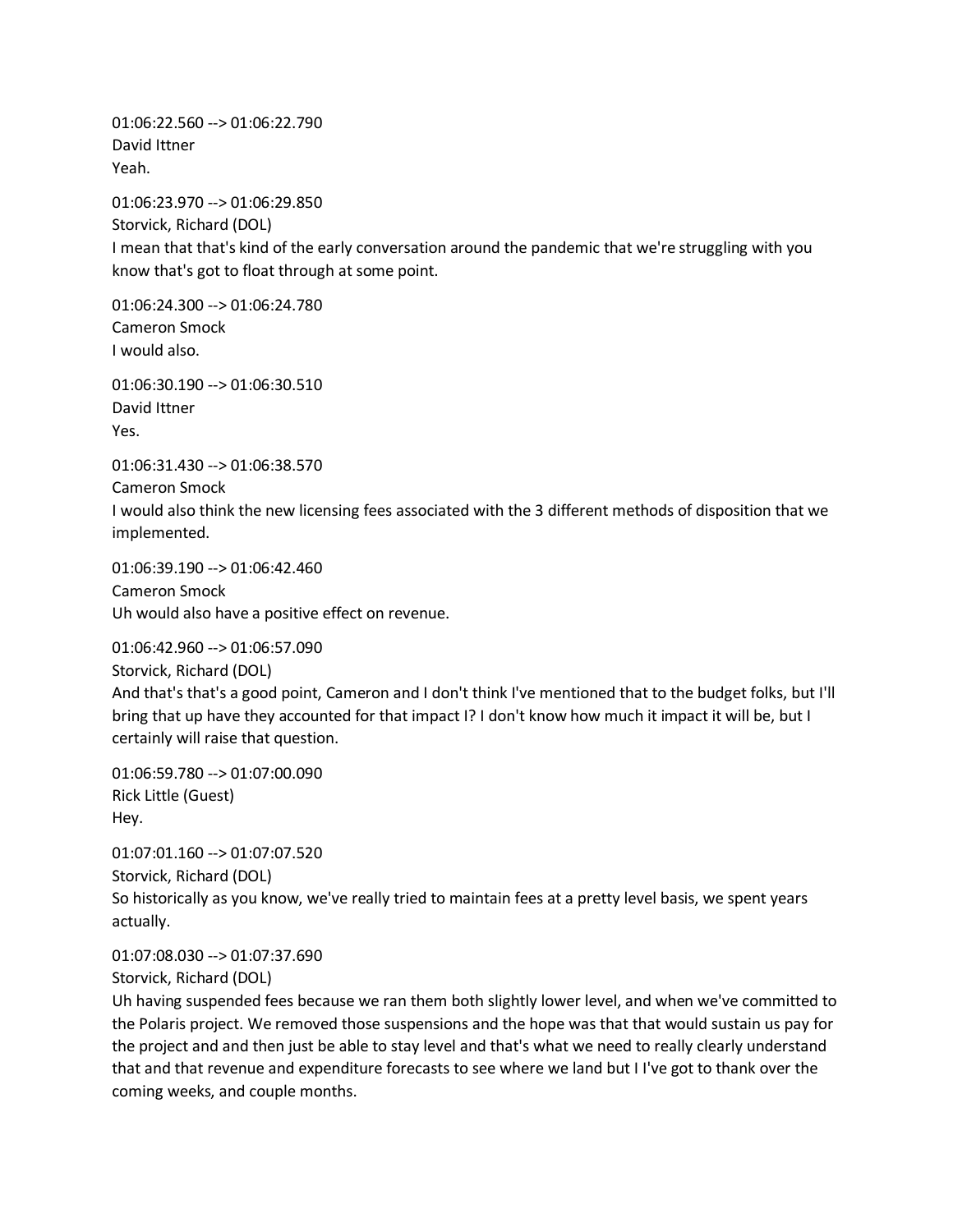01:07:37.900 --> 01:07:53.520 Storvick, Richard (DOL) Will have some information coming out about it at any point if you see something and you have a question don't hesitate to check with us will always if if we're sending out something to licensees that there's something going on with the the fees will try to always give you a heads up ahead of time.

01:07:53.950 --> 01:08:04.480 Storvick, Richard (DOL) Uh it might just be that you get an email in the afternoon and and that evening. Something goes out on Listserv, but will try to make sure we keep you in the loop before we do anything.

01:08:05.140 --> 01:08:15.810 Storvick, Richard (DOL) And any kind of questions like these asking about whether expenditure side or revenue site. Please keep shooting them because the better. We can get it right the better off everybody is going to be moving forward right.

01:08:16.820 --> 01:08:17.170 Rick Little (Guest) Good.

01:08:18.210 --> 01:08:18.770 Storvick, Richard (DOL) Uhm.

01:08:20.150 --> 01:08:24.340 Storvick, Richard (DOL) So just a couple other things we were talking about the functional alignment.

01:08:26.420 --> 01:08:53.800 Storvick, Richard (DOL)

One of the things that I want to let you know is that I'm gonna functionally realign. I'm going to retire this year. And so my last my last day of working at deal well will be on August 12th so the last possible board meeting, I can attend, with the boards that I support is the funeral and Cemetery port on August second so I'm grateful that I can go up with the splash with all of y'all.

01:08:54.460 --> 01:08:54.810 Rick Little (Guest) Yeah.

01:08:54.770 --> 01:09:05.040 Storvick, Richard (DOL) My Fischel Retirement Day will actually be October first. I plan to use up my vacation at the end of my life working for the state so I'm looking forward to that.

01:09:05.660 --> 01:09:15.770 Storvick, Richard (DOL)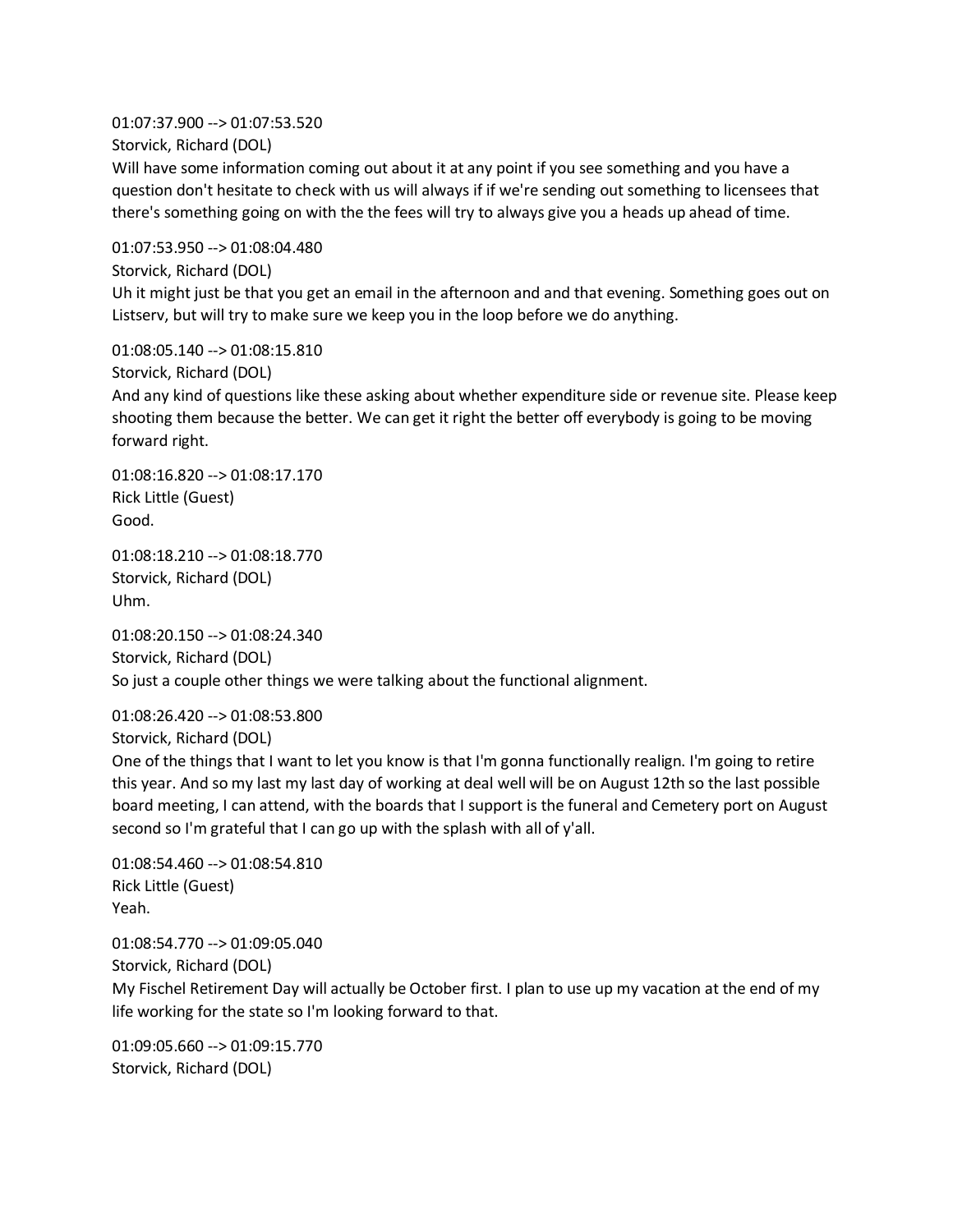But one of the things that does to us to is within our functional line meant that you know they've reduced this to 4 people officially it's it's Deb and myself and Kim and Sheree.

01:09:16.330 --> 01:09:27.750

Storvick, Richard (DOL)

Uhm having just the real direct support directly of the boards and then we have access to Pam. We have access to other investigators and folks in the legal realm and and stuff.

01:09:29.170 --> 01:09:40.650 Storvick, Richard (DOL) And in recent conversations, I'm anticipating that they're going to allow us to expand out to probably 5

01:09:41.000 --> 01:10:00.520

Storvick, Richard (DOL)

Uh I will keep you apprised but part of our hope, but Deb and I've been involved in some conversations where we think that we'll be able to get some positions where you'll have a boardley that's totally dedicated to just like 3 boards, so you'd have somebody who's supporting you plus 2 other boards.

or 6 people and so as we transitioned me going away and some other folks coming in.

01:10:02.010 --> 01:10:13.850 Storvick, Richard (DOL) And and that would be it and then you would still have dev as assistant administrator and and the new administrator. But it's been an absolute joy working with all your all but.

01:10:13.900 --> 01:10:18.530 Storvick, Richard (DOL) To uh come August, they, I guess I won't do that anymore.

01:10:18.980 --> 01:10:24.230 Rick Little (Guest) So it has been enjoying it sounds like from what you're saying is gonna take more than just one person to replace you.

01:10:24.600 --> 01:10:34.070 Storvick, Richard (DOL) No, you know, I don't think that that's actually very accurate. But I but, I I think one of the things in and as staff. We've talked about, we've seen a slow.

01:10:34.360 --> 01:10:50.250 Storvick, Richard (DOL) Uhm kind of drop in our numbers of staff supporting our boards and we're hoping to bolster some of that back end, you know all you most of you probably remember Jill Short, who work directly with our investigators and we've been without that position for a couple years right.

01:10:51.360 --> 01:11:22.210

Storvick, Richard (DOL)

And so my hope is in this function alignment. We're able to really fill in those gaps and one of the things I would ask all of you and I've asked all the staff that were with us. Up until 2:00 months ago. If you see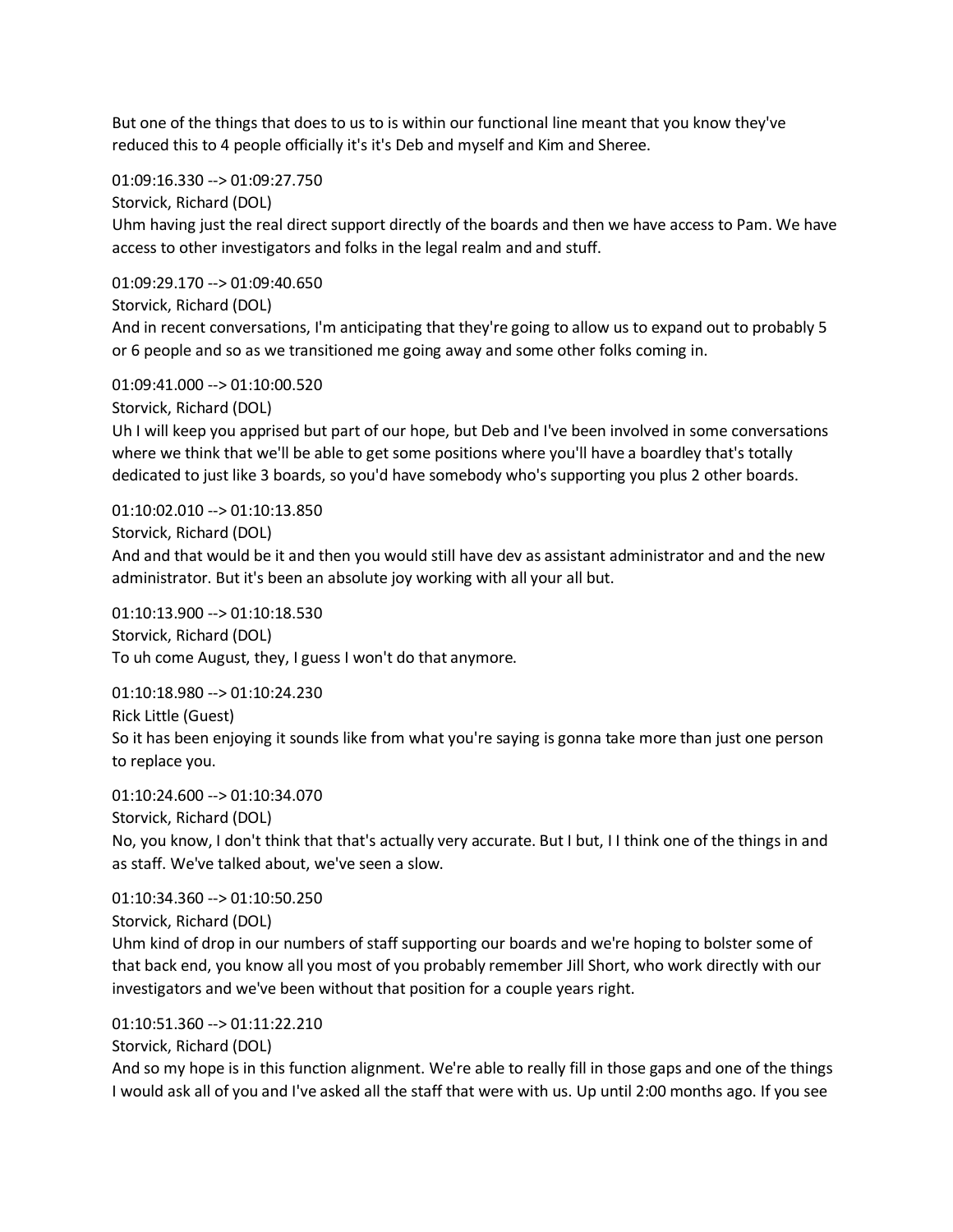gaps you see, things happening where you're not getting the support and services. You need to raise a hand and and and make some noise to make sure that you're properly supported as a case manager. You should always be able to have questions answered and somebody helping you navigate through that space if.

01:11:22.270 --> 01:11:32.870 Storvick, Richard (DOL) You're going to a national conference. We need to make sure we always have any supported in doing and hopefully one of these days? What you'll see is you'll find is supporting you like meeting in person someplace right.

01:11:33.170 --> 01:11:37.470 Storvick, Richard (DOL) Uh or or at least having that kind of option so.

01:11:33.580 --> 01:11:34.270 Rick Little (Guest) We could.

01:11:38.330 --> 01:11:38.690 Storvick, Richard (DOL) But.

01:11:39.510 --> 01:11:40.320 Storvick, Richard (DOL) No this is.

01:11:41.900 --> 01:12:12.220

Storvick, Richard (DOL)

You know my 9 years, the the there's no doubt I've learned more about the world of the death care industry than anything else, I mean. This this was a world of absolute mystery to me and and much of it still is, but I greatly admire the work you all do and our licensees do it. It's really important place in our society that you step into and done with a lot of compassion and care and just very, very impressed so I thank you for that.

01:12:12.980 --> 01:12:13.520 Rick Little (Guest) Thank you.

01:12:15.360 --> 01:12:26.030 Storvick, Richard (DOL) The last thing that I wanted to mention and it's a Department of licensing thing and since we've talked about budget and Polaris if you're not aware of it are a Polaris system is down right now.

01:12:27.270 --> 01:12:42.060 Storvick, Richard (DOL) And so if you have somebody who goes online to try to renew they can't do that. As of today and I know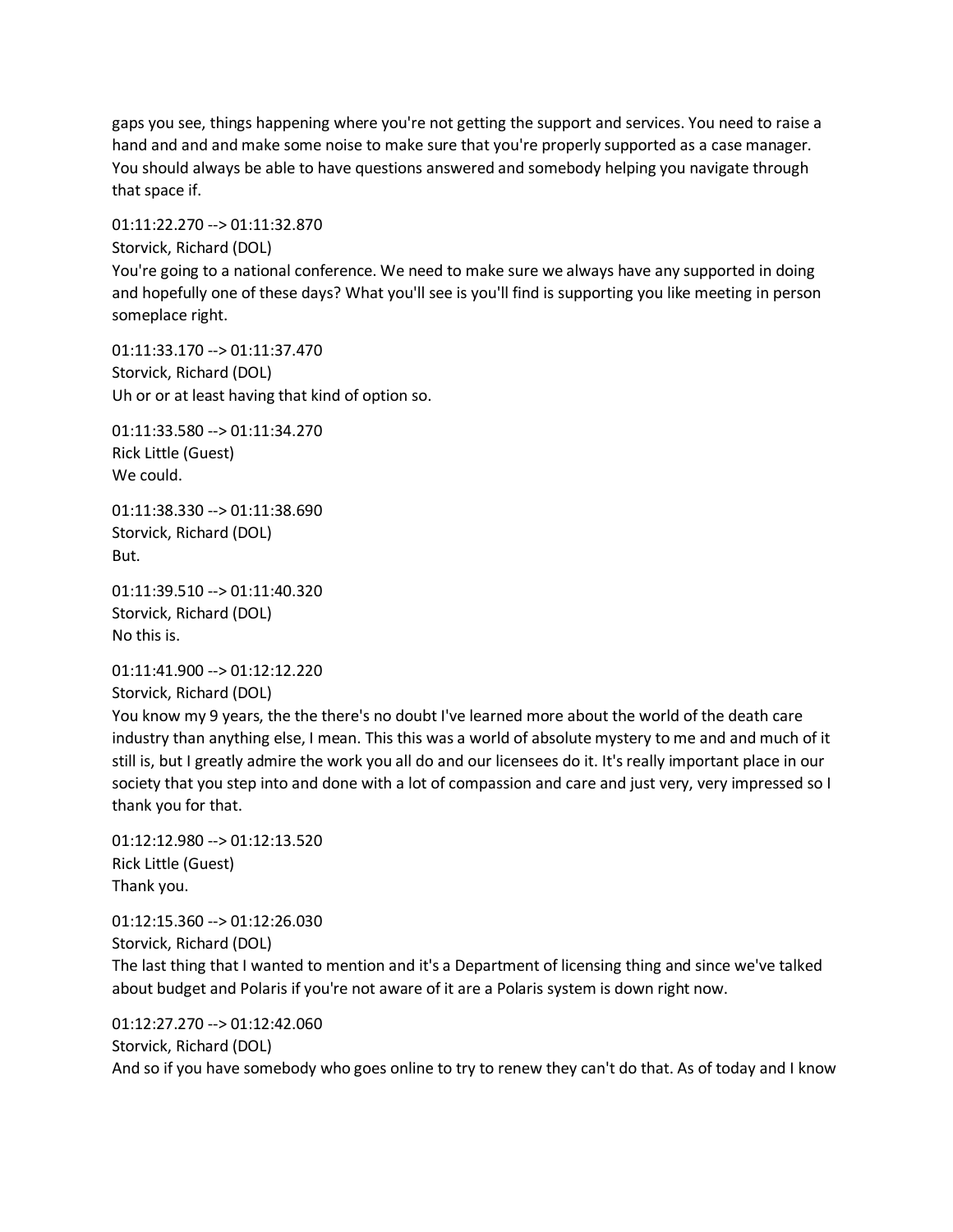that they're working to get that back up and running if you have any questions along the way don't hesitate to reach out to us.

01:12:42.990 --> 01:13:11.960

Storvick, Richard (DOL)

As at this point, all we know for certain is there's there's a problem and they're working to get it fixed and if anybody were to run into a problem like their license expired today, so they decided today would be a good day to go online and renew and now all of a sudden, they can't we will certainly address those issues on a case by case basis, so that if if that happens, because of our problem will make sure that that's taken care of as we move forward.

Rick Little (Guest) How are you? How are things going with the extensions of the interns with the 3 because of kovid? Is there there's there's been quite a few people have done that.

01:13:25.390 --> 01:13:33.280

01:13:13.790 --> 01:13:24.340

Storvick, Richard (DOL)

You know that that's a good question. And I don't Jeannie are you still online. Do do you have a handle like I know I've seen a few of those come through but?

01:13:25.550 --> 01:13:25.870 Rick Little (Guest) Or do

01:13:34.270 --> 01:13:35.770 Todd, Jeanne (DOL) Yes, there's been quite a few.

01:13:37.020 --> 01:13:39.450 Todd, Jeanne (DOL) And they've been extended.

01:13:41.520 --> 01:13:50.350 Storvick, Richard (DOL) And Jeannie you've been able to handle that quite well and I know Julie has been looped into that. At times, but it seems like it's been a fairly smooth process for you is that right.

01:13:52.780 --> 01:13:59.660 Todd, Jeanne (DOL) Yes, once I get confirmation from a you know get the authority to grant extension.

01:13:55.560 --> 01:13:55.820 Storvick, Richard (DOL) Right.

01:13:59.960 --> 01:14:00.440 Storvick, Richard (DOL) Perfect.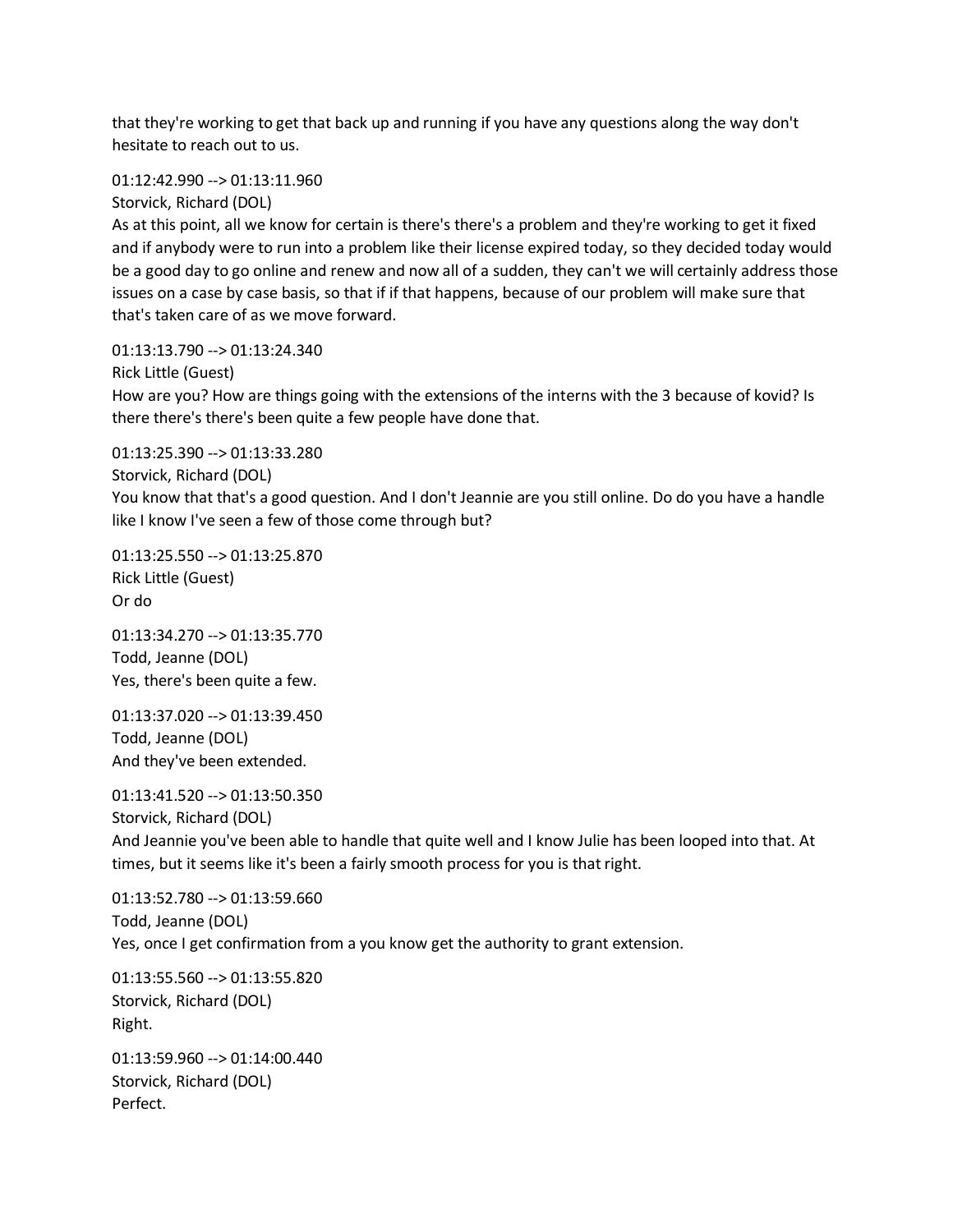01:14:03.810 --> 01:14:04.290 Rick Little (Guest) OK.

01:14:04.870 --> 01:14:17.200 Storvick, Richard (DOL) And that's kind of one of these lingering things of the pandemic. Rick that you. You know you mentioned. We talked earlier. We've had some specific things come up, but this is something that yeah has kind of filtered a little bit throughout the entire pandemic, so far.

01:14:17.730 --> 01:14:21.890 Rick Little (Guest) Yeah, and the local knows how long that's gonna be going on, but

01:14:21.940 --> 01:14:22.220 Rick Little (Guest) the

01:14:22.530 --> 01:14:23.010 Storvick, Richard (DOL) Great.

01:14:23.990 --> 01:14:25.640 Rick Little (Guest) with that, yeah, it's

01:14:25.030 --> 01:14:37.670

Pete Cameron (Guest) Hey this is this is Pete can I uh as long as Genie still on? Can I ask a quick question to you earlier had put up in numbers of active license seat count as of January 12th and.

01:14:38.040 --> 01:14:45.720 Pete Cameron (Guest) I'm just looking at the number of active funeral directors in Washington, right now or at 5:29.

01:14:44.770 --> 01:14:45.060 Storvick, Richard (DOL) Sure.

01:14:46.330 --> 01:14:59.130 Pete Cameron (Guest) I'm all I'm hearing basically on the street is an active lack of license film directors. Yeah, a lot of places are having a hard time being able to find licensees to hire.

01:14:59.290 --> 01:15:17.230

Pete Cameron (Guest)

Uh Jeannie do you have a kind of historical not number on that as to where that number usually is 'cause it seems like we're just in the middle of a shortage. I don't know if it's it's completely pandemic related or not, but a lot of folks cannot find film directors to hire.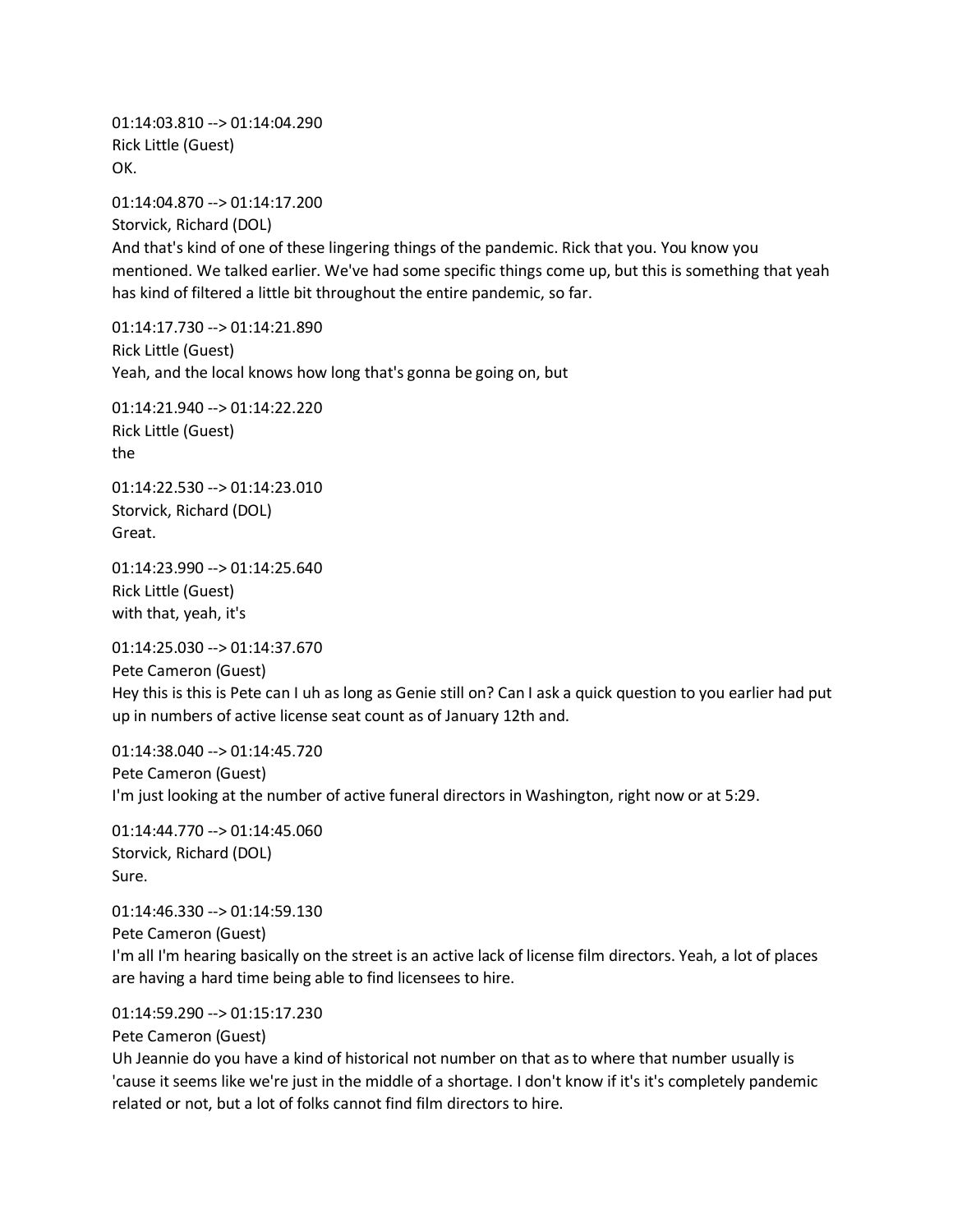01:15:19.480 --> 01:15:25.160 Todd, Jeanne (DOL) We don't normally handle that as far as recommending they usually go out to the.

01:15:25.470 --> 01:15:28.990 Todd, Jeanne (DOL) Uhm Washington State Funeral Directors Association.

01:15:29.600 --> 01:15:33.900 Pete Cameron (Guest) But no I just I'm sorry. I just meant the total number of licensed film directors currently.

01:15:32.400 --> 01:15:32.930 Todd, Jeanne (DOL) Oh.

01:15:35.520 --> 01:15:37.480 Pete Cameron (Guest) Is that higher than normal or lower?

01:15:39.000 --> 01:15:41.450 Todd, Jeanne (DOL) You know, I don't do the stats so.

01:15:42.380 --> 01:15:43.650 Todd, Jeanne (DOL) Sorry UM.

01:15:42.820 --> 01:16:06.490 Storvick, Richard (DOL)

So so maybe I'll loop in here, Darla if you're on the line. Do would we have at a future point inability to like pull up historical data is there anyway, just in normal if everything was operating that you could say like how many were active On this date a year ago, 23 years ago and my first guest is I don't think that we do have a capability it would you know?

```
01:16:11.690 --> 01:16:20.620
Storvick, Richard (DOL)
Or maybe d'arles, not part of our like we'll look into that Pete and if there's a way that we've got that we 
could pull something up there would be a little bit fascinating to see.
```
01:16:20.670 --> 01:16:34.740 Storvick, Richard (DOL) Uh it is it a matter of where businesses at and it's just business has picked up so much that it feels real short or as their combination of that as well as less licensees. Today, those type of things, it's an interesting question.

01:16:36.310 --> 01:16:38.840 Pete Cameron (Guest) Right OK, yeah, been should know sometime.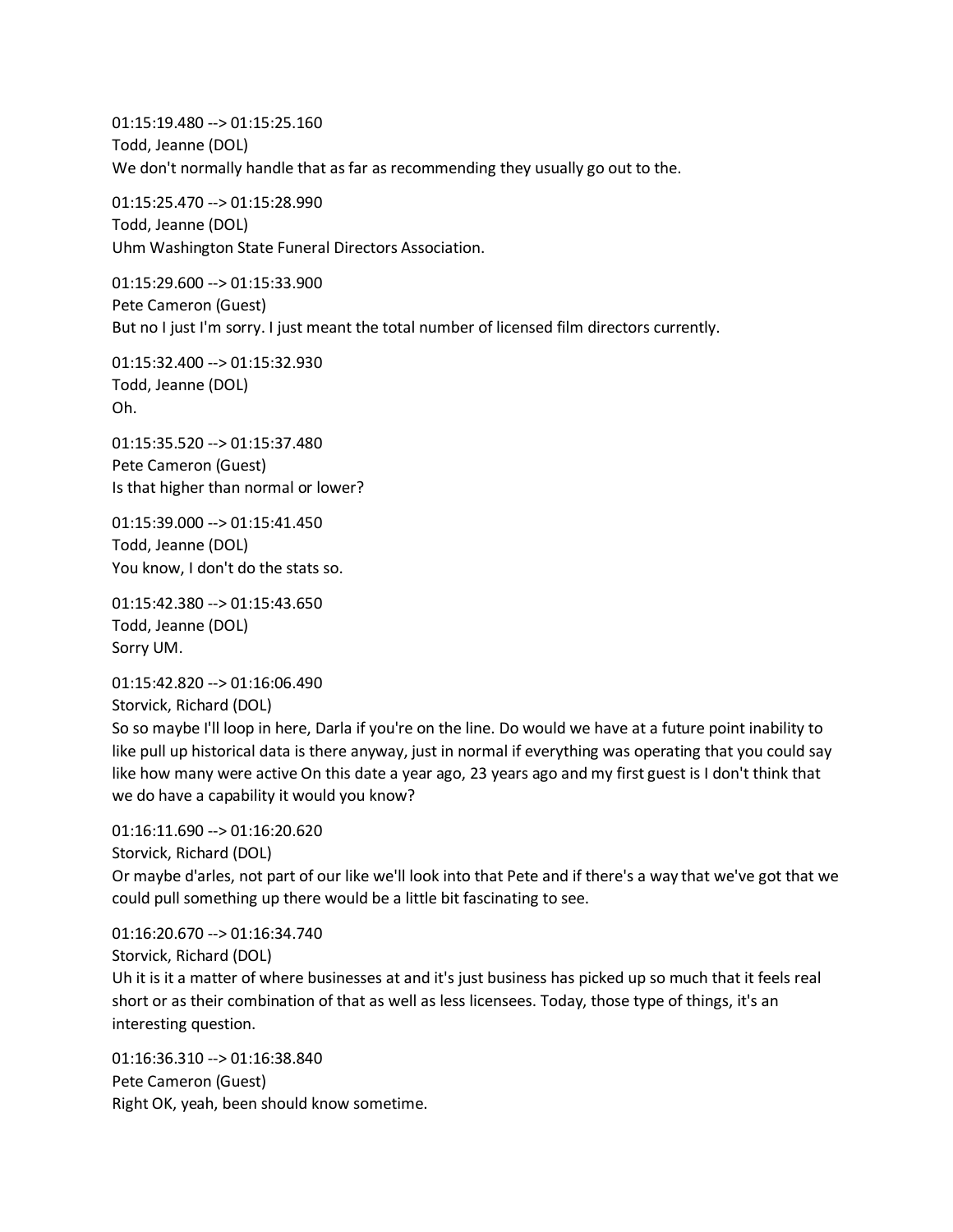01:16:39.370 --> 01:16:39.770 Storvick, Richard (DOL) Yep. 01:16:41.280 --> 01:16:41.610 Rick Little (Guest) OK. 01:16:42.430 --> 01:16:43.000 Storvick, Richard (DOL) That's it. 01:16:43.670 --> 01:16:47.240 Rick Little (Guest) OK, a 10.3 agenda for the next meeting. 01:16:49.130 --> 01:16:49.740 Rick Little (Guest) Items. 01:16:49.480 --> 01:16:54.210 Hall, Kimberly (DOL) We Uh Yeah, 10.2 action items and. 01:16:52.450 --> 01:16:52.750 Rick Little (Guest) There. 01:16:53.480 --> 01:16:54.640 Rick Little (Guest) Oh actually I'm sorry. 01:16:55.260 --> 01:16:59.720 Hall, Kimberly (DOL) It's OK, I believe Pete just gave us one maybe report out. 01:16:56.160 --> 01:16:56.510 Rick Little (Guest) Yep. 01:16:58.320 --> 01:16:58.620 Rick Little (Guest) Yep. 01:17:01.550 --> 01:17:02.720 Hall, Kimberly (DOL) Old numbers.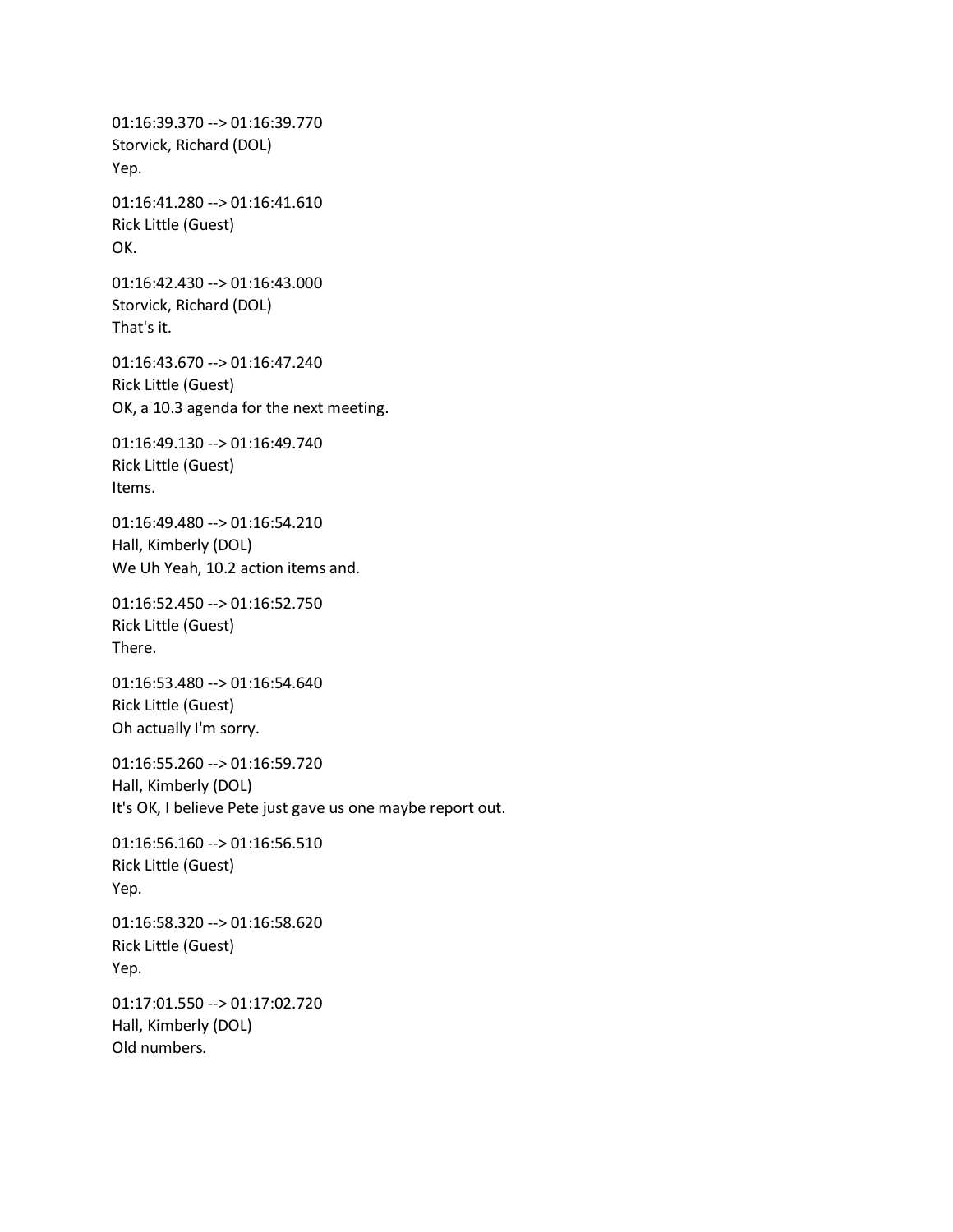01:17:03.080 --> 01:17:03.450 Rick Little (Guest) K.

01:17:03.440 --> 01:17:10.900 Hall, Kimberly (DOL) And then 10.2 agenda items see only thing that I was able to capture was a report out from the conference.

01:17:11.510 --> 01:17:12.040 Rick Little (Guest) Right.

01:17:14.900 --> 01:17:19.630 Rick Little (Guest) And maybe by then we could have a report of the other committee that we talked about.

01:17:20.050 --> 01:17:21.510 Rick Little (Guest) I'm going to be good.

01:17:26.040 --> 01:17:26.590 Rick Little (Guest) OK.

01:17:28.280 --> 01:17:32.920 Rick Little (Guest) Uhm Adam 11 public comment opportunity.

01:17:35.160 --> 01:17:39.390 Rick Little (Guest) This is an opportunity for is a bird to receive comments from the public.

01:17:39.440 --> 01:17:44.210 Rick Little (Guest) Yeah, individual comments will be limited to 3 minutes each.

01:17:45.050 --> 01:17:58.560 Rick Little (Guest) If you would like to make a comment please. Unmute your line. State your name and share your comments to the board as a reminder, please mute your line once you have finished.

01:18:00.840 --> 01:18:02.010 Rick Little (Guest) Do you have any comments?

01:18:06.070 --> 01:18:07.160 Julie Seitz (Guest) I have a comment.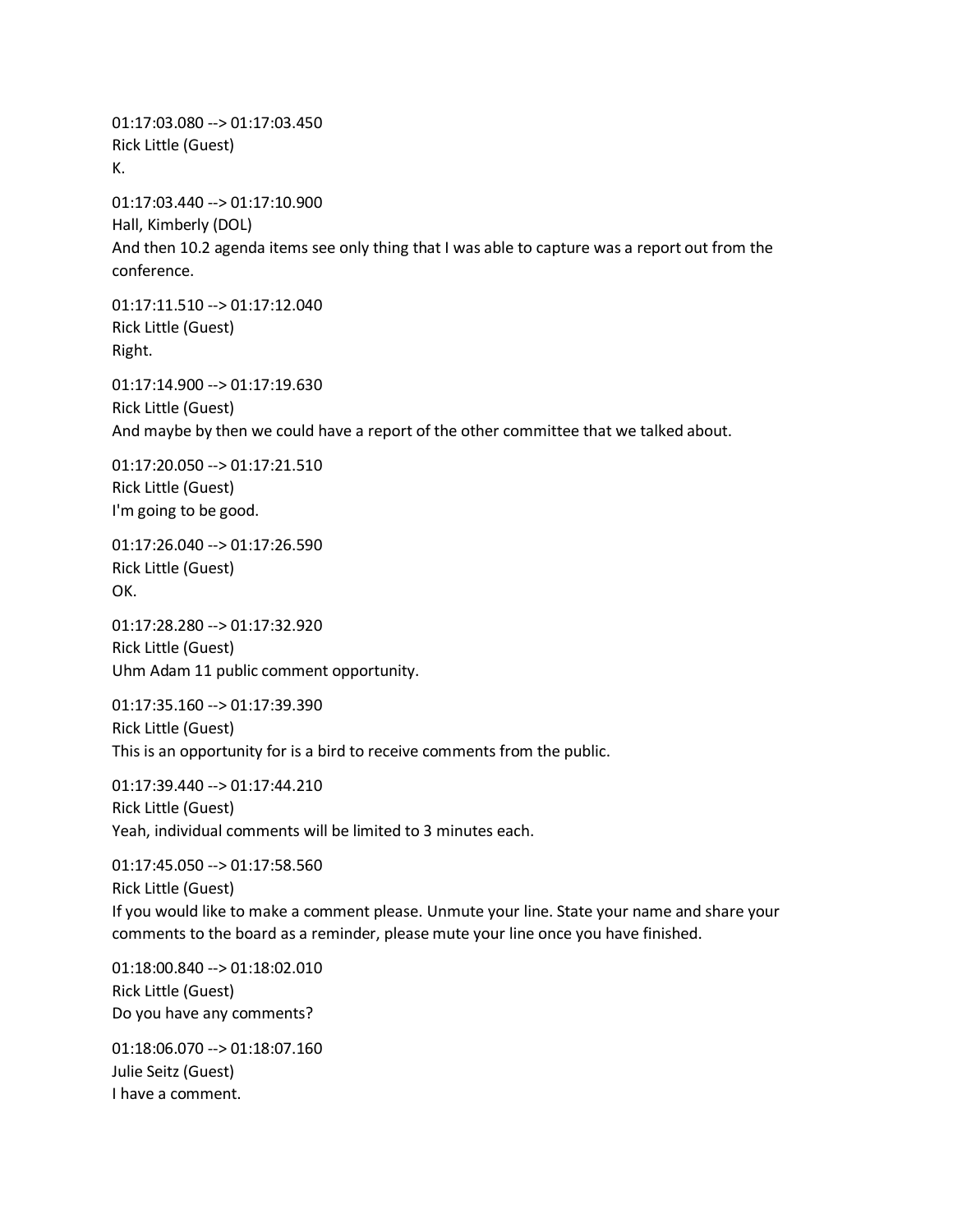01:18:09.920 --> 01:18:10.410 Rick Little (Guest) OK.

01:18:11.720 --> 01:18:13.260 Rick Little (Guest) Put this in state your name.

01:18:13.790 --> 01:18:19.430 Julie Seitz (Guest) My name is Julie sites. I wasn't sure if my audio was working or if anybody else was speaking.

01:18:21.980 --> 01:18:29.240 Julie Seitz (Guest) I'd like to present comment and I wanted to follow up on.

01:18:30.130 --> 01:19:00.460

Julie Seitz (Guest)

Last year, a myself and some others who are patrons of a Cemetery in King County and who are residents adjacent to the Cemetery took our concern to representative Tina Orwall and representative Tina Orwall, who is over Legislative District 33 and then has had 3 meetings with the state would be with.

### 01:19:00.510 --> 01:19:31.120

Julie Seitz (Guest)

Representative Orca and Senator Karen Keiser and then I have a copy of the minutes from the November 29th meeting. The 3rd meeting and I wanted to thank the Department of licensing and those that had ended the Department of archaeology and historic preservation was there. There were 10 people there at Elizabeth Lagerberg and Sandra Adfs were represented. Attorney general and I I.

01:19:12.100 --> 01:19:12.530 Rick Little (Guest) This.

01:19:32.220 --> 01:19:49.270 Julie Seitz (Guest)

See from the Minnesota lot was discussed and that uh survey was decided on to go forward with and I just anticipate this is going to take awhile and I just wanted to see what?

01:19:50.990 --> 01:20:00.560 Julie Seitz (Guest) Do you wells interest was in attending and and what you're hoping to achieve?

01:20:02.280 --> 01:20:03.310 Julie Seitz (Guest) From this thank you.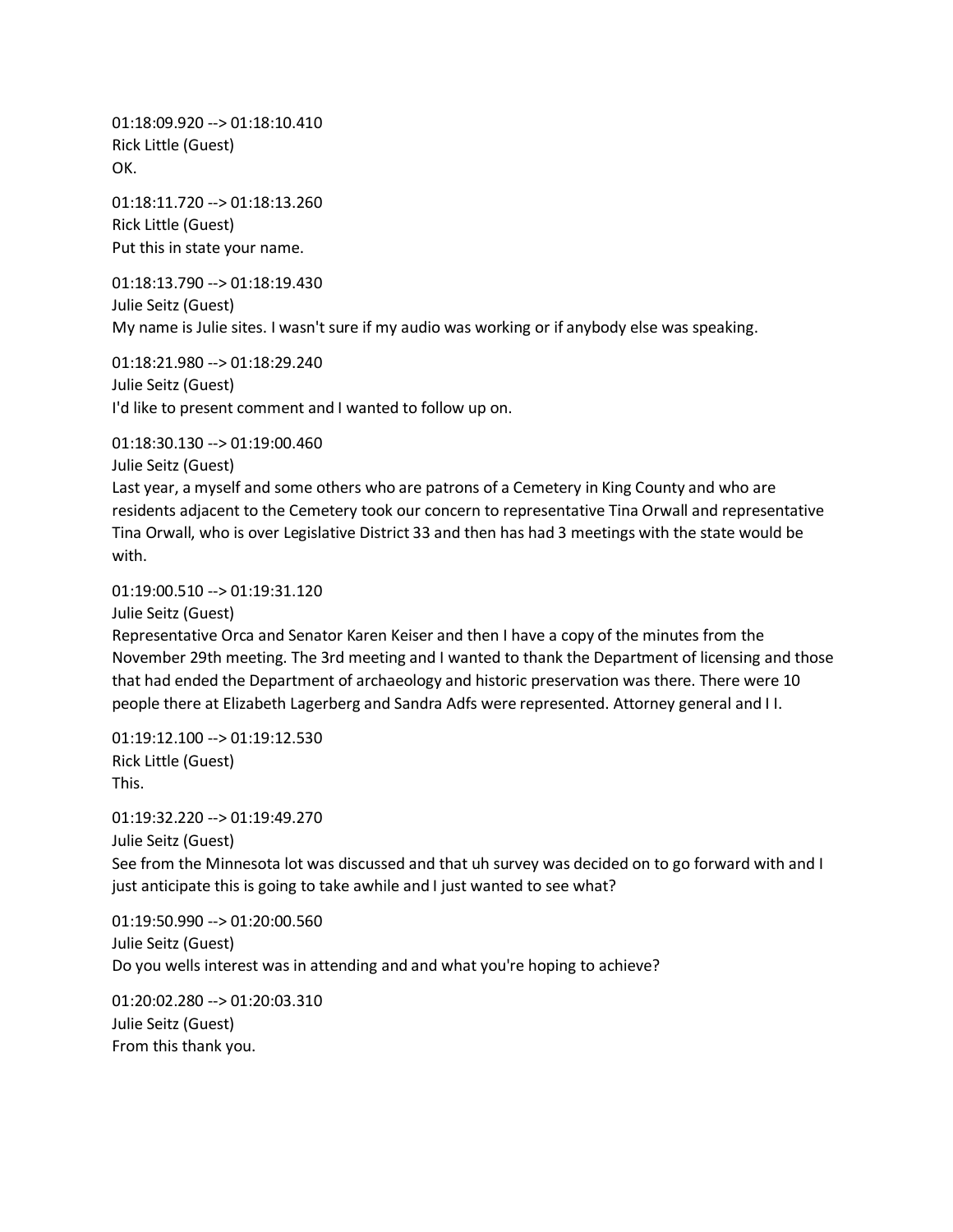01:20:04.580 --> 01:20:05.000 Rick Little (Guest) Thank you.

01:20:07.530 --> 01:20:08.800 Rick Little (Guest) Any other comments.

01:20:12.610 --> 01:20:43.470

Storvick, Richard (DOL)

And Rick if if I may I'll just provide a slight feedback to miss sites. I think David Hittner and I were both in attendance. At that meeting in our understanding is that it's moving forward in the legislative realm, and we also had. I believe people from the policy and legislation group at DLL participating. Bo is there and we've asked to make sure that we stay engaged and informed.

01:20:43.800 --> 01:21:02.530

Storvick, Richard (DOL)

The process as it moves forward so at this point we're waiting to hear back from the legislative folks where we can be engaged in touch base and I think David also passed along some connections to like the Cemetery Association. Industry folks for them to make those connections there as well so.

01:21:04.960 --> 01:21:05.610 Julie Seitz (Guest) Thank you.

01:21:12.890 --> 01:21:15.320 Rick Little (Guest) Anyone else would like to make a comment at this time.

01:21:22.390 --> 01:21:23.750 Rick Little (Guest) You didn't put it here.

01:21:32.650 --> 01:21:33.180 Rick Little (Guest) OK.

01:21:34.950 --> 01:21:36.340 Rick Little (Guest) Uh 12.

01:21:37.420 --> 01:21:38.310 Rick Little (Guest) Adjournment.

01:21:40.970 --> 01:21:48.150 Rick Little (Guest) This meeting is now adjourned and it is, is a time is 1122.